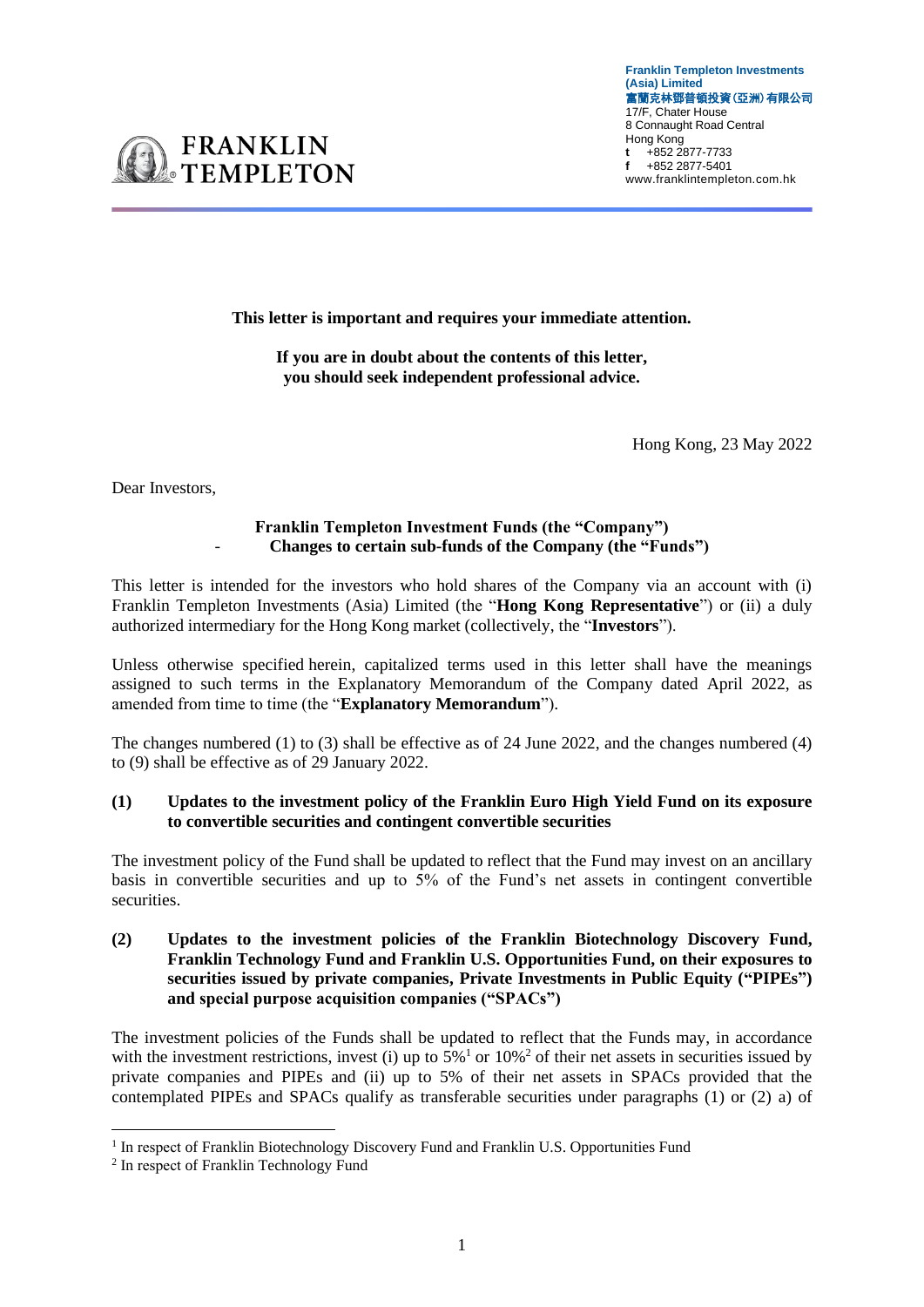Article 41 of the Luxembourg law of 17 December 2010 relating to undertakings for collective investment.

In this respect, "PIPEs risk", "Private Companies risk" and "SPACs risk" (as set out below) shall be added to the lists of risks pertaining to the Funds in the Explanatory Memorandum.

### *"PIPEs risk*

*Investments in privately sourced and structured convertible and equity-linked securities of public companies ("PIPES") offer the opportunity for significant gains, but also involve a high degree of risk, including the complete loss of capital. Among these risks are the general risks associated with investing in companies operating at a loss or with substantial variations in operating results from period to period and investing in companies with the need for substantial additional capital to support expansion or to achieve or maintain a competitive position. Such companies may face intense competition, including competition from companies with greater financial resources, more extensive development, manufacturing, marketing and service capabilities, and a greater number of qualified managerial and technical personnel. Securities of any such portfolio company will likely be thinly traded and undercapitalized and will therefore be more sensitive to adverse business or financial developments. In the event that any such portfolio company is unable to generate sufficient cash flow or raise additional equity capital to meet its projected cash needs, the value of the investment made by a Fund in such portfolio investment could be significantly reduced or even lost entirely.*

### *Private Companies risk*

*Investments in securities issued by private companies involve a significant degree of risk and uncertainties compared to publicly traded equity. These investments are usually made in companies that have existed for a short period of time, with little business experience and therefore any forecast of future growth in value is subject to a high level of uncertainty.*

*Investments in securities issued by private companies are also subject to limited liquidity as they are not traded in an organized market.*

## *SPACs risk*

*A Fund may invest directly or indirectly in special purpose acquisition companies (SPACs) or similar special purposes entities which are subject to a variety of risks beyond those associated with other equity securities. A SPAC is a publicly traded company that raises investment capital for the purpose of acquiring or merging with an existing company. SPACs do not have any operating history or ongoing business other than seeking acquisitions, and the value of their securities is particularly dependent on the ability of the SPAC's management to identify a merger target and complete an acquisition. Some SPACs may pursue acquisitions only within certain industries or regions, which may increase the volatility of their prices. In addition, these securities, which may be traded in the over-the-counter market, may be considered illiquid and/or may be subject to restrictions on resale."*

**(3) Enhancement of disclosures in respect of the Franklin Biotechnology Discovery Fund, Franklin Euro High Yield Fund, Franklin Innovation Fund, Franklin Technology Fund, Franklin U.S. Opportunities Fund, Templeton Asian Bond Fund and Templeton Emerging Markets Bond Fund to comply with the European Union Sustainable Finance Disclosure Regulation EU 2019/2088 ("SFDR")**

The disclosures in respect of the Funds shall be updated to comply with the SFDR. SFDR provides harmonised disclosure requirements for investment products which promote environmental and/or social characteristics, amongst others. The underlying rationale of SFDR is to enable investors to make informed decisions about the sustainability feature of investment products based on harmonized disclosures while at the same time setting up a regulatory framework to combat "greenwashing".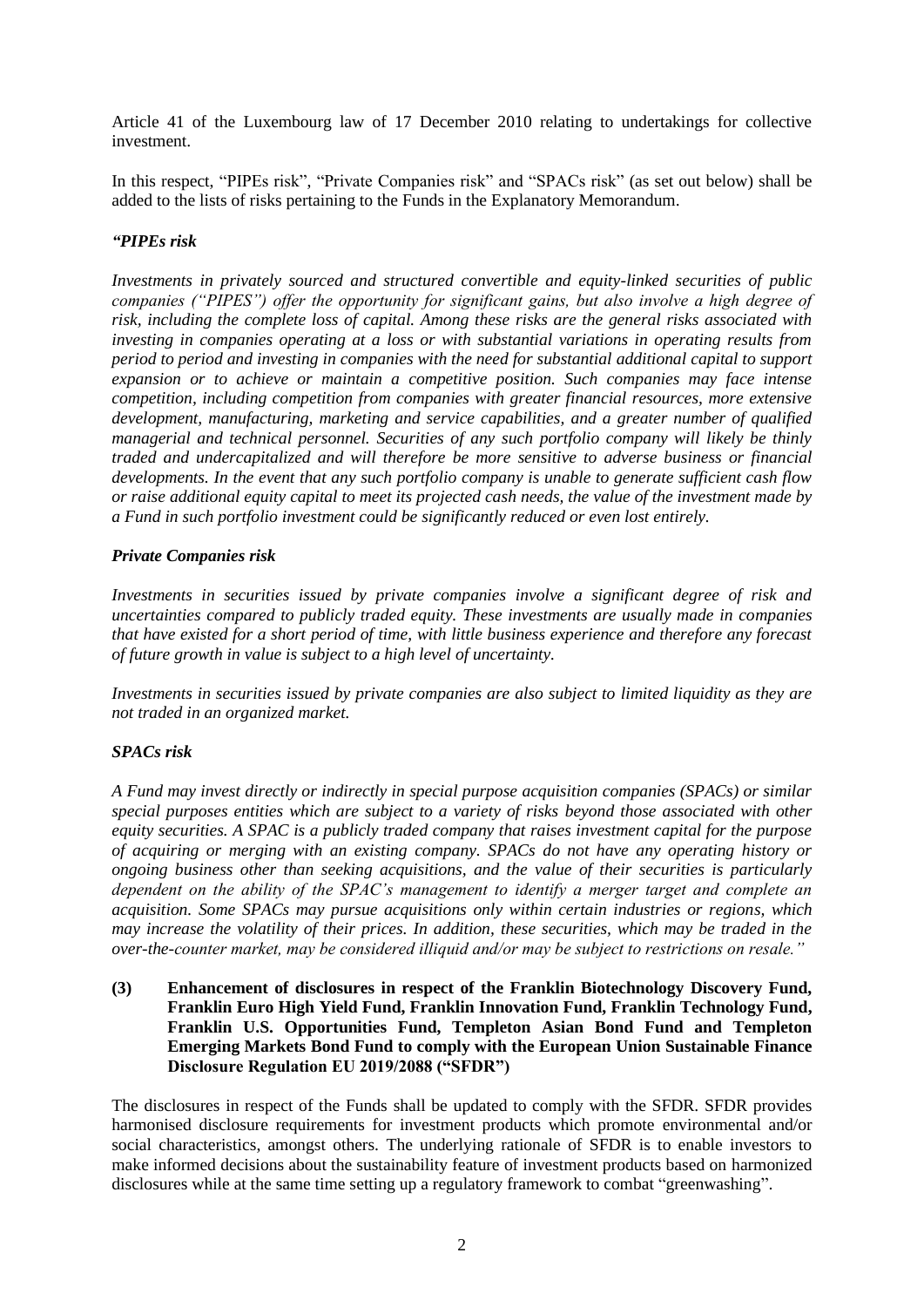As the Funds are considered to be promoting environmental and/or social characteristics for the purposes of SFDR and subject to Article 8 of SFDR, enhanced disclosures shall be included in the Explanatory Memorandum under the sub-sections headed "Investment Policy" and "Investor Profile" (as further detailed in the appendix to this letter) in respect of the Funds. "Sustainability Risk" shall also be included as a risk pertaining to the Funds in the Explanatory Memorandum. In addition, the following section shall be added before the "Risk Considerations" section of the relevant Funds in the Explanatory Memorandum:

## "*Taxonomy Regulation*

*In line with its ESG methodology, the Fund promotes environmental, social and governance characteristics. Although the Fund does not commit to make investments in taxonomy-aligned environmentally sustainable activities contributing to climate change mitigation and climate change adaptation objectives, it cannot be excluded that the Fund's underlying investments may incidentally include investments which aim at having a positive impact on the environment through their focus on climate change mitigation and climate change adaptation and which may be but are not necessarily taxonomy-aligned. Investors should note that the "do no significant harm" principle under Taxonomy Regulation applies only to those investments underlying the Fund that take into account the EU criteria for environmentally sustainable economic activities. The investments underlying the Fund which are not in taxonomy-aligned environmentally sustainable activities do not take into account the EU criteria for environmentally sustainable economic activities under the Taxonomy Regulation*."

The above updates are not considered material changes and are made solely to respond to the disclosure obligations (transparency principle) resulting from SFDR.

### **(4) Enhancement of disclsoures on the Franklin U.S. Dollar Short-Term Money Market Fund's exposure to repurchase and reverse repurchase agreements**

The investment policy of the Fund has been enhanced to elaborate on the Fund's exposure to repurchase and reverse repurchase agreements, as follows:

*"The Fund may also invest in repurchase and reverse repurchase agreements within the limits described below for the purposes of investing the cash, generating additional capital or income and mitigating risks, as well as less than 10% of the Fund's net assets in units or shares of any other short-term Money Market Fund."*

The sub-sections headed "Exposure to repurchase agreements" and "Exposure to reverse repurchase agreements" in the Explanatory Memorandum have been enhanced as follows:

### "*Exposure to repurchase agreements*

*The expected level of exposure that could be subject to repurchase agreements amounts to 10% of the Fund's net assets, subject to a maximum of 10%.* 

*The use of repurchase agreement transactions will be temporary while the Fund may expect upward and downward variations. Such variations may be dependent on factors such as, but not limited to, total Fund's net assets, the demand from the underlying market and seasonal trends in the underlying market. During periods of little or no demand from the market, the proportion of the Fund's net assets subject to repurchase agreement transactions may be 0%, while there may also be periods of higher demand, in which case this proportion may approach 10%.*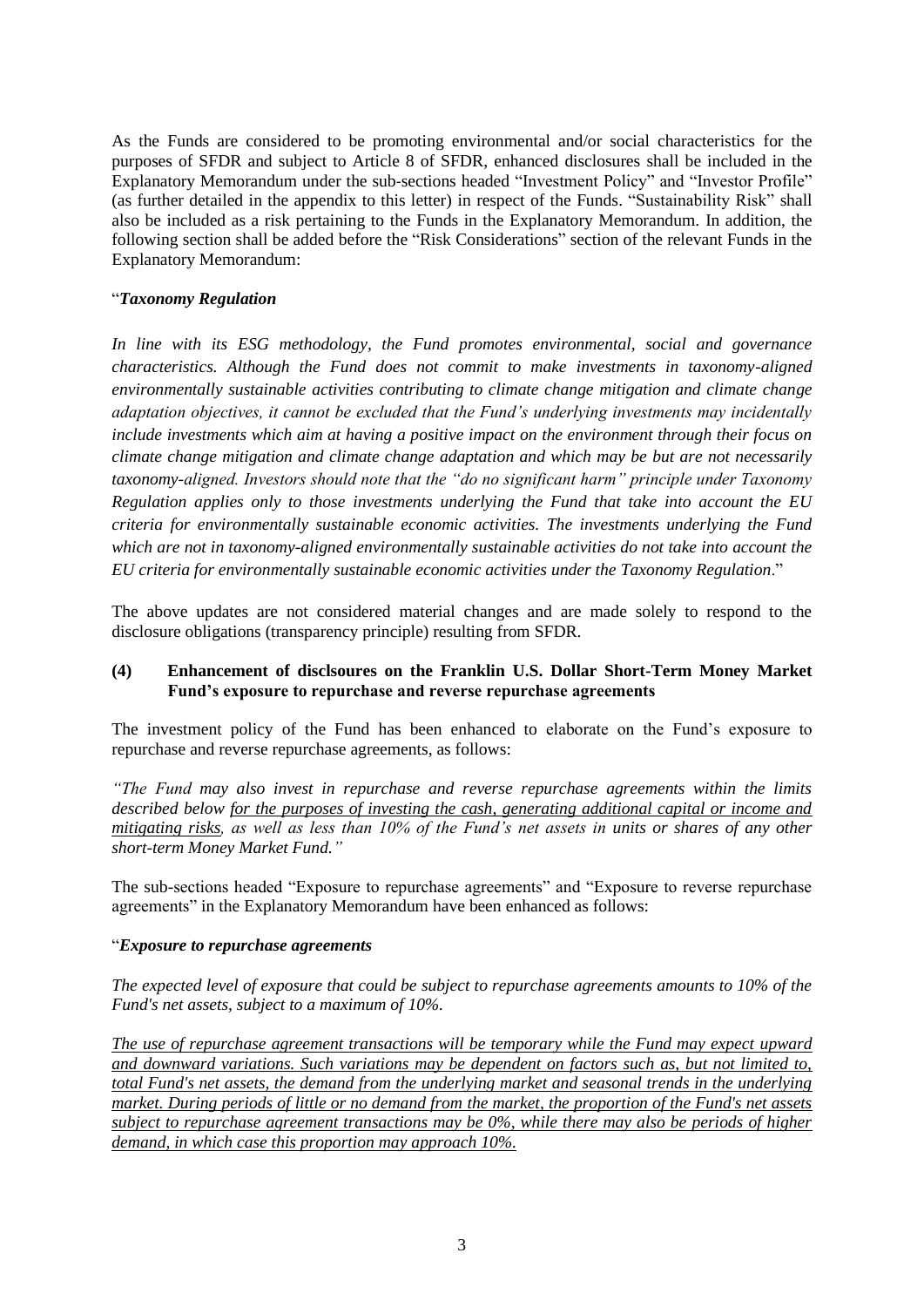## *Exposure to reverse repurchase agreements*

*The expected level of exposure that could be subject to reverse repurchase agreements amounts to 20% of the Fund's net assets, subject to a maximum of 35%. The aggregate amount of cash provided to the same counterparty in reverse repurchase agreements shall not exceed 15% of the assets of the Fund.*

*The use of reverse repurchase agreement transactions will be temporary while a Fund may expect upward and downward variations. Such variations may be dependent on factors such as, but not limited to, total Fund's net assets, the demand from the underlying market and seasonal trends in the underlying market. During periods of little or no demand from the market, the proportion of the Fund's net assets subject to reverse repurchase agreement transactions may be 0%, while there may also be periods of higher demand, in which case this proportion may approach 35%."*

## **(5) Updates to the investment policy of the Templeton China A-Shares Fund**

The investment policy of the Fund in the Explanatory Memorandum has been updated to reflect that the Fund will no longer be exposed to repurchase and/or reverse repurchase agreements. Accordingly, the "Repurchase and Reverse Repurchase Transactions risk" has been removed from the list of risks pertaining to the Fund.

## **(6) Enhancement of disclosures on currency hedging techniques**

The sub-section headed "Hedged Share Classes" under the section headed "FRANKLIN TEMPLETON INVESTMENT FUNDS" in the Explanatory Memorandum has been enhanced to reflect that the currency hedging techniques (which may be used at Class level) may be carried out by the relevant Investment Manager(s) or by JPMORGAN CHASE BANK, N.A., London Branch.

### **(7) Enhancement of disclosures on securities lending and repurchase and reverse repurchase agreement transactions to comply with the CSSF regulatory requirements**

Disclosures on securities lending and repurchase and reverse repurchase agreement transactions have been enhanced to comply with the CSSF regulatory requirements. In particular, it is specified that the expected proportion of a Fund's net assets that could be subject to securities lending transactions is set out in the "FUND INFORMATION, OBJECTIVES AND INVESTMENT POLICIES" section of the relevant Fund, except where a Fund does not enter into securities lending transactions, in which case no reference is made to such transactions in the specific section of the relevant Fund.

## **(8) Removal of "Barclays" from the Bloomberg Index constituent names due to the rebranding by Bloomberg**

The term "Barclays" has been removed from the Bloomberg Index constituent names due to the rebranding by Bloomberg. As a result, the following changes have been reflected in the Explanatory Memorandum.

(i) The sub-section headed "Global Exposure" in respect of the Franklin Strategic Income Fund has been updated as follows:

*"The relative VaR reference benchmark is a blended benchmark of the following Bloomberg Barclays Index components: US High Yield (10%), US Mortgage-Backed (10%), US Government (10%), US Credit (Corporates) (10%), US Commercial Mortgage-Backed (5%), Global Treasury ex-US (10%), US Dollar Emerging Markets Sovereign (10%), Emerging Market Local Currency Government (10%) and Global High Yield (25%)."*

(ii) The sub-section headed "Global Exposure" in respect of the Templeton Global Income Fund has been updated as follows: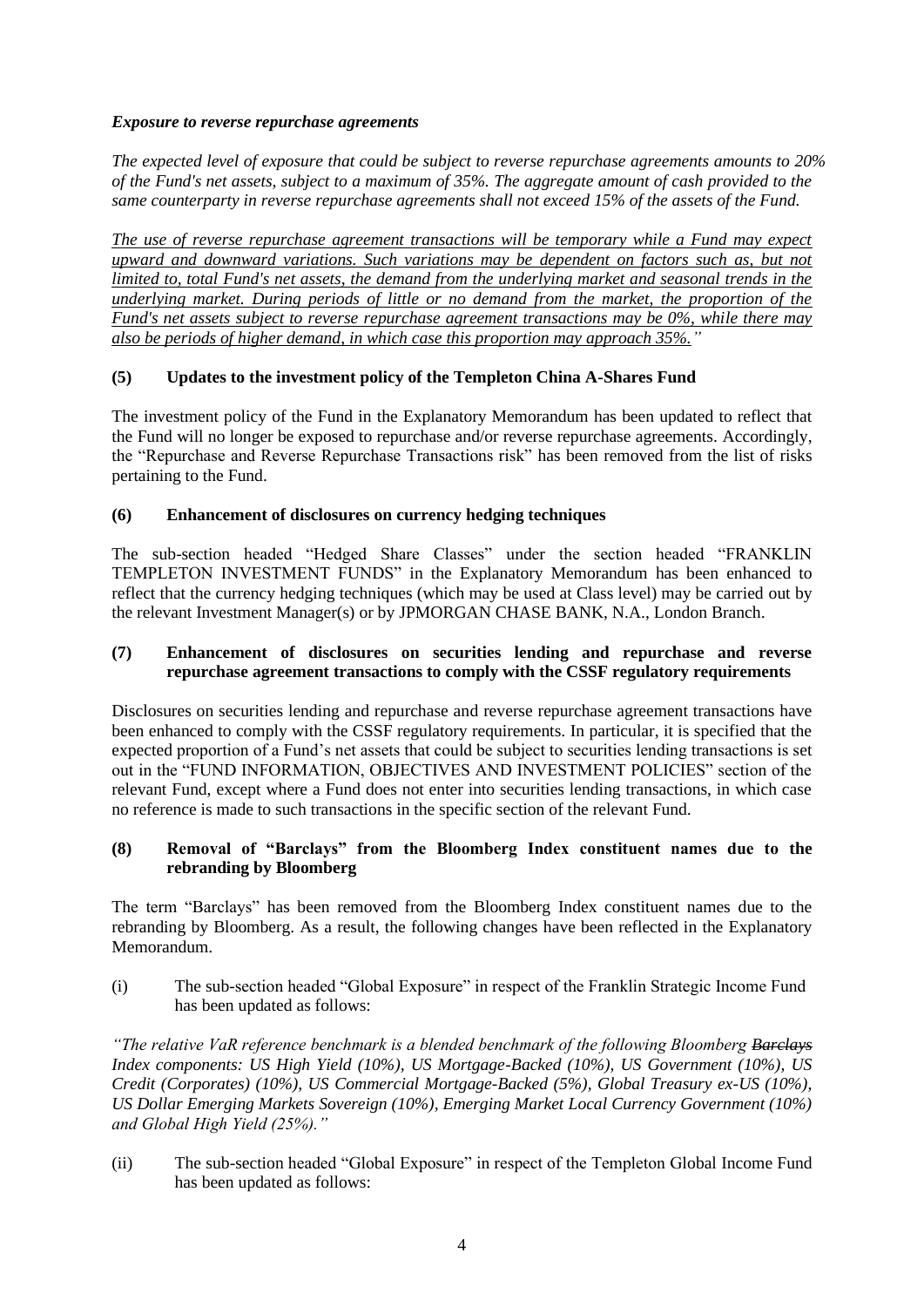*"The relative VaR reference benchmark is a blended benchmark consisting of the MSCI All Country World Index (50%), the Bloomberg Barclays Multiverse Index (25%), the Bloomberg Barclays Global High-Yield Index (12.5%), the J.P. Morgan Emerging Markets Bond Index Global (EMBIG) (6.25%) and the J.P. Morgan Government Bond Index-Emerging Markets (GBI-EM) (6.25%)."*

(iii) The sub-section headed "Global Exposure" in respect of the Templeton Global Total Return Fund has been updated as follows:

*"The relative VaR reference benchmark is a blended benchmark consisting of the Bloomberg Barclays Multiverse Index (50%),the Bloomberg Barclays Global High-Yield Index (25%), the J.P. Morgan Emerging Markets Bond Index Global (EMBIG) (12.5%) and the J.P. Morgan Government Bond Index-Emerging Markets (GBI-EM) (12.5%)."*

(iv) The sub-section headed "Global Exposure" in respect of the Templeton Global Total Return II Fund has been updated as follows:

*"The relative VaR reference benchmark is a blended benchmark consisting of the Bloomberg Barclays Multiverse Index (50%),the Bloomberg Barclays Global High-Yield Index (25%), the J.P. Morgan Emerging Markets Bond Index Global (EMBIG) (12.5%) and the J.P. Morgan Government Bond Index-Emerging Markets (GBI-EM) (12.5%)."*

- (v) The benchmark disclosures of the Funds listd below as set out under the section headed "BENCHMARK DISCLOSURE" have been updated as follows:
	- − *Franklin Euro Government Bond Fund: Bloomberg Barclays Euro Government Bond Index.*
	- − *Franklin Global Income Fund: Blended 50% MSCI ACWI High Dividend Yield + 20% Bloomberg Barclays Global High Yield Corporate + 30% Bloomberg Barclays Global Aggregate Index*
	- − *Franklin Income Fund: Blended 50% MSCI USA High Dividend Yield Index + 25% Bloomberg Barclays High Yield Very Liquid Index + 25% Bloomberg Barclays US Aggregate Index*
	- − *Franklin NextStep Balanced Growth Fund: Blended 30% Bloomberg Barclays Multiverse (hedged to USD) + 30% MSCI AC Asia Pacific Ex-Japan + 30% MSCI ACWI + 10% JPM GBI-EM Broad Diversified Asia Index*
	- − *Franklin NextStep Dynamic Growth Fund: Blended 40% MSCI AC Asia Pacific Ex-Japan + 35% MSCI ACWI + 20% Bloomberg Barclays Multiverse (hedged to USD) + 5% JPM GBI-EM Broad Diversified Asia Index*
	- − *Franklin NextStep Stable Growth Fund: Blended 60% Bloomberg Barclays Multiverse (hedged to USD) + 15% MSCI AC Asia Pacific Ex-Japan + 15% JPM GBI-EM Broad Diversified Asia Index + 10% MSCI ACWI.*
	- − *Franklin Strategic Income Fund: Bloomberg Barclays US Aggregate Index*
	- − *Franklin U.S. Government Fund: Bloomberg Barclays US Government - Intermediate Index*
	- − *Templeton Global Income Fund: Blended 50% MSCI All Country World Index + 50% Bloomberg Barclays Multiverse Index*
	- − *Templeton Global Total Return Fund: Bloomberg Barclays Multiverse Index*
	- − *Templeton Global Total Return II Fund: Bloomberg Barclays Multiverse Index*
- **(9) Enhancement of disclosures on the Regulation (EU) 2020/852 of the European Parliament and of the Council of 18 June 2020 on the establishment of a framework to facilitate sustainable investment, and amending Regulation (EU) 2019/2088, as may be amended from time to time ("Taxonomy Regulation")**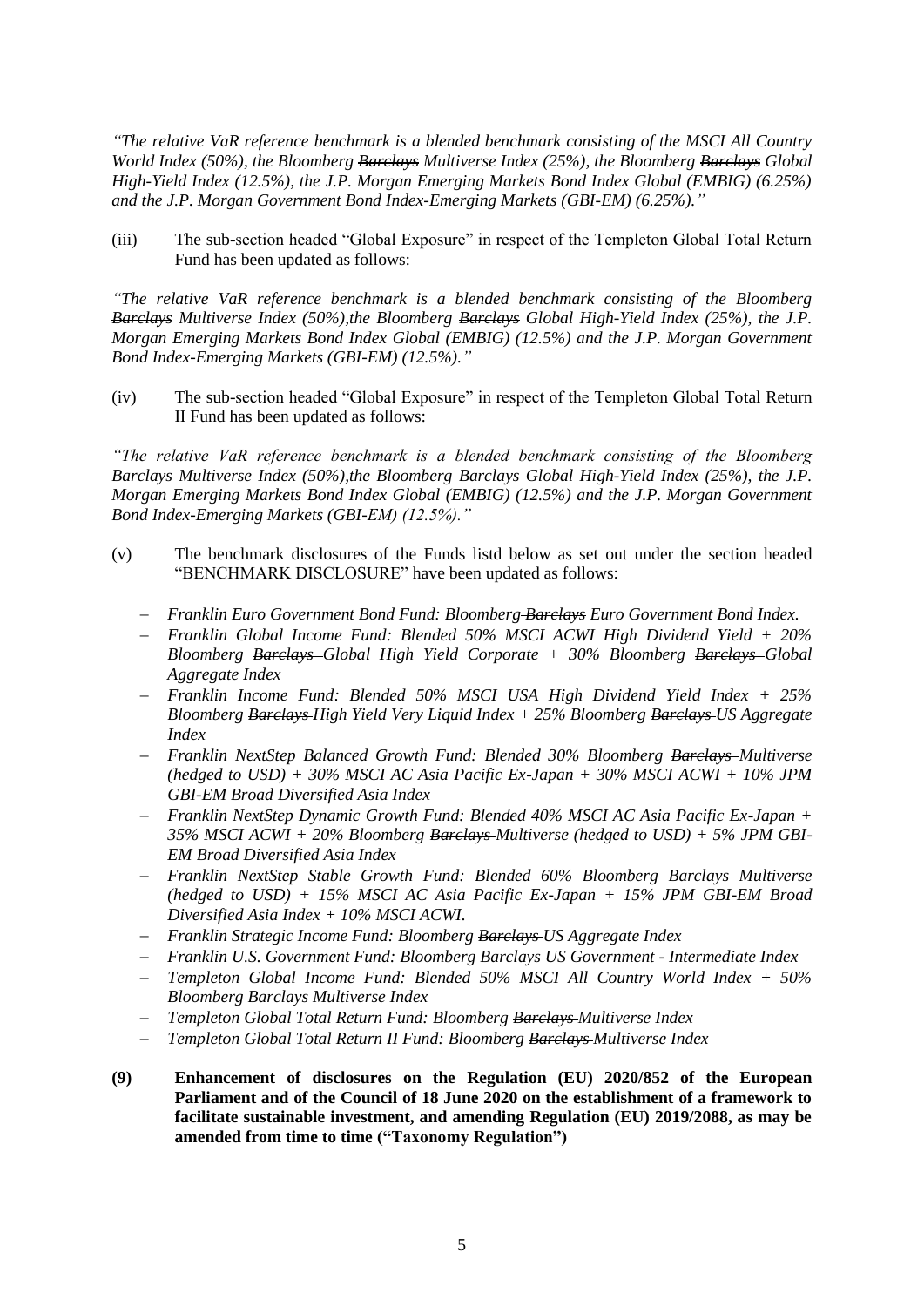Enhanced disclosures have been included in the Explanatory Memorandum on the Taxonomy Regulation. In particular, for the Franklin Euro Government Bond Fund and the Templeton Global Bond Fund (which are subject to Article 8 of SFDR) and the Templeton Global Climate Change Fund (which is subject to Article 9 of SFDR), a sub*-*section headed "Taxonomy Regulation" has been added before the sub*-*section headed "Risks of Investing in the Fund".

\* \* \* \* \* \*

There will be no material change or increase in the overall risk profiles of any of the Funds. Further, other than as stated, there will be no change in the operation and/or the manner in which the Funds are being managed. The changes set out in this letter will not have any material adverse impact on the interests of the Investors and are not expected to materially prejudice the rights or interests of the Investors. The changes set out in this letter are not expected to give rise to any change in the fee level or fee structure of any of the Funds.

\* \* \* \* \* \*

If you do not agree with the changes numbered (1) to (3) above set out in this letter, you may request, free of charge until 4:00 p.m. on 24 June 2022, for a redemption of your shares of the relevant Funds impacted by such changes or a switching of such shares into shares of other sub-funds of the Company that are authorized<sup>3</sup> by the Securities and Futures Commission of Hong Kong ("SFC"), details of which are disclosed in the Explanatory Memorandum.

The Company comprises a wide range of sub-funds catering for many different objectives. Switching of your existing holding may be made into other sub-funds within the Company that are authorized<sup>3</sup> by the SFC. On receipt of your instructions, we will execute the switching for you in accordance with the provisions of the Explanatory Memorandum, free of charge.

If you do not wish to switch your shares and would like to redeem such shares, the redemption will be made in accordance with the provisions of the Explanatory Memorandum, free of charge.

Please note that although the Company will not charge the Investors impacted by the changes numbered (1) to (3) any redemption or switching fee for redemption and switching requests that reach the Hong Kong Representative, in some cases the relevant banks, investment advisers or other intermediaries may charge switching and/or transaction fees. They may also have a local dealing cutoff time which is earlier than the dealing deadline described above. The Investors are recommended to check with their banks, investment advisers or other intermediaries (if applicable) to ensure that their instructions reach the Hong Kong Representative before the dealing deadline above.

Before investing in another SFC-authorized<sup>3</sup> sub-fund of the Company, please ensure that you have read and understood the investment objectives, policies and fees applicable to the relevant sub-funds as described in the Explanatory Memorandum.

\* \* \* \* \* \*

The Management Company and the Board of Directors accept full responsibility for the accuracy of the information contained in this letter as at the date of its publication and confirm, having made all reasonable enquiries, that to the best of their knowledge and belief there are no other facts the omission of which would make any statement misleading.

<sup>&</sup>lt;sup>3</sup> SFC authorization is not a recommendation or endorsement of a scheme nor does it guarantee the commercial merits of a scheme or its performance. It does not mean the scheme is suitable for all investors nor is it an endorsement of its suitability for any particular investor or class of investors.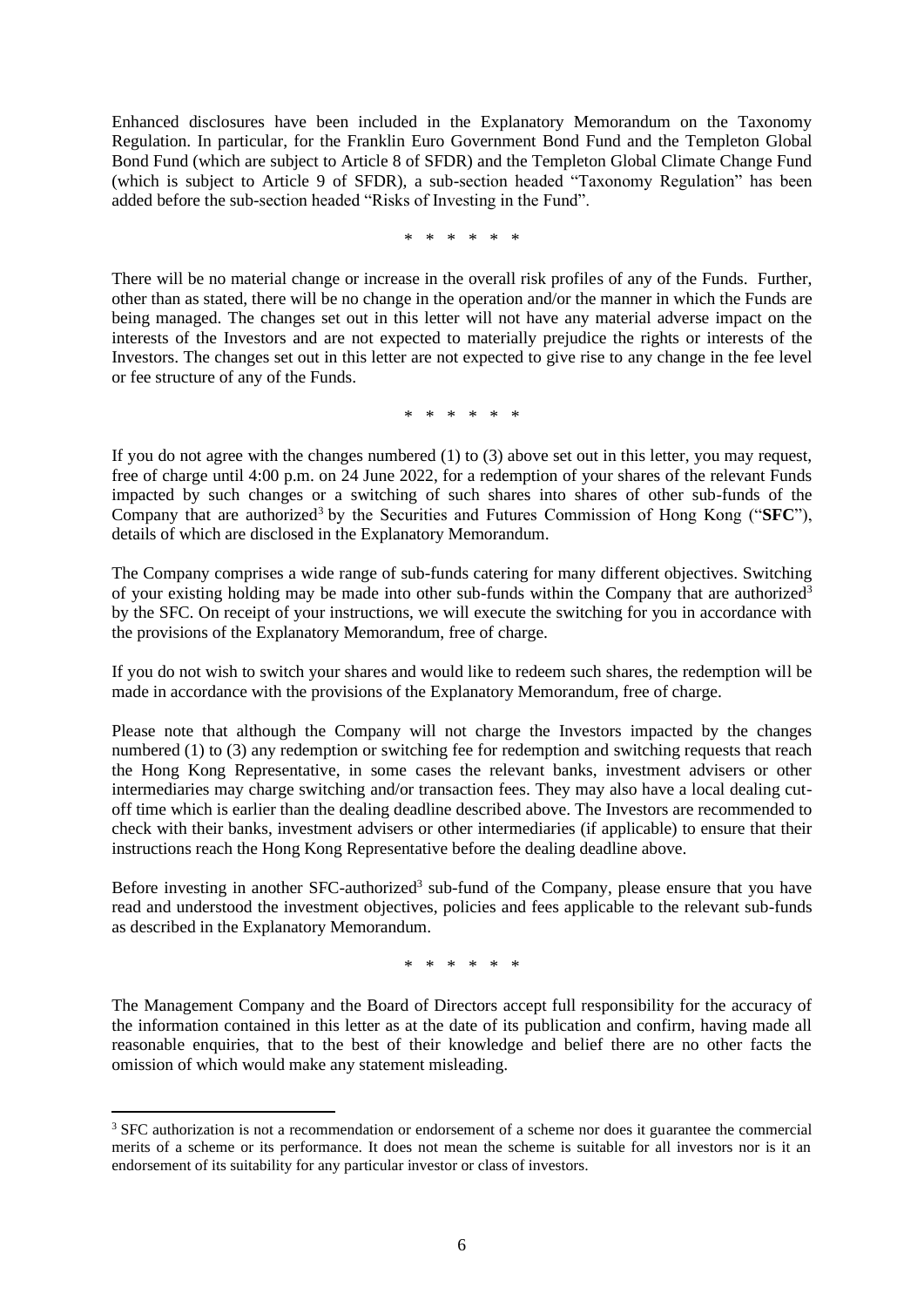The Explanatory Memorandum and the product key facts statements of the Funds (which are available for download from the Hong Kong Representative's website at [www.franklintempleton.com.hk](http://www.franklintempleton.com.hk/)<sup>4</sup>) have been updated to reflect the changes numbered (4) to (9) and are available at the office of the Hong Kong Representative. They will be updated to reflect the changes numbered (1) to (3) in due course.

If you require any further information, please do not hesitate to contact your investment consultant, call our Investor Hotline at +852 2805 0111 or contact the Hong Kong Representative at 17/F, Chater House, 8 Connaught Road Central, Hong Kong. If you are not a duly authorized intermediary for the Hong Kong market, please be advised that you are not required to forward this letter to your end clients.

Yours faithfully,

### **Franklin Templeton Investments (Asia) Limited**  富蘭克林鄧普頓投資**(**亞洲**)**有限公司 As Hong Kong Representative of the Company

<sup>4</sup> The website has not been reviewed by the SFC.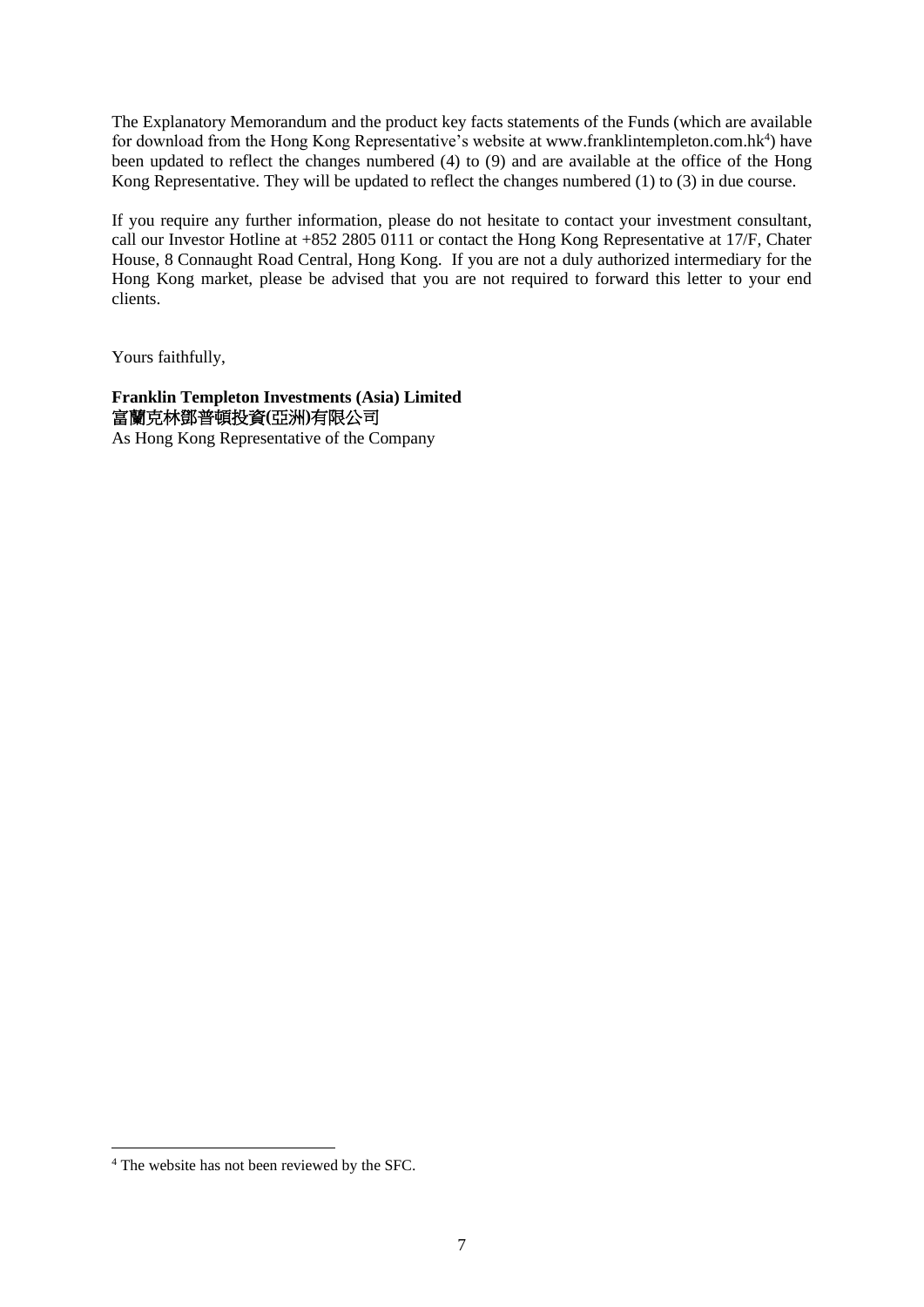#### **Appendix**

As the Funds listed below are considered to be promoting environmental and/or social characteristics for the purposes of SFDR and subject to Article 8 of SFDR, enhanced disclosures shall be included in the Explanatory Memorandum under the sub-sections headed "Investment Policy" and "Investor Profile" in respect of these Funds.

| <b>Fund</b>                   | <b>Enhanced disclosures</b>                                                                                                                                                                                                                                                                                                                                                                                                                                                                                                                                                                                                                                                                                                                                                                                                                                                                                                                                                                                                                                                                                                                                                                                                                                                                                                                                                                                                                               |
|-------------------------------|-----------------------------------------------------------------------------------------------------------------------------------------------------------------------------------------------------------------------------------------------------------------------------------------------------------------------------------------------------------------------------------------------------------------------------------------------------------------------------------------------------------------------------------------------------------------------------------------------------------------------------------------------------------------------------------------------------------------------------------------------------------------------------------------------------------------------------------------------------------------------------------------------------------------------------------------------------------------------------------------------------------------------------------------------------------------------------------------------------------------------------------------------------------------------------------------------------------------------------------------------------------------------------------------------------------------------------------------------------------------------------------------------------------------------------------------------------------|
| <b>Franklin Biotechnology</b> | <b>Investment Policy</b>                                                                                                                                                                                                                                                                                                                                                                                                                                                                                                                                                                                                                                                                                                                                                                                                                                                                                                                                                                                                                                                                                                                                                                                                                                                                                                                                                                                                                                  |
| <b>Discovery Fund</b>         | The following language shall be incorporated in the investment policy<br>of the Fund:                                                                                                                                                                                                                                                                                                                                                                                                                                                                                                                                                                                                                                                                                                                                                                                                                                                                                                                                                                                                                                                                                                                                                                                                                                                                                                                                                                     |
|                               | Since the Investment Manager considers that Environmental, Social<br>and Governance (ESG) factors can have a material impact on a<br>company's current and future corporate value, ESG considerations are<br>an integral component of its fundamental investment research and<br>decision process. The Investment Manager employs a binding<br>proprietary ESG methodology which is applied to at least 90% of the<br>Fund's portfolio to determine a company's profile on relevant<br>environmental, social, and governance issues. The Investment<br>Manager evaluates the companies which may be potential investment<br>for the Fund ("Fund's Investment Universe") and assigns an overall<br>ESG rating based on quantitative and qualitative indicators such as<br>drug affordability/price, gender diversity and inclusion, employee<br>satisfaction as well as environmental impact/greenhouse gases<br>emissions. The rating assigned to the issuers by the Investment<br>Manager based on the proprietary ESG methodology comprises four<br>grades: AAA (best in class/very good), AA (good), A (fair) and B<br>(needs improvement). The Investment Manager's ESG approach<br>includes regular dialogue with companies, monitoring material ESG<br>issues and voting proxies. Companies rated "B" or those not rated due<br>to the company not meeting the Investment Manager's fundamental<br>criteria are excluded from the Fund's portfolio. |
|                               | The Fund also applies specific ESG exclusions and will not invest in<br>companies which according to the Investment Manager's analysis:<br>Seriously violate the United Nations Global Compact<br>Principles (without positive perspective);<br>Generate more than 10% of revenue from the production<br>and/or distribution of weapons;<br>Are involved in the production, distribution or wholesale<br>trading of dedicated and/or key components of banned<br>weapons <sup>5</sup> (i.e., antipersonnel mines, biological & chemical<br>weaponry and cluster munitions);<br>Manufacture tobacco or tobacco products or those that derive<br>revenue from such products that exceeds 5%;                                                                                                                                                                                                                                                                                                                                                                                                                                                                                                                                                                                                                                                                                                                                                                |

 $5$ (a) Weapons according to (i) The Convention of the Prohibition of the Use, Stockpiling, Production and Transfer of Anti-Personnel Mines and on their Destruction and (ii) The Convention on the Prohibition of Cluster Munitions and (b) weapons classed as either B- or C- weapons pursuant to the United Nations Biological Weapons Convention and the United Nations Chemical Weapons Convention respectively.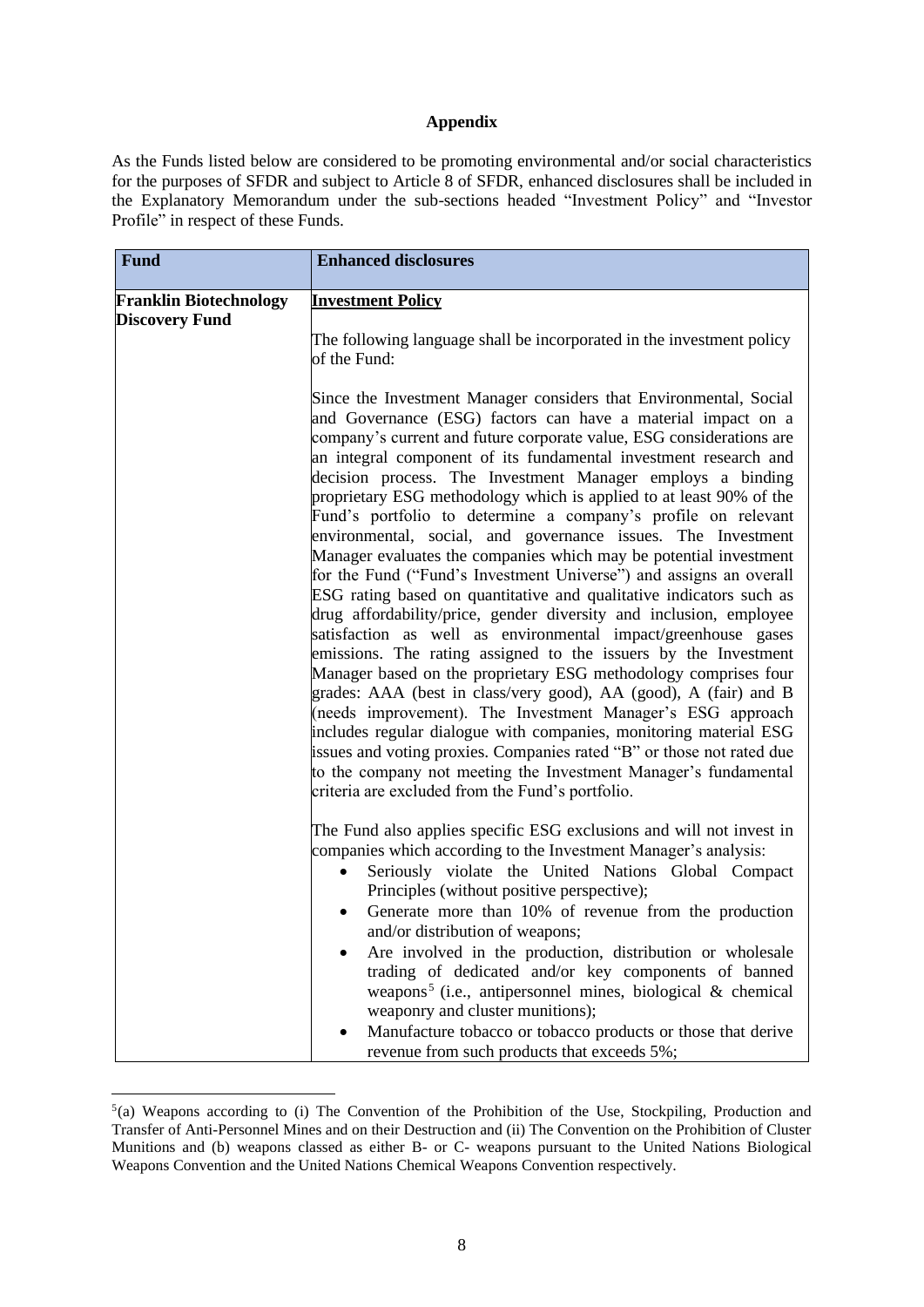| <b>Fund</b>                                    | <b>Enhanced disclosures</b>                                                                                                                                                                                                                                                                                                                                                                                            |
|------------------------------------------------|------------------------------------------------------------------------------------------------------------------------------------------------------------------------------------------------------------------------------------------------------------------------------------------------------------------------------------------------------------------------------------------------------------------------|
|                                                | Generate more than 10% of their revenue from thermal coal<br>extraction or coal-based power generation.                                                                                                                                                                                                                                                                                                                |
|                                                | Furthermore, the Fund will not invest in sovereign issuers which have<br>inadequate scoring according to the Freedom House Index <sup>6</sup> .                                                                                                                                                                                                                                                                        |
|                                                | As a result of the aforementioned ESG methodology and exclusions,<br>the weighted average base ESG score of the Fund's portfolio is higher<br>than the average base ESG score of the Fund's Investment Universe.<br>ESG scores for each portfolio company will be reviewed and updated<br>at least annually.                                                                                                           |
|                                                | For the avoidance of doubt, the Fund is not classified as an ESG<br>fund, pursuant to the "Circular to management companies of SFC-<br>authorized unit trusts and mutual funds - ESG funds" issued by the<br>SFC on 29 June 2021.                                                                                                                                                                                      |
|                                                | <b>Investor's Profile</b>                                                                                                                                                                                                                                                                                                                                                                                              |
|                                                | The "Investor's Profile" of the Fund shall be updated as follows:                                                                                                                                                                                                                                                                                                                                                      |
|                                                | Considering the investment objectives, as stated above, the Fund may<br>appeal to Investors looking to:<br>The Fund is suitable for investors:                                                                                                                                                                                                                                                                         |
|                                                | invest in a Fund compliant with Article 8 of the SFDR;<br>$\bullet$<br>achieve–seeking capital appreciation by investing in equity<br>$\bullet$<br>securities; and                                                                                                                                                                                                                                                     |
|                                                | invest seeking a growth investment in the biotechnology<br>sector in the US and around the world; and                                                                                                                                                                                                                                                                                                                  |
|                                                | invest planning to hold their investments for the medium to<br>long term.                                                                                                                                                                                                                                                                                                                                              |
| <b>Franklin Euro High</b><br><b>Yield Fund</b> | <b>Investment Policy</b>                                                                                                                                                                                                                                                                                                                                                                                               |
|                                                | The following language shall be incorporated in the investment policy<br>of the Fund:                                                                                                                                                                                                                                                                                                                                  |
|                                                | The Fund employs a proprietary environmental, social and<br>governance (ESG) rating methodology to evaluate the securities that<br>may be potential investments for the Fund (the Fund's "Investment"<br>Universe"), and applies certain restrictions as detailed below. The<br>ESG rating methodology is applied to 100% of issuers present in the<br>Fund's portfolio and is binding for the portfolio construction. |
|                                                | ESG factors are an important component of the Fund's corporate<br>credit research process, combining bottom-up fundamental credit<br>analysis with a review of any material ESG factors to arrive at a<br>holistic assessment of credit strengths, weaknesses and potential<br>risks. The Investment Managers' analysts may work with issuers                                                                          |

<sup>6</sup> https://freedomhouse.org/report/freedom-world/freedom-world-2018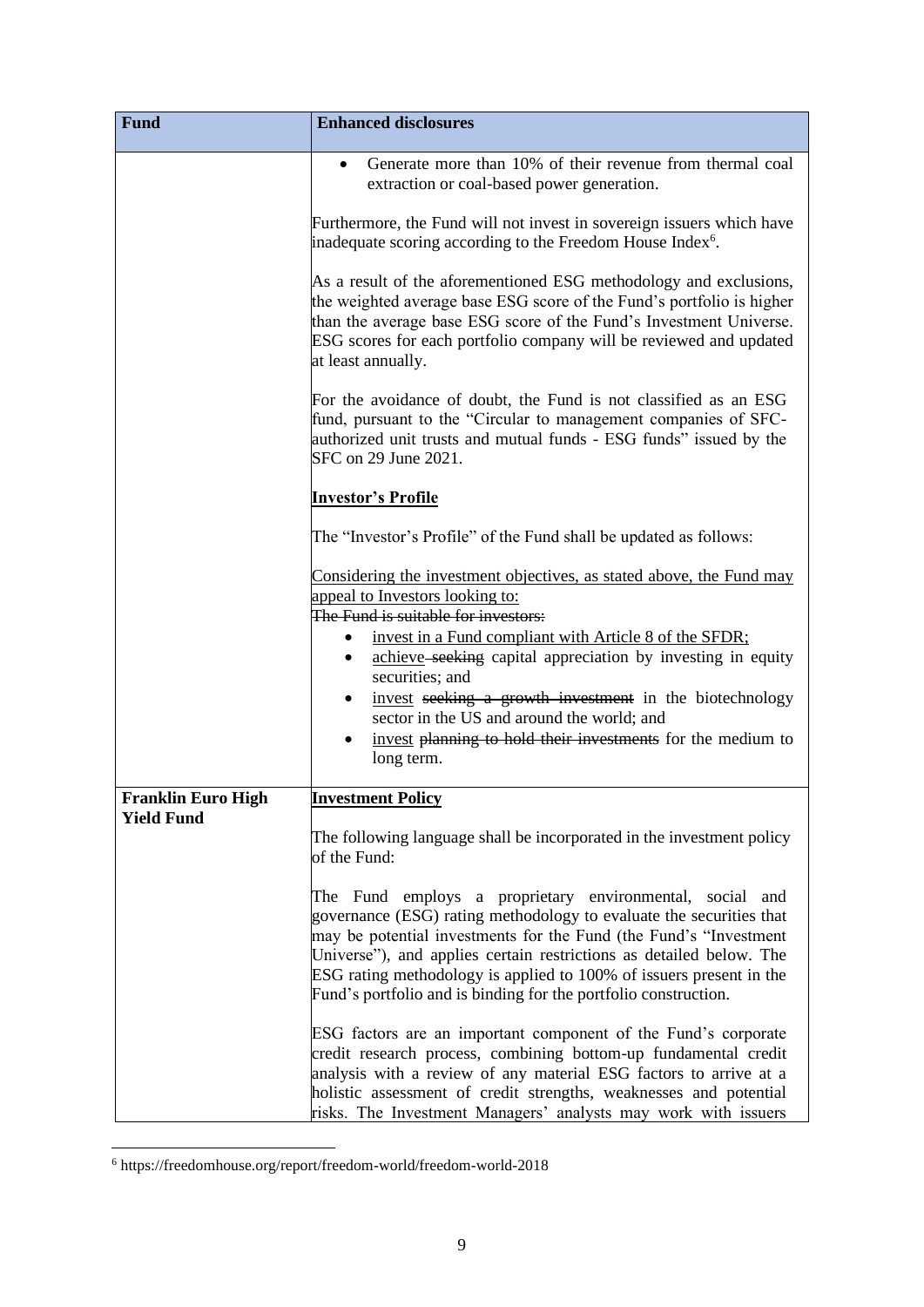| <b>Fund</b> | <b>Enhanced disclosures</b>                                                                                                                                                                                                                                                                                                                                                                                                                                                                                                                                                                                                                                                                                                                                                                                                                                                                                                                                                                                                                                                                                                                                                                                                                                                                                                                                                                                                                                                                                                                                                                                                                                                                                                                                                                                                        |
|-------------|------------------------------------------------------------------------------------------------------------------------------------------------------------------------------------------------------------------------------------------------------------------------------------------------------------------------------------------------------------------------------------------------------------------------------------------------------------------------------------------------------------------------------------------------------------------------------------------------------------------------------------------------------------------------------------------------------------------------------------------------------------------------------------------------------------------------------------------------------------------------------------------------------------------------------------------------------------------------------------------------------------------------------------------------------------------------------------------------------------------------------------------------------------------------------------------------------------------------------------------------------------------------------------------------------------------------------------------------------------------------------------------------------------------------------------------------------------------------------------------------------------------------------------------------------------------------------------------------------------------------------------------------------------------------------------------------------------------------------------------------------------------------------------------------------------------------------------|
|             | presenting specific carbon emissions issues so as to improve the risk-<br>management they apply in these areas.                                                                                                                                                                                                                                                                                                                                                                                                                                                                                                                                                                                                                                                                                                                                                                                                                                                                                                                                                                                                                                                                                                                                                                                                                                                                                                                                                                                                                                                                                                                                                                                                                                                                                                                    |
|             | Across the entire portfolio <sup>7</sup> , the Fund shall not invest in issuers that:<br>Repeatedly and seriously violate the United Nations Global<br>Compact principles such as<br>Protection of international human rights<br>$\bullet$<br>• No complicity in human rights violations<br>Respect for freedom of association and the right to<br>collective bargaining<br>Elimination of forced labour<br>$\bullet$<br>Abolition of child labour<br>Elimination of discrimination in respect of<br>$\bullet$<br>employment and occupation<br>Precautionary principle<br>in<br>dealing<br>with<br>$\bullet$<br>environmental problems / approach to environmental<br>challenges<br>Promoting greater environmental awareness /<br>$\bullet$<br>responsibility<br>Development and dissemination / diffusion of<br>$\bullet$<br>environmentally friendly technologies<br>Working / Standing up against corruption in all its<br>$\bullet$<br>forms<br>Manufacture nuclear weapons or controversial weapons<br>defined as anti-personnel mines, biological & chemical<br>weaponry; or those that manufacture components intended<br>for use in such weapons;<br>Manufacture of conventional weapons; those that derive<br>revenue from such products that exceeds the Investment<br>Managers' threshold (5%);<br>Manufacture tobacco or tobacco products; or those that<br>derive revenue from such products that exceeds the<br>Investment Managers' thresholds (5%);<br>Adhere to the bespoke list of gambling companies, that are<br>set according to the bespoke gambling policy;<br>Derives more than 5% of their revenue from thermal coal<br>extraction;<br>Score an ESG rating of CCC according to MSCI;<br>Are flagged as red for Social Controversy. The flag is<br>derived from the lowest scoring sub-pillar (Customers, |
|             | Human Rights & Community, and Labor Rights & Supply<br>Chain) within the Social pillar.                                                                                                                                                                                                                                                                                                                                                                                                                                                                                                                                                                                                                                                                                                                                                                                                                                                                                                                                                                                                                                                                                                                                                                                                                                                                                                                                                                                                                                                                                                                                                                                                                                                                                                                                            |
|             | As a result of the aforementioned ESG methodology and exclusions,<br>the weighted average base ESG score of the Fund's portfolio is<br>higher than the average base ESG score of the Fund's Investment<br>Universe. ESG scores for each portfolio company will be reviewed<br>and updated at least annually.                                                                                                                                                                                                                                                                                                                                                                                                                                                                                                                                                                                                                                                                                                                                                                                                                                                                                                                                                                                                                                                                                                                                                                                                                                                                                                                                                                                                                                                                                                                       |

<sup>7</sup> A buffer of 5% is allowed for investments in companies that would not fulfil these criteria.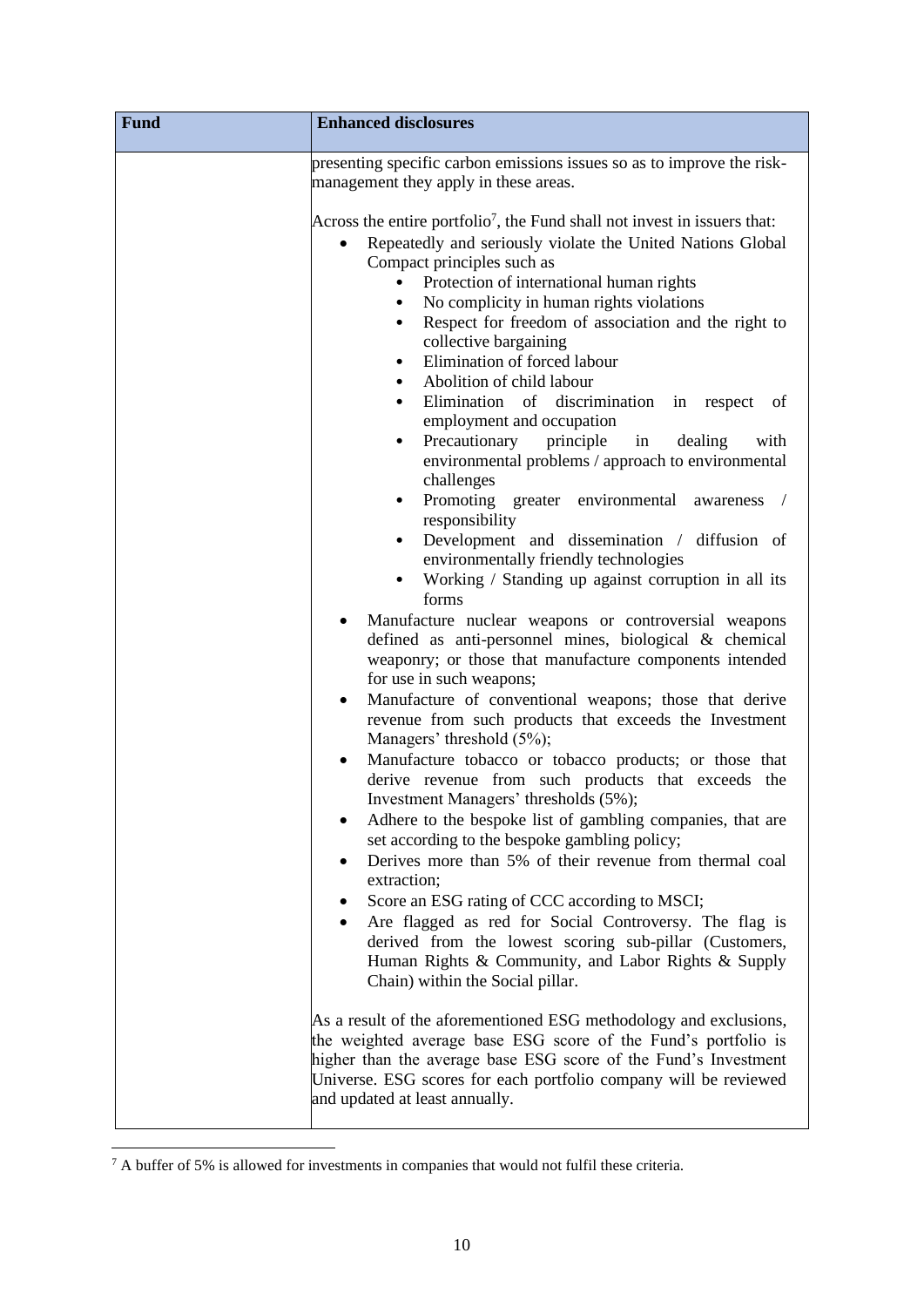| <b>Fund</b>                               | <b>Enhanced disclosures</b>                                                                                                                                                                                                                                                                                                                                                                                                                                                                                                                                                                                                                                                                                                                                                                                                                                                                                                                                                                                                                                                                                                                                                                                                                                                                                                                                                                                                                                                                                     |
|-------------------------------------------|-----------------------------------------------------------------------------------------------------------------------------------------------------------------------------------------------------------------------------------------------------------------------------------------------------------------------------------------------------------------------------------------------------------------------------------------------------------------------------------------------------------------------------------------------------------------------------------------------------------------------------------------------------------------------------------------------------------------------------------------------------------------------------------------------------------------------------------------------------------------------------------------------------------------------------------------------------------------------------------------------------------------------------------------------------------------------------------------------------------------------------------------------------------------------------------------------------------------------------------------------------------------------------------------------------------------------------------------------------------------------------------------------------------------------------------------------------------------------------------------------------------------|
|                                           | For the avoidance of doubt, the Fund is not classified as an ESG<br>fund, pursuant to the "Circular to management companies of SFC-<br>authorized unit trusts and mutual funds - ESG funds" issued by the<br>SFC on 29 June 2021.                                                                                                                                                                                                                                                                                                                                                                                                                                                                                                                                                                                                                                                                                                                                                                                                                                                                                                                                                                                                                                                                                                                                                                                                                                                                               |
|                                           | <b>Investor's Profile</b>                                                                                                                                                                                                                                                                                                                                                                                                                                                                                                                                                                                                                                                                                                                                                                                                                                                                                                                                                                                                                                                                                                                                                                                                                                                                                                                                                                                                                                                                                       |
|                                           | The "Investor's Profile" of the Fund shall be updated as follows:                                                                                                                                                                                                                                                                                                                                                                                                                                                                                                                                                                                                                                                                                                                                                                                                                                                                                                                                                                                                                                                                                                                                                                                                                                                                                                                                                                                                                                               |
|                                           | Considering the investment objectives, as stated above, the Fund may<br>appeal to Investors looking to:<br>The Fund is suitable for investors:<br>invest in a Fund compliant with Article 8 of the SFDR;<br>seeking to earn a high level of income, and to a lesser extent,<br>some capital appreciation in a Fund with-having the Euro as<br>its base currency; and investing seeking investment primarily<br>in Euro-denominated high-yielding fixed income securities;<br>and<br>invest-planning to hold their investments for the medium to<br>long term.                                                                                                                                                                                                                                                                                                                                                                                                                                                                                                                                                                                                                                                                                                                                                                                                                                                                                                                                                   |
| <b>Franklin Innovation</b><br><b>Fund</b> | <b>Investment Policy</b>                                                                                                                                                                                                                                                                                                                                                                                                                                                                                                                                                                                                                                                                                                                                                                                                                                                                                                                                                                                                                                                                                                                                                                                                                                                                                                                                                                                                                                                                                        |
|                                           | The following language shall be incorporated in the investment policy<br>of the Fund:<br>Since the Investment Manager considers that Environmental, Social<br>and Governance (ESG) factors can have a material impact on a<br>company's current and future corporate value, ESG considerations are<br>an integral component of its fundamental bottom up research. The<br>Investment<br>Manager<br>employs<br>binding proprietary<br>a<br>ESG<br>methodology which is applied to at least 90% of the Fund's portfolio<br>to determine a company's profile on relevant environmental, social,<br>and governance issues. The Investment Manager evaluates the<br>companies which may be potential investment for the Fund ("Fund's<br>Investment Universe") and assigns an overall ESG rating based on<br>quantitative and qualitative factors such as data security, gender<br>diversity and inclusion as well as climate risk/greenhouse gases<br>emissions/carbon footprint. The rating assigned to the issuers by the<br>Investment Manager based on the proprietary ESG methodology<br>comprises four grades: AAA (best in class/very good), AA (good), A<br>(fair) and B (needs improvement). The Investment Manager's ESG<br>approach includes regular dialogue with companies, monitoring<br>material ESG issues and voting proxies. Companies rated "B" or<br>those not rated due to the company not meeting the Investment<br>Manager's fundamental criteria are excluded from the Fund's<br>portfolio. |
|                                           | The Fund also applies specific ESG exclusions and will not invest in<br>companies which according to the Investment Manager's analysis:<br>Seriously violate the United Nations Global Compact<br>Principles (without positive perspective);                                                                                                                                                                                                                                                                                                                                                                                                                                                                                                                                                                                                                                                                                                                                                                                                                                                                                                                                                                                                                                                                                                                                                                                                                                                                    |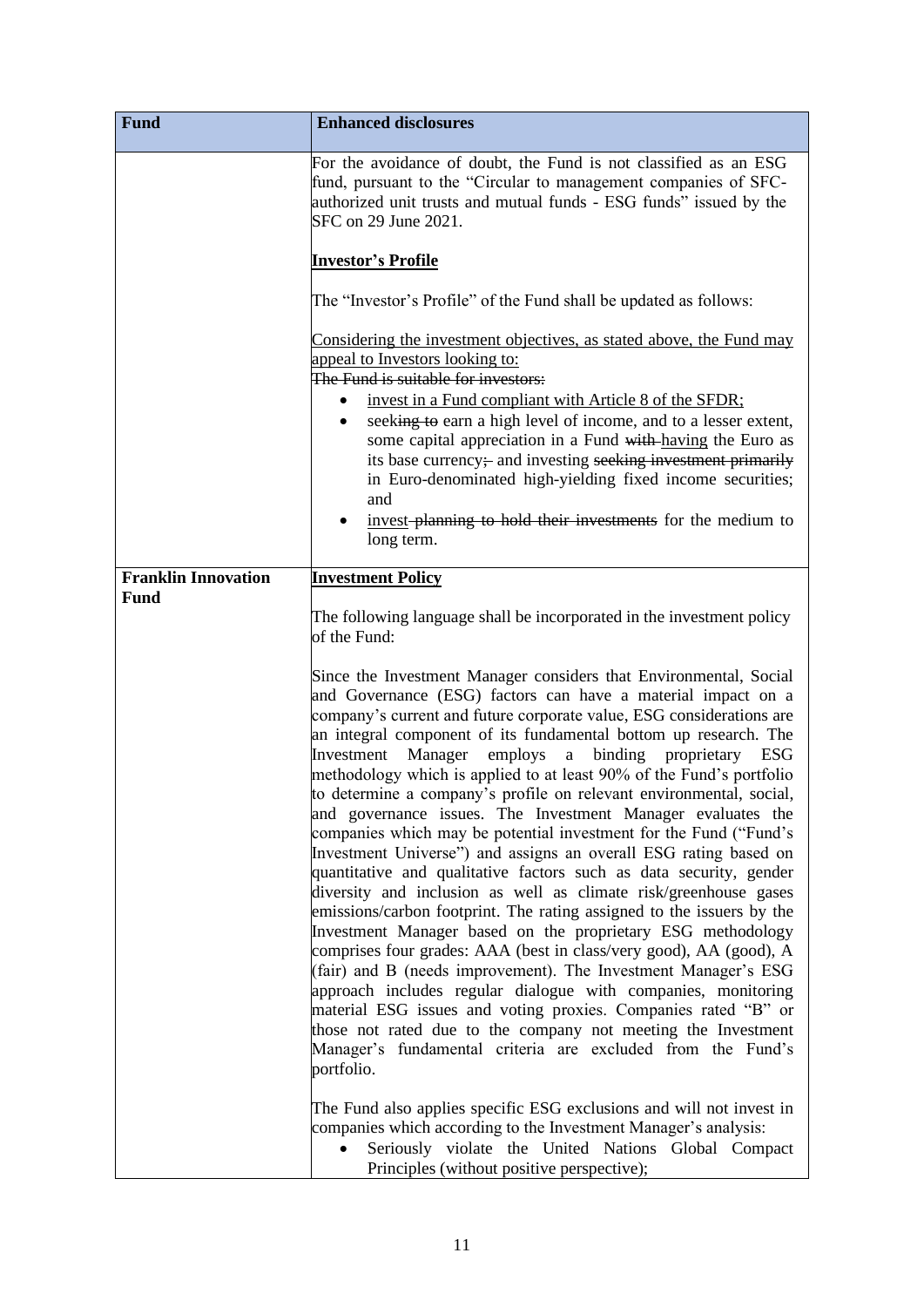| <b>Fund</b>                               | <b>Enhanced disclosures</b>                                                                                                                                                                                                                                                                                                                                                                                                                                                                                                                                                                  |
|-------------------------------------------|----------------------------------------------------------------------------------------------------------------------------------------------------------------------------------------------------------------------------------------------------------------------------------------------------------------------------------------------------------------------------------------------------------------------------------------------------------------------------------------------------------------------------------------------------------------------------------------------|
|                                           | Generate more than 10% of revenue from the production<br>$\bullet$<br>and/or distribution of weapons;<br>Are involved in the production, distribution or wholesale<br>$\bullet$<br>trading of dedicated and/or key components of banned<br>weapons <sup>8</sup> (i.e., antipersonnel mines, biological & chemical<br>weaponry and cluster munitions);<br>Manufacture tobacco or tobacco products or those that derive<br>$\bullet$<br>revenue from such products that exceeds 5%;<br>Generate more than 10% of their revenue from thermal coal<br>extraction or coal-based power generation. |
|                                           | Furthermore, the Fund will not invest in sovereign issuers which have<br>inadequate scoring according to the Freedom House Index <sup>9</sup> .                                                                                                                                                                                                                                                                                                                                                                                                                                              |
|                                           | As a result of the aforementioned ESG methodology and exclusions,<br>the weighted average base ESG score of the Fund's portfolio is higher<br>than the average base ESG score of the Fund's Investment Universe.<br>ESG scores for each portfolio company will be reviewed and updated<br>at least annually.                                                                                                                                                                                                                                                                                 |
|                                           | For the avoidance of doubt, the Fund is not classified as an ESG<br>fund, pursuant to the "Circular to management companies of SFC-<br>authorized unit trusts and mutual funds - ESG funds" issued by the<br>SFC on 29 June 2021.                                                                                                                                                                                                                                                                                                                                                            |
|                                           | <b>Investor's Profile</b>                                                                                                                                                                                                                                                                                                                                                                                                                                                                                                                                                                    |
|                                           | The "Investor's Profile" of the Fund shall be updated as follows:                                                                                                                                                                                                                                                                                                                                                                                                                                                                                                                            |
|                                           | Considering the investment objectives, as stated above, the Fund may<br>appeal to Investors looking to:<br>The Fund is suitable for investors:                                                                                                                                                                                                                                                                                                                                                                                                                                               |
|                                           | invest in a Fund compliant with Article 8 of the SFDR;<br>$\bullet$<br>achieve capital appreciation by investing in equity securities<br>of companies whose growth prospects are poised to benefit<br>from dynamic technology and innovation; and<br>invest for the medium to long term.                                                                                                                                                                                                                                                                                                     |
| <b>Franklin Technology</b><br><b>Fund</b> | <b>Investment Policy</b>                                                                                                                                                                                                                                                                                                                                                                                                                                                                                                                                                                     |
|                                           | The following language shall be incorporated in the investment policy<br>of the Fund:                                                                                                                                                                                                                                                                                                                                                                                                                                                                                                        |
|                                           | The Fund uses a growth approach that employs intensive, bottom-up,                                                                                                                                                                                                                                                                                                                                                                                                                                                                                                                           |

<sup>8</sup> (a) Weapons according to (i) The Convention of the Prohibition of the Use, Stockpiling, Production and Transfer of Anti-Personnel Mines and on their Destruction and (ii) The Convention on the Prohibition of Cluster Munitions and (b) weapons classed as either B- or C- weapons pursuant to the United Nations Biological Weapons Convention and the United Nations Chemical Weapons Convention respectively.

<sup>9</sup> <https://freedomhouse.org/report/freedom-world/freedom-world-2018>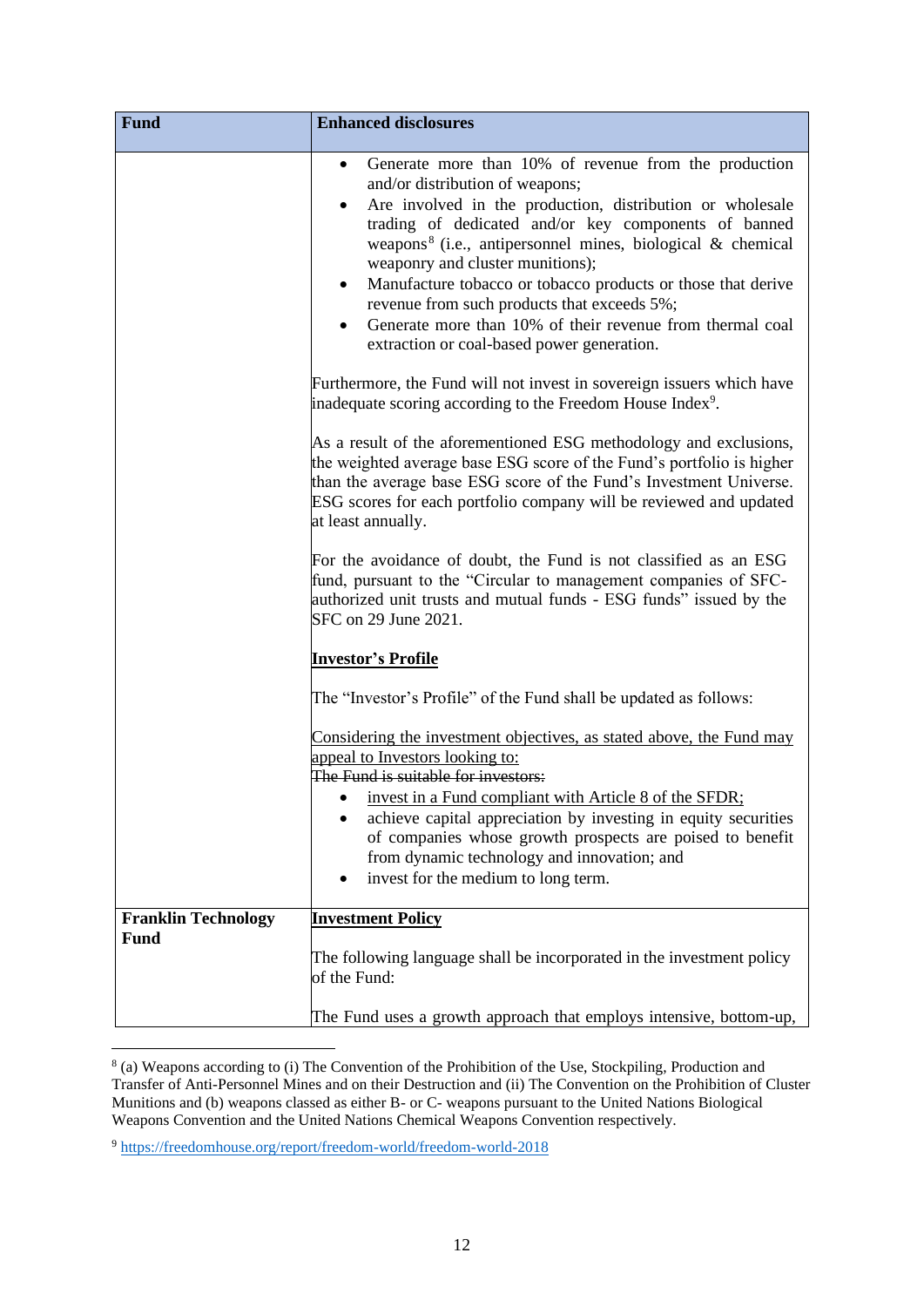| <b>Fund</b> | <b>Enhanced disclosures</b>                                                                                                                                                                                                                                                                                                                                                                                                                                                                                                                                                                                                                                                                                                                                                                                                                                                                                                                                                                                                                                                                                                                                                                                                                                                                                                                                                                                                                                                                                                                                                                                                                                                                                                                                                                                                                                                                                                                                                                                                           |
|-------------|---------------------------------------------------------------------------------------------------------------------------------------------------------------------------------------------------------------------------------------------------------------------------------------------------------------------------------------------------------------------------------------------------------------------------------------------------------------------------------------------------------------------------------------------------------------------------------------------------------------------------------------------------------------------------------------------------------------------------------------------------------------------------------------------------------------------------------------------------------------------------------------------------------------------------------------------------------------------------------------------------------------------------------------------------------------------------------------------------------------------------------------------------------------------------------------------------------------------------------------------------------------------------------------------------------------------------------------------------------------------------------------------------------------------------------------------------------------------------------------------------------------------------------------------------------------------------------------------------------------------------------------------------------------------------------------------------------------------------------------------------------------------------------------------------------------------------------------------------------------------------------------------------------------------------------------------------------------------------------------------------------------------------------------|
|             | fundamental research of companies. The Investment Manager also<br>takes into consideration broad-based trends when considering the<br>selection of investments. In general, the Investment Manager looks for<br>companies it believes display, or will display, some of the following<br>characteristics, among others: quality management; robust growth<br>prospects; strong market positioning; high, or rising profit margins;<br>and good return on capital investment. Since the Investment Manager<br>considers that Environmental, Social and Governance (ESG) factors<br>are particularly relevant to investing in the technology sector and can<br>contribute to the creation of shareholder value, ESG considerations are<br>an integral component of its fundamental investment research. In this<br>respect, the Investment Manager employs a binding proprietary ESG<br>methodology which is applied to at least 90% of the Fund's portfolio<br>to determine a company's profile on relevant environmental, social,<br>and governance issues. The Investment Manager evaluates the<br>companies which may be potential investment for the Fund ("Fund's<br>Investment Universe") and assigns an overall ESG rating based on<br>quantitative and qualitative factors such as cybersecurity and data<br>privacy, the usage of controversial materials, support of human<br>capital, diversity and inclusion as well as environmental impact<br>(carbon emissions, ewaste, water usage). The rating assigned to the<br>issuers by the Investment Manager based on the proprietary ESG<br>methodology comprises four grades: AAA (best in class/very good),<br>AA (good), A (fair) and B (needs improvement). The Investment<br>Manager's ESG approach includes regular dialogue with companies,<br>monitoring material ESG issues and voting proxies. Companies rated<br>"B" or those not rated due to the company not meeting the Investment<br>Manager's fundamental criteria are excluded from the Fund's<br>portfolio. |
|             | The Fund also applies specific ESG exclusions and will not invest in<br>companies which according to the Investment Manager's analysis:<br>Seriously violate the United Nations Global Compact<br>Principles (without positive perspective);<br>Generate more than 10% of revenue from the production<br>and/or distribution of weapons;<br>Are involved in the production, distribution or wholesale<br>trading of dedicated and/or key components of banned<br>weapons <sup>10</sup> (i.e., antipersonnel mines, biological & chemical<br>weaponry and cluster munitions);<br>Manufacture tobacco or tobacco products or those that derive<br>revenue from such products that exceeds 5%;<br>Generate more than 10% of their revenue from thermal coal<br>extraction or coal-based power generation.                                                                                                                                                                                                                                                                                                                                                                                                                                                                                                                                                                                                                                                                                                                                                                                                                                                                                                                                                                                                                                                                                                                                                                                                                                |

<sup>10</sup> (a) Weapons according to (i) The Convention of the Prohibition of the Use, Stockpiling, Production and Transfer of Anti-Personnel Mines and on their Destruction and (ii) The Convention on the Prohibition of Cluster Munitions and (b) weapons classed as either B- or C- weapons pursuant to the United Nations Biological Weapons Convention and the United Nations Chemical Weapons Convention respectively.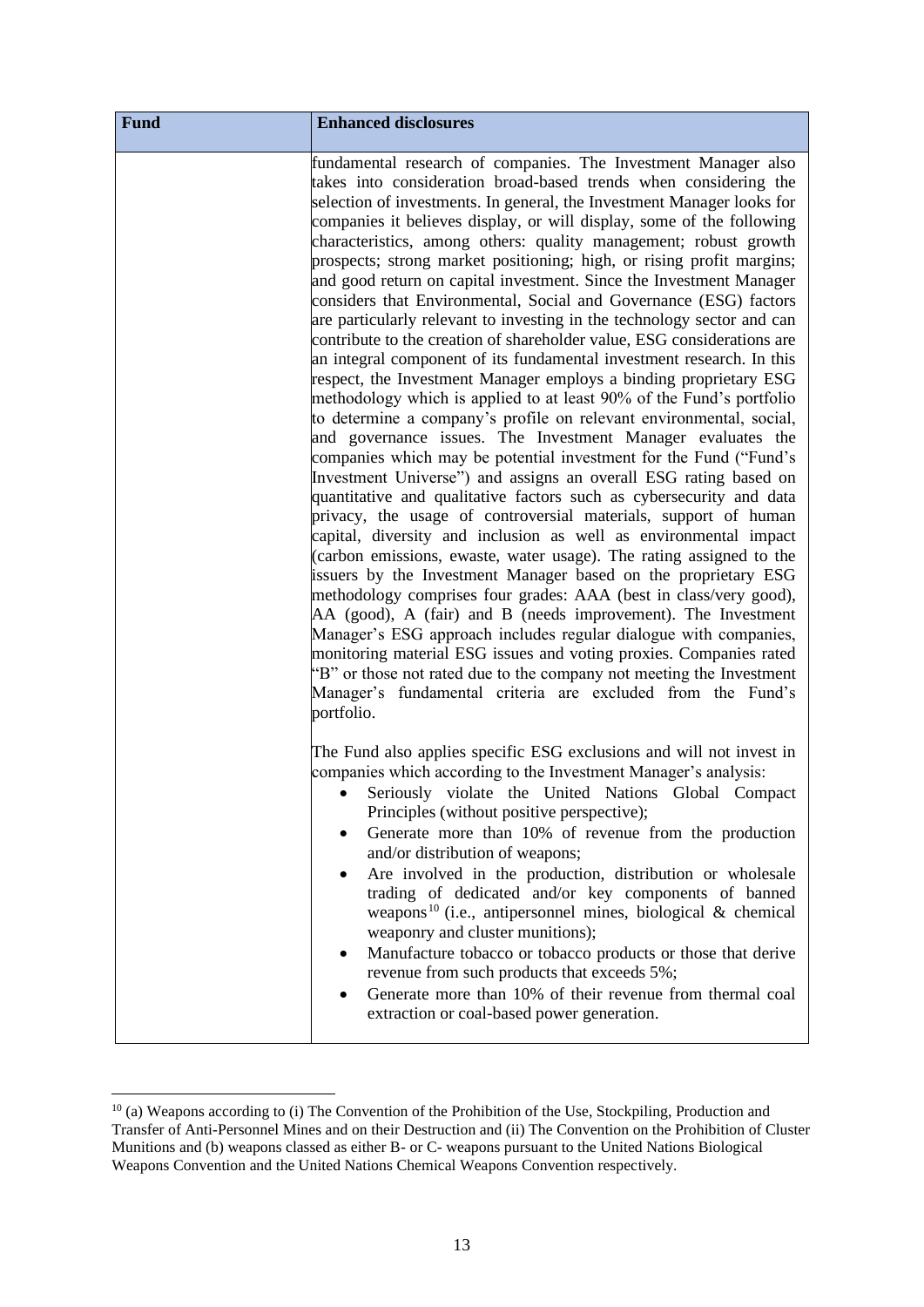| <b>Fund</b>               | <b>Enhanced disclosures</b>                                                                                                                                                                                                                                                                                                                                                                                                                                                                                                                                                                                                                                                                                                                                                                                                                                                                                  |
|---------------------------|--------------------------------------------------------------------------------------------------------------------------------------------------------------------------------------------------------------------------------------------------------------------------------------------------------------------------------------------------------------------------------------------------------------------------------------------------------------------------------------------------------------------------------------------------------------------------------------------------------------------------------------------------------------------------------------------------------------------------------------------------------------------------------------------------------------------------------------------------------------------------------------------------------------|
|                           | Furthermore, the Fund will not invest in sovereign issuers which have<br>inadequate scoring according to the Freedom House Index <sup>11</sup> .                                                                                                                                                                                                                                                                                                                                                                                                                                                                                                                                                                                                                                                                                                                                                             |
|                           | As a result of the aforementioned ESG methodology and exclusions,<br>the weighted average base ESG score of the Fund's portfolio is higher<br>than the average base ESG score of the Fund's Investment Universe.<br>ESG scores for each portfolio company will be reviewed and updated<br>at least annually.                                                                                                                                                                                                                                                                                                                                                                                                                                                                                                                                                                                                 |
|                           | For the avoidance of doubt, the Fund is not classified as an ESG<br>fund, pursuant to the "Circular to management companies of SFC-<br>authorized unit trusts and mutual funds - ESG funds" issued by the<br>SFC on 29 June 2021.                                                                                                                                                                                                                                                                                                                                                                                                                                                                                                                                                                                                                                                                            |
|                           | <u> Investor's Profile</u>                                                                                                                                                                                                                                                                                                                                                                                                                                                                                                                                                                                                                                                                                                                                                                                                                                                                                   |
|                           | The "Investor's Profile" of the Fund shall be updated as follows:                                                                                                                                                                                                                                                                                                                                                                                                                                                                                                                                                                                                                                                                                                                                                                                                                                            |
|                           | Considering the investment objectives, as stated above, the Fund<br>may appeal to Investors looking to:<br>The Fund is suitable for investors:                                                                                                                                                                                                                                                                                                                                                                                                                                                                                                                                                                                                                                                                                                                                                               |
|                           | invest in a Fund compliant with Article 8 of the SFDR;<br>seeking capital appreciation by investing in equity securities;<br>and<br>seeking a growth investment in the technology sector in the<br>US and around the world; and<br>invest planning to hold their investments for the medium to<br>long term.                                                                                                                                                                                                                                                                                                                                                                                                                                                                                                                                                                                                 |
| Franklin U.S.             | <b>Investment Policy</b>                                                                                                                                                                                                                                                                                                                                                                                                                                                                                                                                                                                                                                                                                                                                                                                                                                                                                     |
| <b>Opportunities Fund</b> | The following language shall be incorporated in the investment<br>policy of the Fund:                                                                                                                                                                                                                                                                                                                                                                                                                                                                                                                                                                                                                                                                                                                                                                                                                        |
|                           | In addition to solid management and sound financial records, the<br>Investment Manager also considers Environmental, Social and<br>Governance (ESG) factors as an integral component of its<br>fundamental investment research and decision process. In this<br>respect, the Investment Manager employs a binding proprietary ESG<br>methodology which is applied to at least 90% of the Fund's portfolio<br>to determine a company's profile on relevant environmental, social,<br>and governance issues. The Investment Manager evaluates the<br>companies which may be potential investment for the Fund ("Fund's<br>Investment Universe") and assigns an overall ESG rating based on<br>quantitative and qualitative indicators such as health and safety, data<br>security, diversity and inclusion as well as environmental impact<br>(measured by greenhouse gas emissions and carbon footprint). The |

<sup>11</sup> <https://freedomhouse.org/report/freedom-world/freedom-world-2018>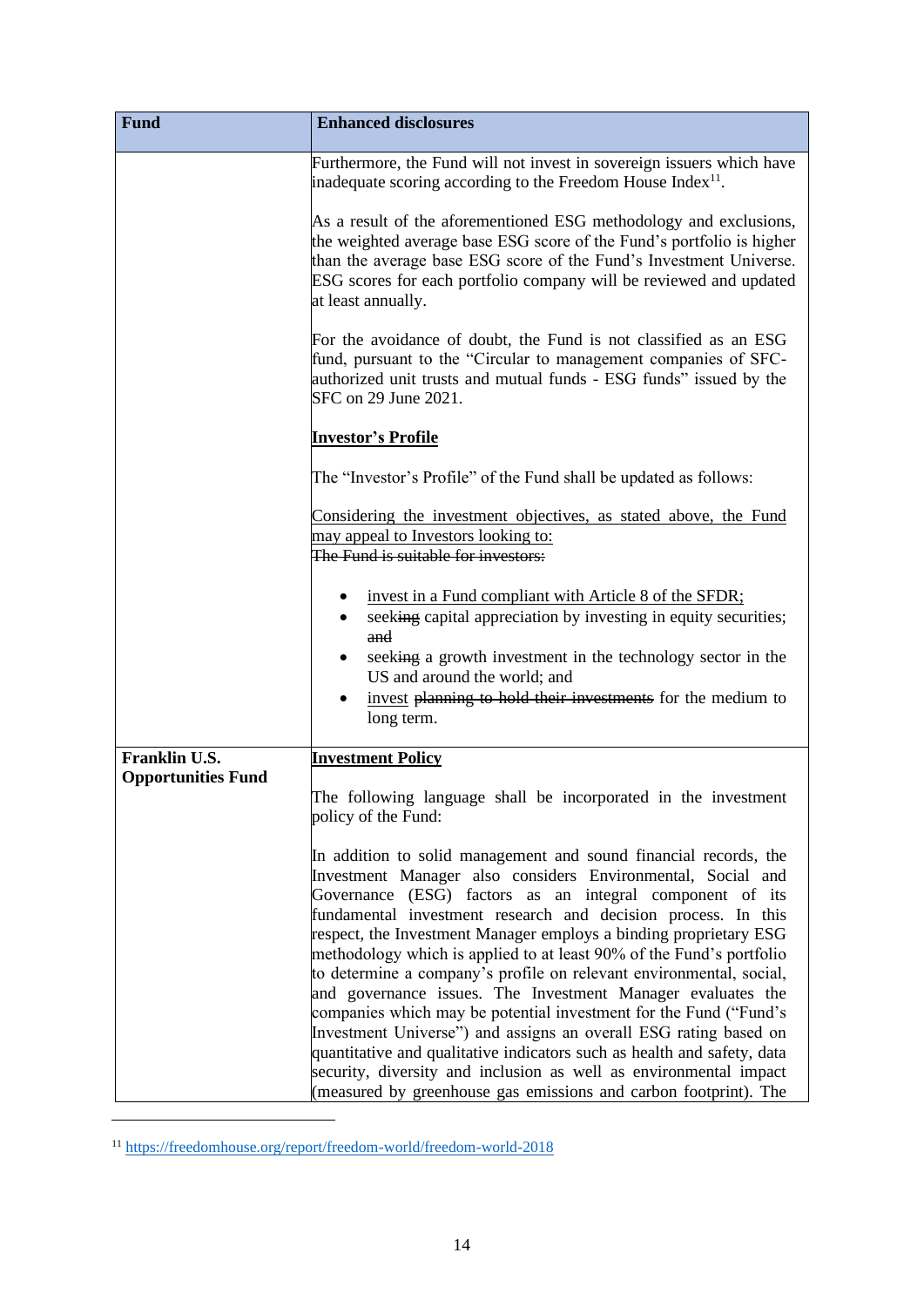| <b>Fund</b> | <b>Enhanced disclosures</b>                                                                                                                                                                                                                                                                                                                                                                                                                                                                                                                                                                                                                                                                                                                                                                                              |
|-------------|--------------------------------------------------------------------------------------------------------------------------------------------------------------------------------------------------------------------------------------------------------------------------------------------------------------------------------------------------------------------------------------------------------------------------------------------------------------------------------------------------------------------------------------------------------------------------------------------------------------------------------------------------------------------------------------------------------------------------------------------------------------------------------------------------------------------------|
|             | rating assigned to the issuers by the Investment Manager based on<br>the proprietary ESG methodology comprises four grades: AAA (best)<br>in class/very good), AA (good), A (fair) and B (needs improvement).<br>The Investment Manager's ESG approach includes regular dialogue<br>with companies, monitoring material ESG issues and voting proxies.<br>Companies rated "B" or those not rated due to the company not<br>meeting the Investment Manager's fundamental criteria are excluded<br>from the Fund's portfolio.                                                                                                                                                                                                                                                                                              |
|             | The Fund also applies specific ESG exclusions and will not invest in<br>companies which according to the Investment Manager's analysis:<br>Seriously violate the United Nations Global Compact<br>Principles (without positive perspective);<br>Generate more than 10% of revenue from the production<br>and/or distribution of weapons;<br>Are involved in the production, distribution or wholesale<br>$\bullet$<br>trading of dedicated and/or key components of banned<br>weapons <sup>12</sup> (i.e., antipersonnel mines, biological & chemical<br>weaponry and cluster munitions);<br>Manufacture tobacco or tobacco products or those that derive<br>٠<br>revenue from such products that exceeds 5%;<br>Generate more than 10% of their revenue from thermal coal<br>extraction or coal-based power generation. |
|             | Furthermore, the Fund will not invest in sovereign issuers which<br>have inadequate scoring according to the Freedom House Index <sup>13</sup> .                                                                                                                                                                                                                                                                                                                                                                                                                                                                                                                                                                                                                                                                         |
|             | As a result of the aforementioned ESG methodology and exclusions,<br>the weighted average base ESG score of the Fund's portfolio is<br>higher than the average base ESG score of the Fund's investment<br>universe. ESG scores for each portfolio company will be reviewed<br>and updated at least annually.                                                                                                                                                                                                                                                                                                                                                                                                                                                                                                             |
|             | For the avoidance of doubt, the Fund is not classified as an ESG<br>fund, pursuant to the "Circular to management companies of SFC-<br>authorized unit trusts and mutual funds - ESG funds" issued by the<br>SFC on 29 June 2021.                                                                                                                                                                                                                                                                                                                                                                                                                                                                                                                                                                                        |
|             | <b>Investor's Profile</b>                                                                                                                                                                                                                                                                                                                                                                                                                                                                                                                                                                                                                                                                                                                                                                                                |
|             | The "Investor's Profile" of the Fund shall be updated as follows:                                                                                                                                                                                                                                                                                                                                                                                                                                                                                                                                                                                                                                                                                                                                                        |
|             | Considering the investment objectives, as stated above, the Fund<br>may appeal to Investors looking to:<br>The Fund is suitable for investors:                                                                                                                                                                                                                                                                                                                                                                                                                                                                                                                                                                                                                                                                           |

<sup>&</sup>lt;sup>12</sup> (a) Weapons according to (i) The Convention of the Prohibition of the Use, Stockpiling, Production and Transfer of Anti-Personnel Mines and on their Destruction and (ii) The Convention on the Prohibition of Cluster Munitions and (b) weapons classed as either B- or C- weapons pursuant to the United Nations Biological Weapons Convention and the United Nations Chemical Weapons Convention respectively.

<sup>13</sup> <https://freedomhouse.org/report/freedom-world/freedom-world-2018>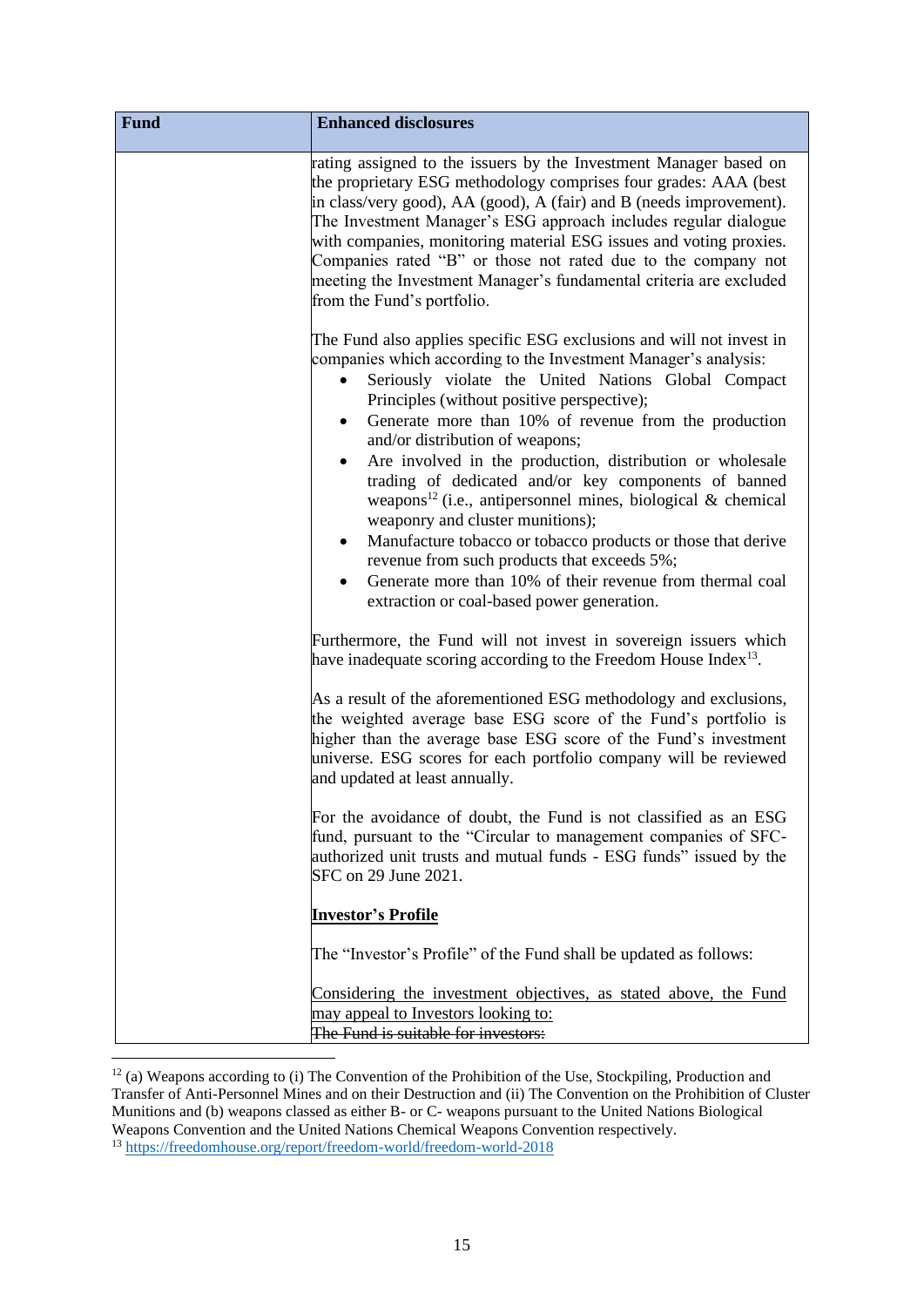| <b>Fund</b>                 | <b>Enhanced disclosures</b>                                                                                                                                                                                                                                                                                                                                                                                                                                                                                                                                                                                                                                                                                                                                                                                                                                                                                                                                                                                                                                                                                                                                                                                                  |
|-----------------------------|------------------------------------------------------------------------------------------------------------------------------------------------------------------------------------------------------------------------------------------------------------------------------------------------------------------------------------------------------------------------------------------------------------------------------------------------------------------------------------------------------------------------------------------------------------------------------------------------------------------------------------------------------------------------------------------------------------------------------------------------------------------------------------------------------------------------------------------------------------------------------------------------------------------------------------------------------------------------------------------------------------------------------------------------------------------------------------------------------------------------------------------------------------------------------------------------------------------------------|
|                             | invest in a Fund compliant with Article 8 of the SFDR;<br>$\bullet$<br>seeking capital appreciation by investing in equity securities<br>(concentrated in equities of US issuers);<br>seeking a growth investment in sectors showing above-<br>average growth or growth potential as compared with the<br>overall economy;<br>seeking an investment concentrated in equities of US issuers;<br>and<br>invest-planning to hold their investments for the medium to<br>long term.                                                                                                                                                                                                                                                                                                                                                                                                                                                                                                                                                                                                                                                                                                                                              |
| <b>Templeton Asian Bond</b> | <b>Investment Policy</b>                                                                                                                                                                                                                                                                                                                                                                                                                                                                                                                                                                                                                                                                                                                                                                                                                                                                                                                                                                                                                                                                                                                                                                                                     |
| <b>Fund</b>                 | The following language shall be incorporated in the investment policy<br>of the Fund:                                                                                                                                                                                                                                                                                                                                                                                                                                                                                                                                                                                                                                                                                                                                                                                                                                                                                                                                                                                                                                                                                                                                        |
|                             | For sovereign issuers, the Fund employs a proprietary<br>Environmental, Social and Governance (ESG) rating methodology to<br>assess each country that issues sovereign bonds that are existing or<br>potential investments for the Fund. The Investment Manager's<br>methodology captures not only a country's current ESG score based<br>on a variety of sub-categories but more importantly, any expected<br>improvement or deterioration in the country's ESG practices. The<br>Investment Manager believes that this two-pronged test best<br>represents the investment worthiness of a country and also promotes<br>ESG by investing in countries that are expected to improve from an<br>ESG perspective.<br>The ESG methodology is applied to 100% of the sovereign debt<br>holdings in the Fund's portfolio and is binding for the portfolio<br>construction. As an initial step in its methodology, the Investment<br>Manager scores each country that issues sovereign debt that may be<br>potential investments for the Fund on a scale of 0–100 (100 being the<br>highest) in various ESG subcategories that the Investment Manager<br>has determined to have significant impact on macroeconomic<br>conditions. |
|                             | Within the ESG subcategories, the methodology leverages baseline<br>rankings from a set of recognized global indexes providers. The<br>Investment Manager's team will then use internal proprietary<br>research as a forward-looking overlay on those baseline current<br>scores, to assess whether the Investment Manager expects countries<br>to improve or deteriorate in each of the subcategories.                                                                                                                                                                                                                                                                                                                                                                                                                                                                                                                                                                                                                                                                                                                                                                                                                      |
|                             | Projected scores in anticipation of how conditions will change in the<br>medium term are emphasized as part of the research process.<br>Preference is given to countries with higher ESG ratings or projected<br>neutral to improving ESG ratings.<br>For corporate issuers, the Fund utilises ESG ratings according to<br>external providers (MSCI) and restates those ratings to correspond to                                                                                                                                                                                                                                                                                                                                                                                                                                                                                                                                                                                                                                                                                                                                                                                                                             |
|                             | a scale of $0-100$ (100 being the highest). The ESG methodology is                                                                                                                                                                                                                                                                                                                                                                                                                                                                                                                                                                                                                                                                                                                                                                                                                                                                                                                                                                                                                                                                                                                                                           |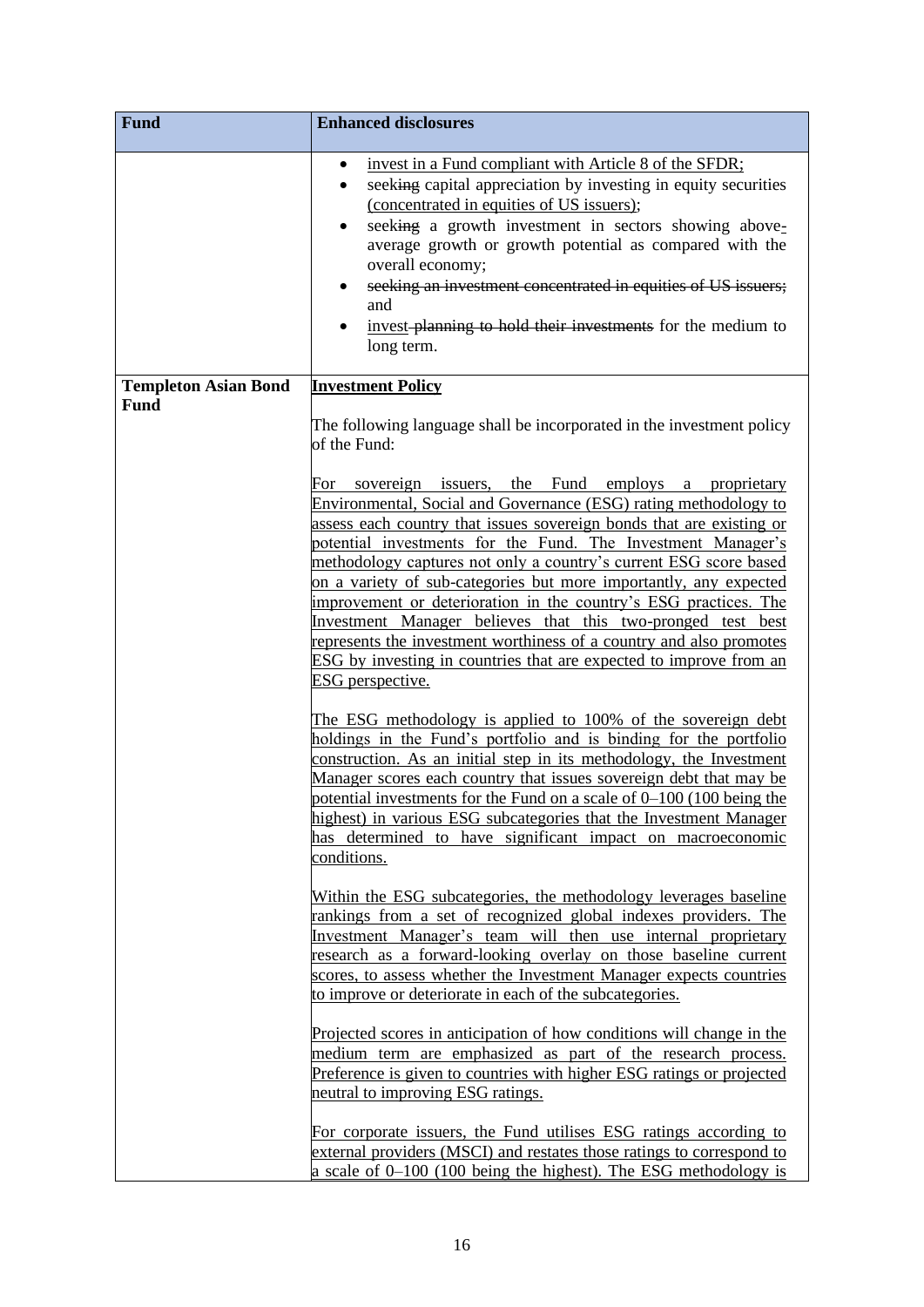| Fund | <b>Enhanced disclosures</b>                                                                                                                                                                                                                                                                                                                                                                                                                                                                                                                                                                                                                                                                                                                                                                                                                                                                                                                                                                                                                                                                                                                                                                                                                                                                                               |
|------|---------------------------------------------------------------------------------------------------------------------------------------------------------------------------------------------------------------------------------------------------------------------------------------------------------------------------------------------------------------------------------------------------------------------------------------------------------------------------------------------------------------------------------------------------------------------------------------------------------------------------------------------------------------------------------------------------------------------------------------------------------------------------------------------------------------------------------------------------------------------------------------------------------------------------------------------------------------------------------------------------------------------------------------------------------------------------------------------------------------------------------------------------------------------------------------------------------------------------------------------------------------------------------------------------------------------------|
|      | applied to 100% of the corporate debt holdings in the Fund's<br>portfolio and is binding for the portfolio construction.                                                                                                                                                                                                                                                                                                                                                                                                                                                                                                                                                                                                                                                                                                                                                                                                                                                                                                                                                                                                                                                                                                                                                                                                  |
|      | The weighted average base ESG score of the sovereign and corporate<br>issuers in the Fund's portfolio is higher than the average base ESG<br>score of the Fund's respective investment universe.                                                                                                                                                                                                                                                                                                                                                                                                                                                                                                                                                                                                                                                                                                                                                                                                                                                                                                                                                                                                                                                                                                                          |
|      | The Investment Manager monitors countries and corporate issuers<br>that (i) are below the minimum ESG threshold (the lowest 20% of<br>ESG rated countries and the lowest 20% of ESG rated corporate<br>issuers, respectively) and (ii) in the case of sovereign issuers, present<br>meaningful projected deteriorating scores, with a view to evaluate<br>the potential divestment of sovereign bonds issued by countries that<br>demonstrate no improvement over time. When the disposition of an<br>existing position is not feasible due to legal or regulatory restrictions<br>or exceptional market circumstances the investment team shall aim<br>to reduce the position as soon as reasonably practicable or legally<br>permissible, as the case may be. Countries or corporate issuers that<br>are subject to international economic sanctions, including sanctions<br>imposed by the United Nations, the European Union or the United<br>States Office of Foreign Assets Control are excluded from the Fund's<br>investment universe.<br>The countries and corporate issuers in the Fund's investment<br>universe, the ESG subcategories, weightings for environment, social<br>and governance, and the global reference indices used for scoring are<br>reviewed at least bi-annually and may change over time. |
|      | The Fund employs a proprietary Environmental, Social and<br>Governance (ESG) rating methodology to assess government bond<br>issuers, which is derived from a composite of subcategories<br>determined to be material to macroeconomic performance. The<br>research team assigns scores on all invested countries by overlaying<br>their views on a benchmark created by global indexes for current<br>scores. Projected numbers in anticipation of how conditions will<br>change in the medium term are emphasized as part of the research<br>process. Preference is given to countries with higher ESG ratings or<br>projected neutral to improving ESG ratings. ESG subcategories,<br>weightings, and global indexes used may change over time. The<br>Investment Manager performs ESG rating methodology on all<br>potential and current holdings but the results of this methodology can<br>be deviated from in the portfolio construction. For the avoidance of<br>doubt, the Fund is not classified as a green or an ESG fund, pursuant<br>to the "Circular to management companies of SFC-authorized unit<br>trusts and mutual funds - Green or ESG funds" issued by the SFC on<br>29 June 2021 <del>11 April 2019</del> .                                                                                        |
|      | <u> Investor's Profile</u><br>The "Investor's Profile" of the Fund shall be updated as follows:                                                                                                                                                                                                                                                                                                                                                                                                                                                                                                                                                                                                                                                                                                                                                                                                                                                                                                                                                                                                                                                                                                                                                                                                                           |
|      | Considering the investment objectives, as stated above, the Fund<br>may appeal to Investors looking to:                                                                                                                                                                                                                                                                                                                                                                                                                                                                                                                                                                                                                                                                                                                                                                                                                                                                                                                                                                                                                                                                                                                                                                                                                   |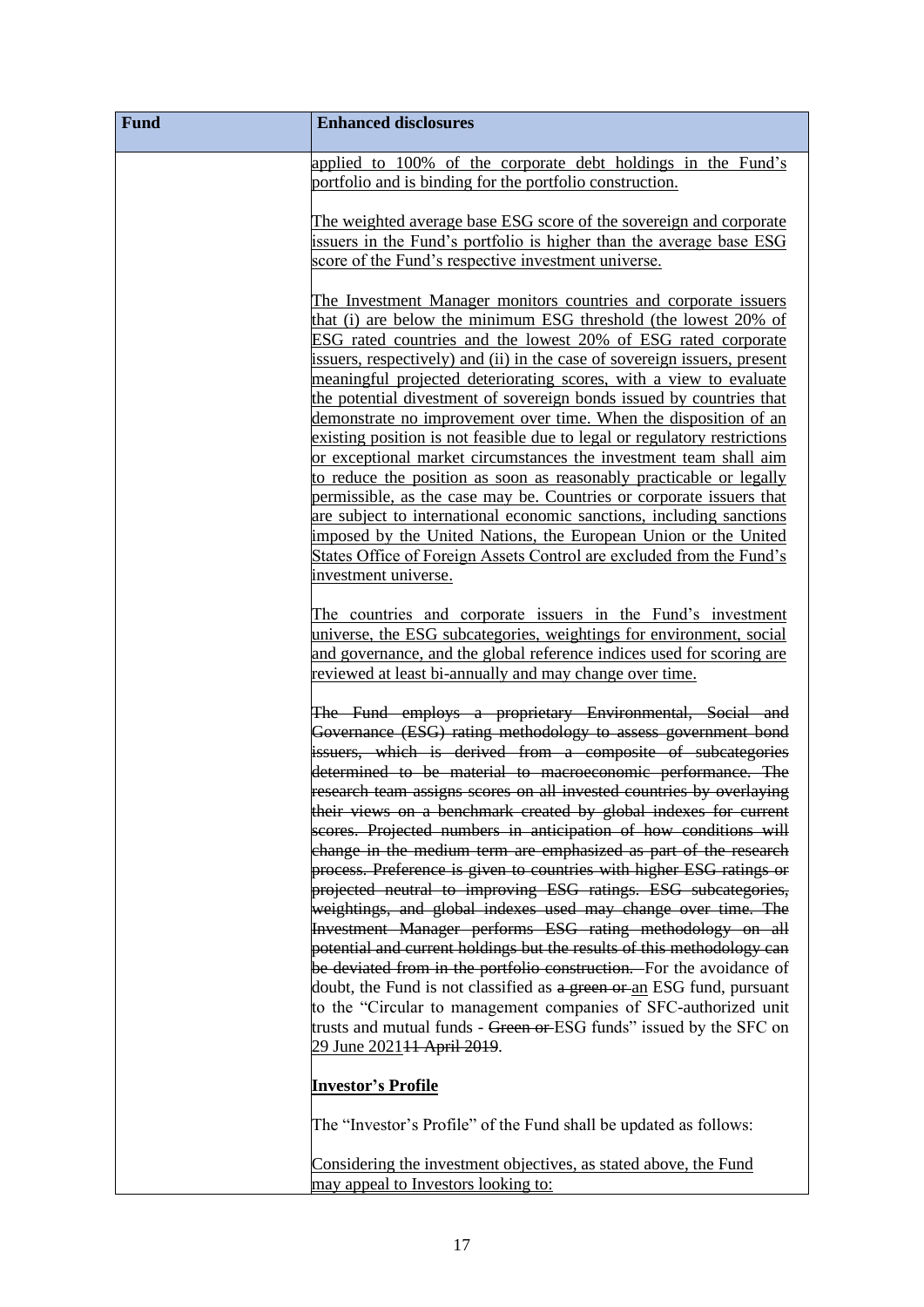| <b>Fund</b>                                           | <b>Enhanced disclosures</b>                                                                                                                                                                                                                                                                                                                                                                                                                                                                                                                                                                                                                                                                                                                                                                                                                                                                                                                                                                                                                                                                                                                                                                                                                                                                                                                                                                                                                                                                                                                                                                                                                                                                                                                                                                                                                                                                                                                                                                                                                                                                                                                                                                                                                 |
|-------------------------------------------------------|---------------------------------------------------------------------------------------------------------------------------------------------------------------------------------------------------------------------------------------------------------------------------------------------------------------------------------------------------------------------------------------------------------------------------------------------------------------------------------------------------------------------------------------------------------------------------------------------------------------------------------------------------------------------------------------------------------------------------------------------------------------------------------------------------------------------------------------------------------------------------------------------------------------------------------------------------------------------------------------------------------------------------------------------------------------------------------------------------------------------------------------------------------------------------------------------------------------------------------------------------------------------------------------------------------------------------------------------------------------------------------------------------------------------------------------------------------------------------------------------------------------------------------------------------------------------------------------------------------------------------------------------------------------------------------------------------------------------------------------------------------------------------------------------------------------------------------------------------------------------------------------------------------------------------------------------------------------------------------------------------------------------------------------------------------------------------------------------------------------------------------------------------------------------------------------------------------------------------------------------|
|                                                       | The Fund is suitable for investors:<br>invest in a Fund compliant with Article 8 of the SFDR:<br>seeking total investment return consisting of interest income,<br>$\bullet$<br>capital appreciation and currency gains by investing<br>primarily in debt securities of issuers located throughout<br>Asia; and<br>invest planning to hold their investments for the medium to<br>long term.                                                                                                                                                                                                                                                                                                                                                                                                                                                                                                                                                                                                                                                                                                                                                                                                                                                                                                                                                                                                                                                                                                                                                                                                                                                                                                                                                                                                                                                                                                                                                                                                                                                                                                                                                                                                                                                |
| <b>Templeton Emerging</b><br><b>Markets Bond Fund</b> | <b>Investment Policy</b><br>The following language shall be incorporated in the investment policy<br>of the Fund:<br>For sovereign issuers, the Fund employs a proprietary<br>Environmental, Social and Governance (ESG) rating methodology to<br>assess each country that issues sovereign bonds that are existing or<br>potential investments for the Fund. The Investment Manager's<br>methodology captures not only a country's current ESG score based<br>on a variety of sub-categories but more importantly, any expected<br>improvement or deterioration in the country's ESG practices. The<br>Investment Manager believes that this two-pronged test best<br>represents the investment worthiness of a country and also promotes<br>ESG by investing in countries that are expected to improve from an<br>ESG perspective.<br>The ESG methodology is applied to 100% of the sovereign debt<br>holdings in the Fund's portfolio and is binding for the portfolio<br>construction. As an initial step in its methodology, the Investment<br>Manager scores each country that issues sovereign debt that may be<br>potential investments for the Fund on a scale of 0–100 (100 being the<br>highest) in various ESG subcategories that the Investment Manager<br>has determined to have significant impact on macroeconomic<br>conditions.<br>Within the <b>ESG</b> subcategories, the methodology leverages baseline<br>rankings from a set of recognized global indexes providers. The<br>Investment Manager's team will then use internal proprietary<br>research as a forward-looking overlay on those baseline current<br>scores, to assess whether the Investment Manager expects countries<br>to improve or deteriorate in each of the subcategories.<br>Projected scores in anticipation of how conditions will change in the<br>medium term are emphasized as part of the research process.<br>Preference is given to countries with higher ESG ratings or projected<br>neutral to improving ESG ratings.<br>For corporate issuers, the Fund utilises ESG ratings according to<br>external providers (MSCI) and restates those ratings to correspond to<br>a scale of 0–100 (100 being the highest). The ESG methodology is |
|                                                       | applied to 100% of the corporate debt holdings in the Fund's<br>portfolio and is binding for the portfolio construction.                                                                                                                                                                                                                                                                                                                                                                                                                                                                                                                                                                                                                                                                                                                                                                                                                                                                                                                                                                                                                                                                                                                                                                                                                                                                                                                                                                                                                                                                                                                                                                                                                                                                                                                                                                                                                                                                                                                                                                                                                                                                                                                    |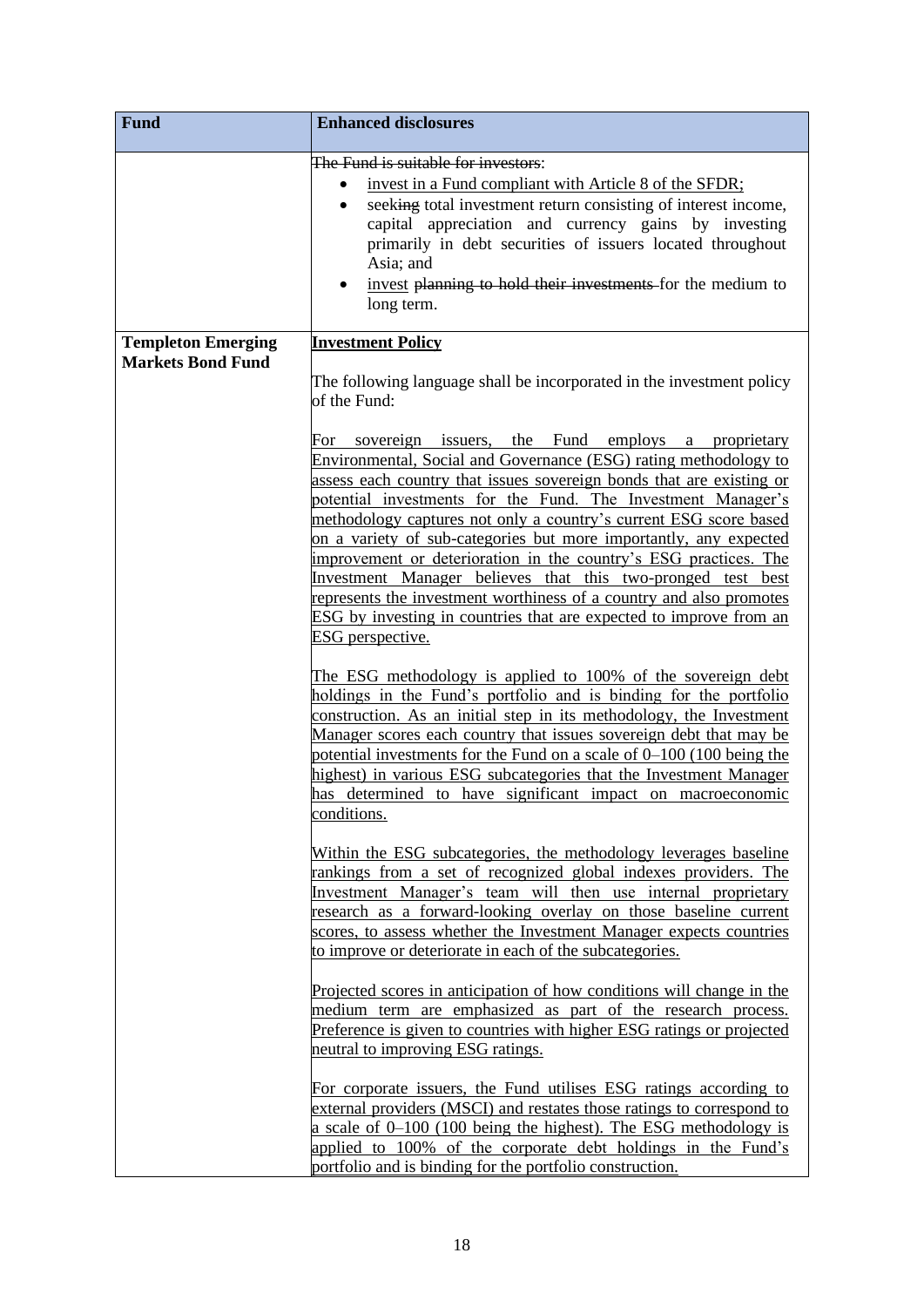| Fund | <b>Enhanced disclosures</b>                                                                                                                                                                                                                                                                                                                                                                                                                                                                                                                                                                                                                                                                                                                                                                                                                                                 |
|------|-----------------------------------------------------------------------------------------------------------------------------------------------------------------------------------------------------------------------------------------------------------------------------------------------------------------------------------------------------------------------------------------------------------------------------------------------------------------------------------------------------------------------------------------------------------------------------------------------------------------------------------------------------------------------------------------------------------------------------------------------------------------------------------------------------------------------------------------------------------------------------|
|      | The weighted average base ESG score of the sovereign and corporate<br>issuers in the Fund's portfolio is higher than the average base ESG<br>score of the Fund's respective investment universe.                                                                                                                                                                                                                                                                                                                                                                                                                                                                                                                                                                                                                                                                            |
|      | The Investment Manager monitors countries and corporate issuers<br>that (i) are below the minimum ESG threshold (the lowest 20% of<br>ESG rated countries and the lowest 20% of ESG rated corporate<br>issuers, respectively) and (ii) in the case of sovereign issuers, present<br>meaningful projected deteriorating scores, with a view to evaluate the<br>potential divestment of sovereign bonds issued by countries that<br>demonstrate no improvement over time. When the disposition of an<br>existing position is not feasible due to legal or regulatory restrictions<br>or exceptional market circumstances the investment team shall aim to<br>reduce the position as soon as reasonably practicable or legally<br>permissible, as the case may be. Countries or corporate issuers that<br>are subject to international economic sanctions, including sanctions |
|      | imposed by the United Nations, the European Union or the United<br>States Office of Foreign Assets Control are excluded from the Fund's<br>investment universe.                                                                                                                                                                                                                                                                                                                                                                                                                                                                                                                                                                                                                                                                                                             |
|      | The countries and corporate issuers in the Fund's investment<br>universe, the ESG subcategories, weightings for environment, social<br>and governance, and the global reference indices used for scoring are<br>reviewed at least bi-annually and may change over time.                                                                                                                                                                                                                                                                                                                                                                                                                                                                                                                                                                                                     |
|      | The Fund employs a proprietary Environmental, Social and<br>Governance (ESG) rating methodology to assess government bond<br>issuers, which is derived from a composite of subcategories<br>determined to be material to macroeconomic performance. The<br>research team assigns scores on all invested countries by overlaying                                                                                                                                                                                                                                                                                                                                                                                                                                                                                                                                             |
|      | their views on a benchmark created by global indexes for current<br>scores. Projected numbers in anticipation of how conditions will<br>change in the medium term are emphasized as part of the research<br>process. Preference is given to countries with higher ESG ratings or<br>projected neutral to improving ESG ratings. ESG subcategories,                                                                                                                                                                                                                                                                                                                                                                                                                                                                                                                          |
|      | weightings, and global indexes used may change over time. The<br>Investment Manager performs ESG rating methodology on all<br>potential and current holdings but the results of this methodology can<br>be deviated from in the portfolio construction. For the avoidance of<br>doubt, the Fund is not classified as a green or an ESG fund, pursuant<br>to the "Circular to management companies of SFC-authorized unit<br>trusts and mutual funds - Green or ESG funds" issued by the SFC on                                                                                                                                                                                                                                                                                                                                                                              |
|      | 29 June 2021 <del>11 April 2019</del> .<br><u> Investor's Profile</u>                                                                                                                                                                                                                                                                                                                                                                                                                                                                                                                                                                                                                                                                                                                                                                                                       |
|      | The "Investor's Profile" of the Fund shall be updated as follows:<br>Considering the investment objectives, as stated above, the Fund<br>may appeal to Investors looking to:                                                                                                                                                                                                                                                                                                                                                                                                                                                                                                                                                                                                                                                                                                |
|      | The Fund is suitable for investors:<br>invest in a Fund compliant with Article 8 of the SFDR:                                                                                                                                                                                                                                                                                                                                                                                                                                                                                                                                                                                                                                                                                                                                                                               |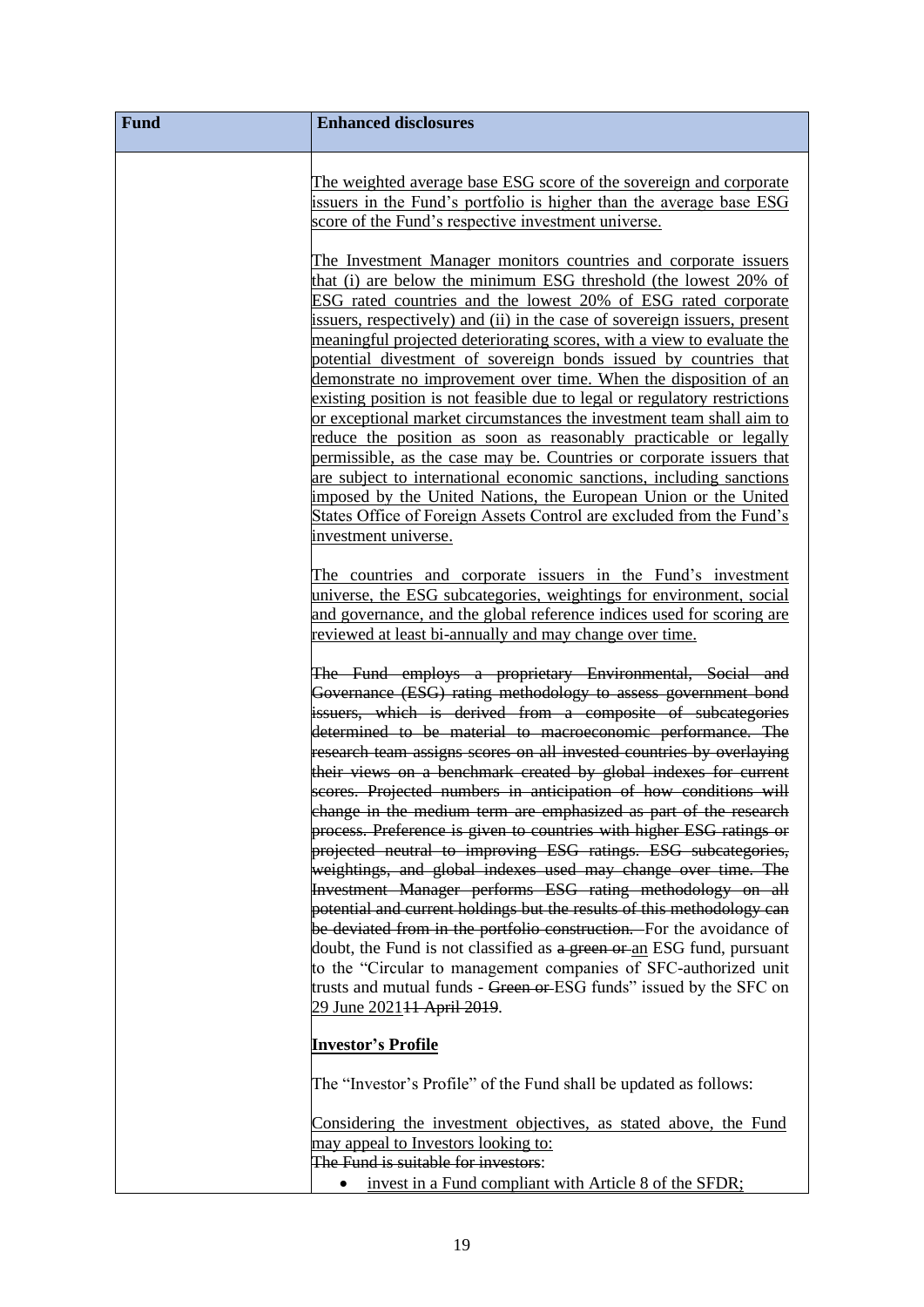| Fund | <b>Enhanced disclosures</b>                                                                                                                                                                                                                                 |
|------|-------------------------------------------------------------------------------------------------------------------------------------------------------------------------------------------------------------------------------------------------------------|
|      | seeking potentially above-average levels of income, and<br>capital appreciation and currency gains by investing in<br>emerging market fixed income securities; and<br>investplanning to hold their investments for the medium to<br>$\bullet$<br>long term. |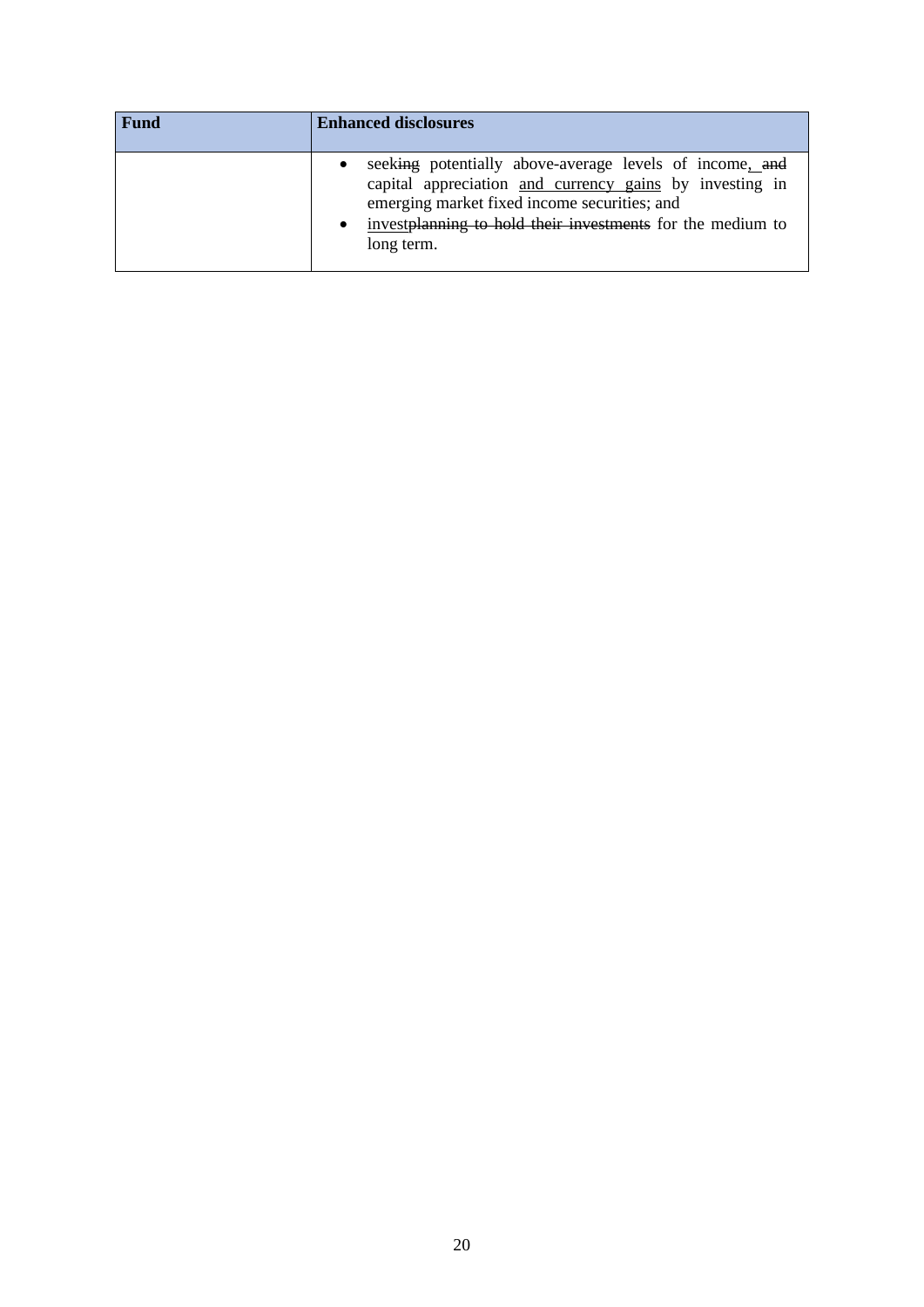**Franklin Templeton Investments (Asia) Limited**  富蘭克林鄧普頓投資(亞洲)有限公司 17/F, Chater House 8 Connaught Road Central Hong Kong **t** +852 2877-7733 **f** +852 2877-5401 www.franklintempleton.com.hk



# 此乃重要文件,須即時留意。

## 如閣下對本信件的內容有任何疑問, 請諮詢獨立專業人士意見。

敬啟者:

# 富蘭克林鄧普頓投資基金(「本公司」) - 本公司若干子基金(「基金」)之變更

本信件適用於通過(i)富蘭克林鄧普頓投資(亞洲)有限公司(「香港代表」)或(ii)香港 市場的正式授權中介人賬戶而持有本公司股份的投資者(合稱,「投資者」)。

除另有規定外,本信件內所用的詞語與本公司日期為2022年4月的基金說明書(經不時修訂) (「基金說明書」)所界定者具相同涵義。

第(1)至(3)項變更自 2022年6月 24 日起生效,第(4)至(9)項變更自 2022年1月 29 日起生效。

## **(1)** 富蘭克林歐元高息基金有關投資於可換股證券及應急可轉換證券的投資政策更新

基金的投資政策將作出更新,以反映基金可輔助投資於可換股證券,且最多可將基金資產淨值 的 5%投資於應急可轉換證券。

# **(2)** 富蘭克林生物科技新領域基金、富蘭克林科技基金及富蘭克林美國機會基金有關投資 於私人公司、私人投資公開股票(「**PIPE**」)及特殊目的收購公司( 「**SPAC**」)發 行的證券的投資政策更新

基金的投資政策將作出更新,以反映基金可根據投資限制,將 (i) 最高達其資產淨值的 5%<sup>1</sup> 或 10% 2投資於私人公司發行的證券及 PIPE, 以及 (ii) 最高達其資產淨值的 5%投資於 SPAC, 惟 PIPE 及 SPAC 須符合 2010 年 12 月 17 日關於集體投資計劃的盧森堡法律第 41 條第 (1) 或 (2) a) 款所規定的可轉讓證券資格。

<sup>1</sup> 就富蘭克林生物科技新領域基金及富蘭克林美國機會基金而言

<sup>2</sup> 就富蘭克林科技基金而言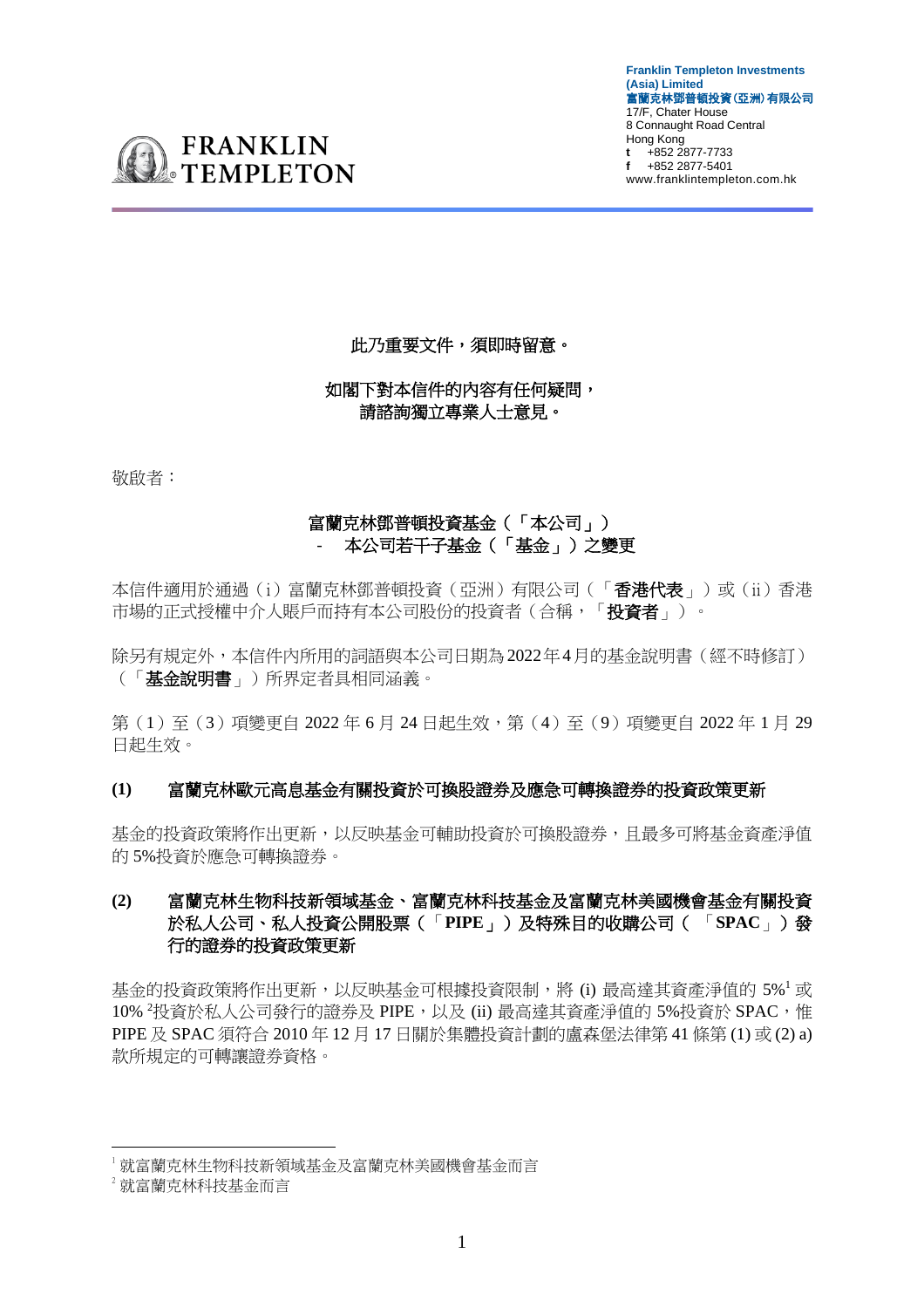在此方面,「PIPE 風險」、「私人公司風險」及「SPAC 風險」(如下所載)應新增至基金説 明書内與基金相關的風險列表中。

## 「*PIPE* 風險

投資於公衆公司的私人來源及結構性可轉換證券及股票掛鈎證券(「*PIPE*」)提供了巨大收 益的機會,但亦涉及高度風險,包括資本的完全損失。在此等風險中,一般風險來自投資於虧 損經營或經營業績在不同時期存在重大差異的公司以及投資於需要大量額外資本以支持擴張或 實現或保持競爭地位的公司。此類公司可能面臨激烈的競爭,包括來自具有更强大財務資源、 更廣泛的開發、製造、營銷和服務能力,以及更多合格管理和技術人員的公司的競爭。任何此 類投資組合公司的證券都可能交易清淡且資本不足,因此將對不利的業務或財務發展更加敏 感。如果任何此類投資組合公司無法產生足夠的現金流或籌集額外的股本以滿足其預計的現金 需求,基金在此類投資組合中的投資價值可能會大幅減少甚至完全損失。

## 私人公司風險

與公開交易的股票相比,投資於私人公司發行的證券涉及很大程度的風險及不確定性。此等投 資通常是在成立時間很短、業務經驗很少的公司進行的,因此對未來價值增長的任何預測都存 在高度的不確定性。

投資於私人公司發行的證券亦面臨有限的流動性,因為其並非在有組織的市場交易。

### *SPAC* 風險

基金可直接或間接投資於特殊目的收購公司 *(SPAC)* 或類似特殊目的實體,這面臨與其他股票 證券相關的風險之外的多種風險。 *SPAC* 為一家公開交易公司,其為收購或與現有公司合併而 籌集投資資金。除了尋求收購外,*SPAC* 沒有任何經營歷史或持續的業務,其證券價值尤其取 決於 *SPAC* 管理層確定合併目標及完成收購的能力。部分 *SPAC* 可能僅在某些行業或地區進行 收購,這可能會增加其價格的波動性。此外,此等可能在場外交易市場交易的證券可能被視為 缺乏流動性及/或可能受到轉售限制。」

# **(3)** 加強富蘭克林生物科技新領域基金、富蘭克林歐元高息基金、富蘭克林創新領域基金、 富蘭克林科技基金、富蘭克林美國機會基金、鄧普頓亞洲債券基金及鄧普頓新興市場 債券基金的披露,以遵守歐盟可持續金融披露(EU 2019/2088 號)(「SFDR」)

有關基金的披露将作出更新,以符合 SFDR。 SFDR 為促進環境及/或社會特徵等的投資產品 提供了統一的披露要求。 SFDR 的基本原理是令投資者可基於統一的披露作出有關投資產品可 持續性特徵的明智決策,同時建立打擊「漂綠」的監管框架。

就 SFDR 而言,此等基金被認爲是促進環境及/或社會特徵及受 SFDR 第 8 條約束,將於基金 説明書有關此等基金的「投資政策」及「投資者的概況」分節(如本信件附錄所進一步詳述) 内加入加强披露。「可持續風險」亦將新增至基金説明書作爲基金的風險。此外,在基金說明 書中相關基金的「風險考慮」一節前加插以下章節: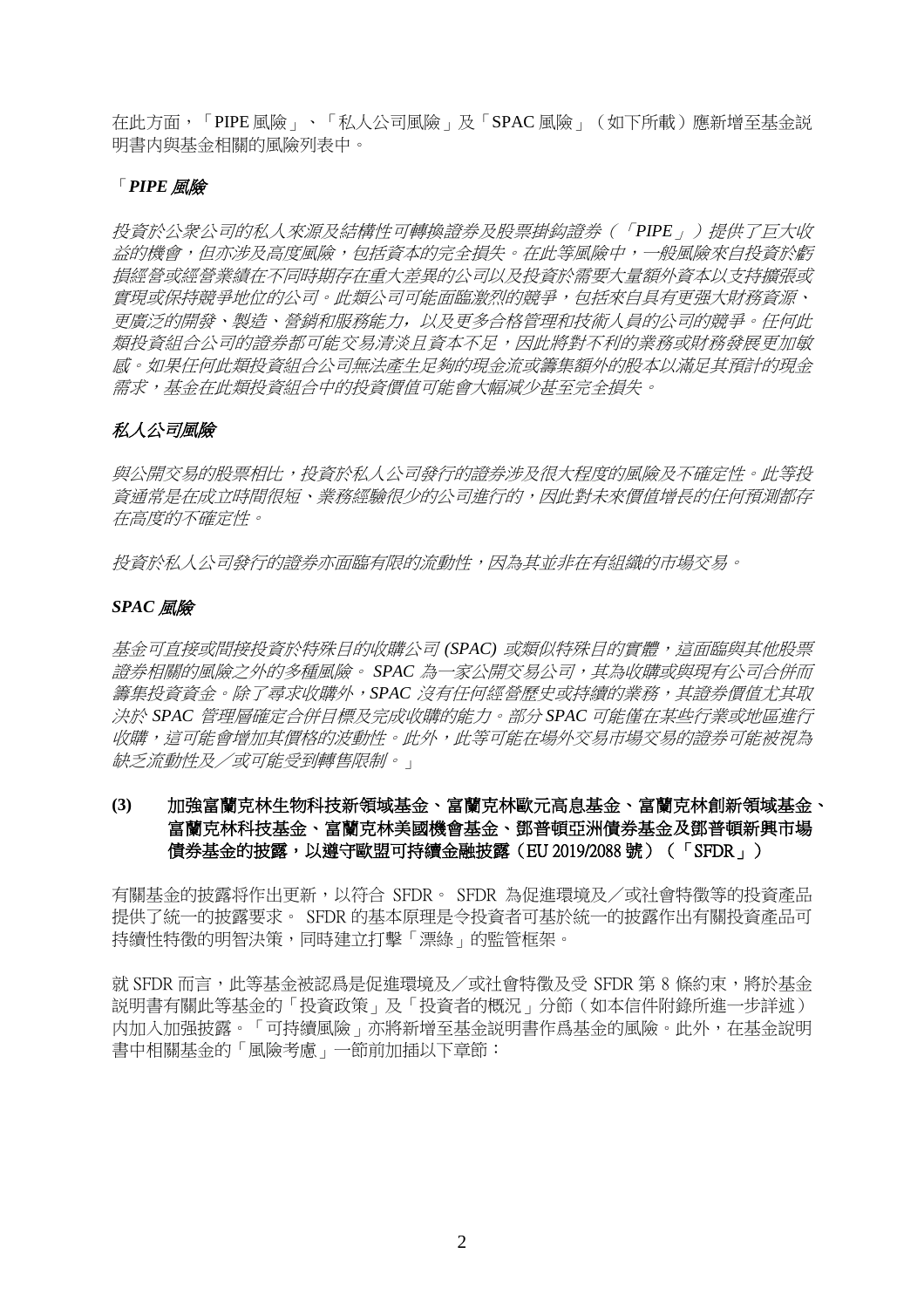# 「分類條例

根據其 ESG 方法,本基金促進環境、社會和管治特徵。儘管本基金不承諾投資於有助於減緩 氣候變化及適應氣候變化目標的與分類一致的環境可持續活動,但不能排除本基金的相關投資 可能偶然包括旨在透過以下方式對環境產生積極影響的投資,其重點是減緩氣候變化和適應氣 候變化,可能但不一定與分類一致。投資者應注意,分類條例下的「不造成重大損害」原則僅 適用於該等考慮到歐盟環境可持續經濟活動標準的基金投資。本基金的相關投資不符合分類標 準的環境可持續活動,不考慮分類條例下的歐盟環境可持續經濟活動的標準。」

以上更新不被視為重大更改,僅用於回應 SFDR 引致的披露義務(透明性原則)。

### **(4)** 有關富蘭克林美元短期貨幣市場基金投資於回購及反向回購協議的加强披露

基金的投資政策已加強,以詳細說明基金對回購及/或反向回購協議的投資,具體如下:

「本基金亦可在下述限制範圍內投資於回購及反向回購協議作投資現金、產生額外資本或收入 及降低風險用途,以及少於其資產淨值的 10%於任何其他短期貨幣市場基金的單位或股份。」

基金説明書内標題為「從事回購協議交易」及「從事反向回購協議交易」的分節已作出以下加 强披露:

### 「從事回購協議交易

可從事回購協議交易的預期投資水平為本基金資產淨值的 10%,且最高不超過 10%。

回購協議交易的使用將是暫時的,而本基金可能會出現上下波動。此類變化可能取決於多種因 素,例如但不限於本基金的總淨資產、相關市場的需求及相關市場的季節性趨勢。在市場需求 很少或沒有需求的時期,本基金淨資產進行回購協議交易的比例可能為 0%,而在需求較高的 時期,該比例可能接近 10%。

### 從事反向回購協議交易

可從事反向回購協議交易的預期投資水平為本基金資產淨值的 *20%*,最高為*35%*。向反向回購 協議交易的交易對手提供的現金總額不可超過本基金凈資產的 *15%*。

反向回購協議交易的使用將是暫時的,而本基金可能會出現上下波動。此類變化可能取決於多 種因素,例如但不限於本基金的總淨資產、相關市場的需求及相關市場的季節性趨勢。在市場 需求很少或沒有需求的時期,本基金淨資產進行反向回購協議交易的比例可能為 *0%*,而在需 求較高的時期,該比例可能接近 *35%*。」

### **(5)** 鄧普頓中國 A 股基金的投資政策之變更

基金說明書中的基金投資政策已更新,以反映基金將不再投資於回購及反向回購協議。因此, 「回購及反向回購交易風險」已從基金風險列表中刪除。

### **(6)** 有關貨幣對沖技巧的加强披露

基金說明書「富蘭克林鄧普頓投資基金」一節下「對沖股份類別」分節已加強,以反映貨幣對沖 技術(可在類別層面使用)可由相關投資經理或 JPMORGAN CHASE BANK, N.A. 倫敦分行執行。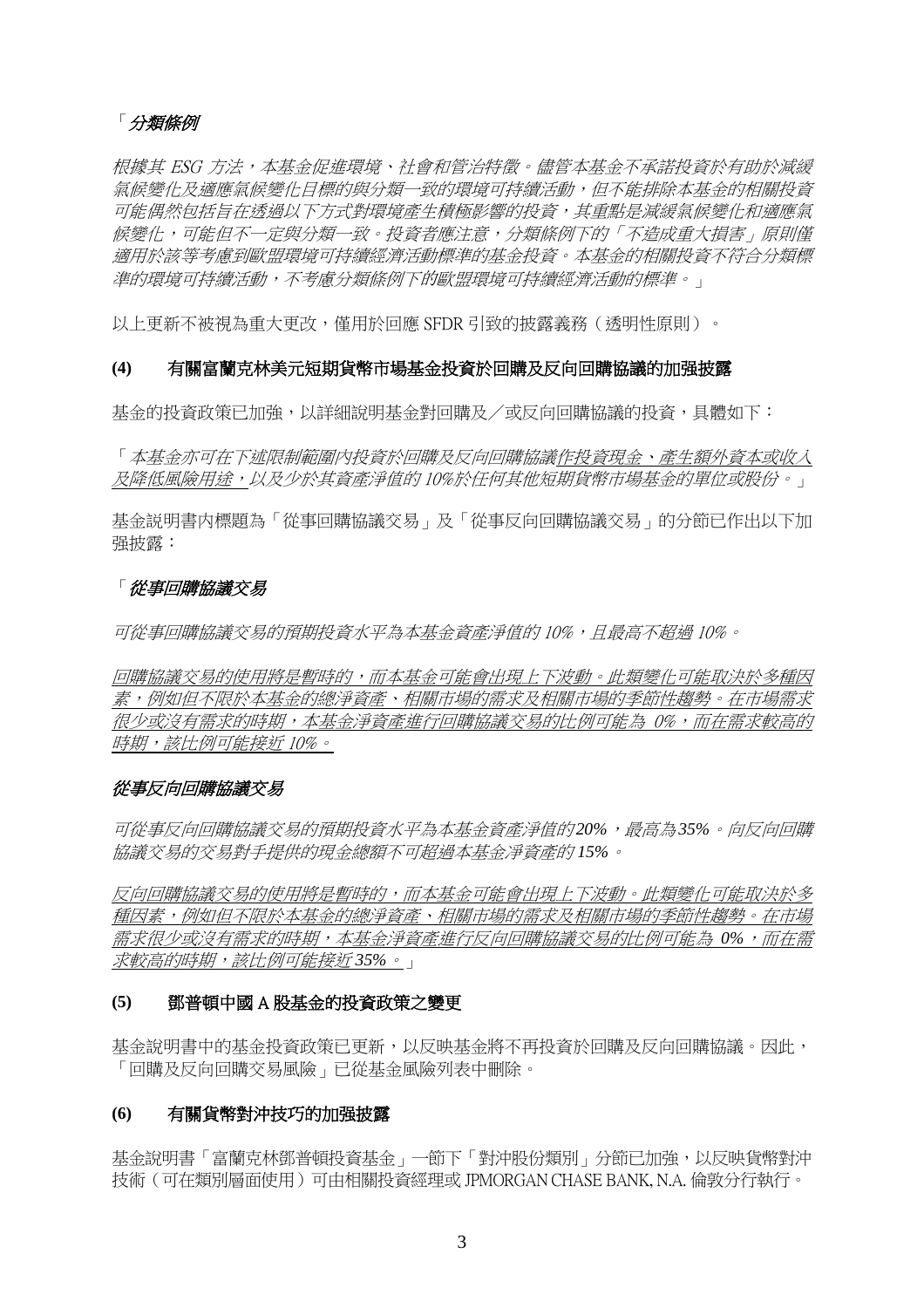#### **(7)** 加強證券借貸與回購及反向回購協議的披露,以符合 CSSF 監管要求

已加強證券借貸與回購及反向回購協議的披露,以符合 CSSF 的監管要求。具體而言,基金的 淨資產中可從事證券借貸交易之預期比例披露於相關基金的「基金資料、目標及投資政策」一 節,除非基金不進行證券借貸交易,在該情況下,相關基金的特定部分未提及此類交易。

#### **(8)** 由於彭博更名,從彭博指數成分股名稱中刪除「巴克萊」

由於彭博更名,「巴克萊」一詞已從彭博指數成分股名稱中刪除。因此,以下變更已反映於基 金説明書中。

(i) 有關富蘭克林策略收益基金的「整體風險」一分節已作出以下更新:

「本基金相對風險值的參考基準是由以下彭博<del>巴克萊</del>指數成分組成的混合基準:美國高收益債 券(10%),美國抵押貸款債券(10%)、美國政府債券(10%)、美國信貸(企業)(10%)、美國商業抵 押貸款債券(5%)、全球不含美國國庫券 (10%)、美元新興市場主權債券(10%)、新興市場當地貨 幣政府債券(10%)以及全球高收益債券(25%)。」

(ii) 有關鄧普頓環球入息基金的「整體風險」一分節已作出以下更新:

「本基金相對風險值的參考基準是由以下成分組成的混合基準:摩根士丹利所有國家世界指數 (50%)、彭博<del>巴克萊</del>環球 Multiverse 指數(25%)、彭博<del>巴克萊</del>環球高收益指數 (12.5%)、摩根大通 新興市場債券環球指數 (6.25%) 及摩根大通新興市場政府債券指數 (6.25%)。」

(iii) 有關鄧普頓環球總收益基金的「整體風險」一分節已作出以下更新:

「本基金相對風險值的參考基準是由以下成分組成的混合基準:彭博巴克萊環球 *Multiverse* 指 數*(50%)*、彭博巴克萊環球高收益指數 *(25%)*、摩根大通新興市場債券環球指數 *(12.5%)* 及摩 根大通新興市場政府債券指數 *(12.5%)*。」

(iv) 有關鄧普頓環球總收益基金的「整體風險」一分節已作出以下更新:

「相對風險值的參考基準是由以下成分組成的混合基準:彭博巴克萊環球 *Multiverse* 指數 *(50%)*、彭博巴克萊環球高收益指數 *(25%)*、摩根大通新興市場債券環球指數 *(12.5%)* 及摩根 大通新興市場政府債券指數 *(12.5%)*。」

(v) 載於「基準披露」一節的下列基金的基準披露已更新如下:

- − 富蘭克林歐元政府債券基金:彭博<del>巴克萊</del>歐元政府債券指數
- − 富蘭克林環球入息基金:混合 50% 摩根士丹利所有國家世界市場高股息收益指數 + 20% 彭博巴克萊環球高收益指數 + 30%彭博巴克萊環球綜合指數
- − 富蘭克林入息基金:混合 50%摩根士丹利美國高股息收益指數 + 25%彭博巴克萊高收益 *流動性指數+ 25%彭博<del>巴克萊</del>美國綜合指數*
- − 富蘭克林領步均衡增長基金:混合 30%彭博<del>巴克萊</del>環球 Multiverse 指數(美元對沖) +30%摩根士丹利所有國家亞太區(日本除外)指數 +30%摩根士丹利所有國家世界指數 +10%摩根大通全球新興巿場亞洲多元化債券指數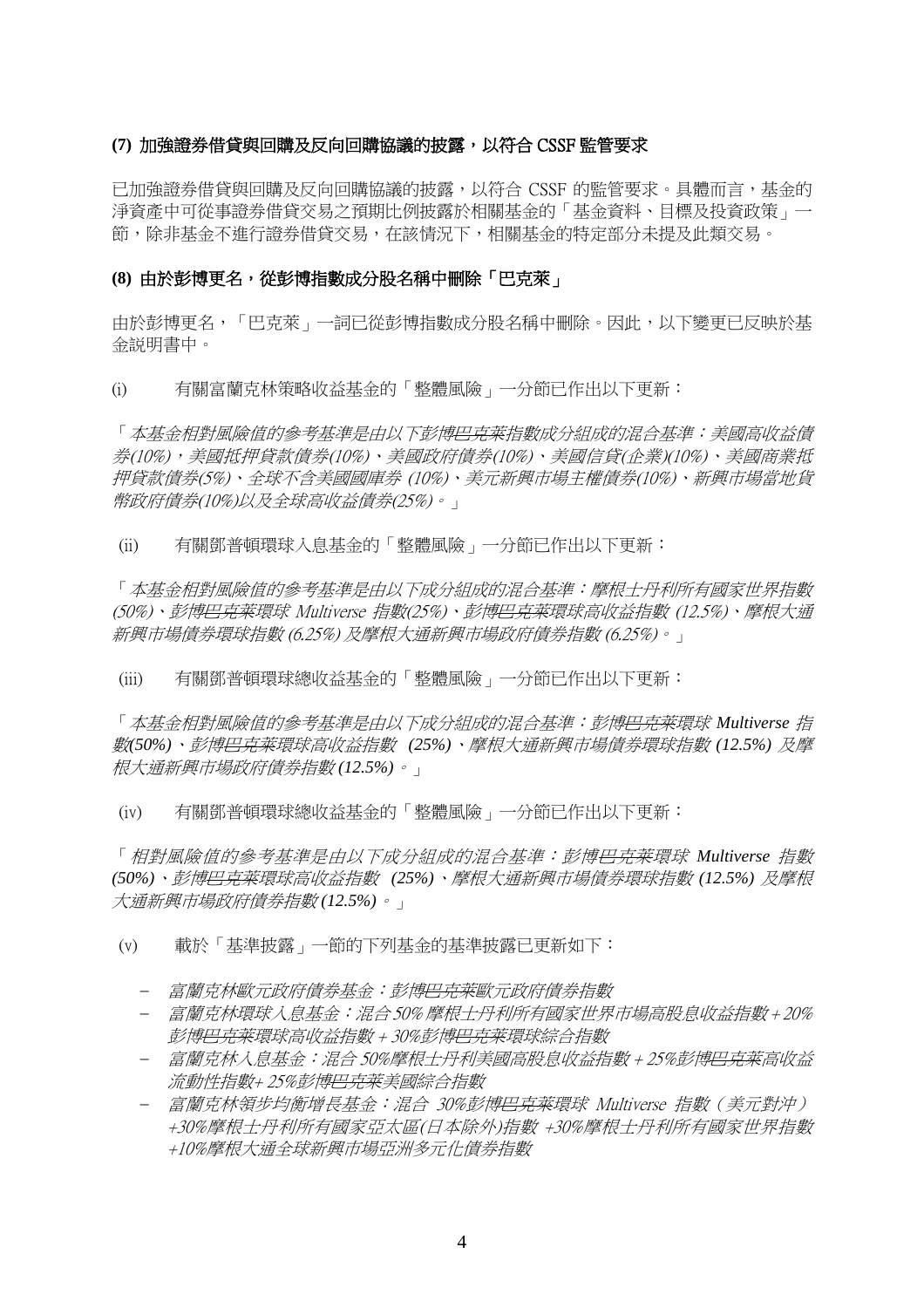- − 富蘭克林領步動力增長基金:混合40%摩根士丹利所有國家亞太區(日本除外)指數+35% 摩根士丹利所有國家世界指數+20%彭博<del>巴克萊</del>環球 Multiverse 指數(美元對沖)+5%摩 根大通全球新興巿場亞洲多元化債券指數
- 富蘭克林領步平穩增長基金:混合 60%彭博<del>巴克萊</del>環球 Multiverse 指數(美元對沖) +15%摩根十丹利所有國家亞太區(日本除外)指數 +15%摩根大通全球新興市場亞洲多元 化債券指數+10%摩根士丹利所有國家世界指數
- 富蘭克林策略收益基金: 彭博<del>巴克莱</del>美國綜合指數
- − 富蘭克林美國政府基金:彭博<del>巴克莱</del>中期美國政府債券指數
- − 鄧普頓環球入息基金:混合 50%摩根士丹利所有國家世界指數+50%彭博巴克萊環球 Multiverse 指數
- − 鄧普頓環球總收益基金:彭博巴克萊 Multiverse 指數
- − 鄧普頓環球總收益 II 基金:彭博巴克萊 Multiverse 指數

## **(9)** 有關 2020 年 6 月 18 日歐洲議會和理事會關於建立促進可持續投資框架的法規 (EU) 2020/852, 以及修訂法規 (EU) 2019/2088 (可不時修訂) (「分類條例」)的加强披露

有關分類條例的加强披露已新增至基金説明書中。 尤其是,對於富蘭克林歐元政府債券基金 及鄧普頓環球債券基金(受 SFDR 第 8 條約束)及鄧普頓環球氣候變化基金(受 SFDR 第 9 條 約束),標題為「分類條例」一分節已新增至標題為「投資於本基金的風險」一分節之前。

\* \* \* \* \* \*

任何基金的整體風險概況將不會出現重大變化或上升。此外,除另有訂明外,基金的運營及/ 或現時管理方式將不會改變。本信件所載之變更將不會對投資者的利益產生任何重大不利影響 及預期不會嚴重損害投資者的權利或利益。本信件所載之變更預計將不會導致任何基金的收費 水平或收費結構發生任何變化。

\* \* \* \* \* \*

如閣下不同意本信件所載的上述第(1)至(3)變更,可在不遲於 2022 年 6 月 24 日下午四時 (無需向本公司支付費用)贖回受該變更影響的相關基金的股份或轉換該等股份至證券及期 貨事務監察委員會(「**證監會**」)認可<sup>3</sup>的本公司其他子基金的股份中,有關詳情披露於基金 說明書。

本公司包含多種可滿足不同目標的子基金。閣下現有的基金的持股可轉換為證監會認可 的本 公司其他子基金中。收到閣下的指示後,本公司將按照基金說明書的規定為閣下執行轉換, 並不收取費用。

如閣下不希望轉換閣下的股份,並想贖回該等股份,贖回將按照基金說明書的規定進行,並 不收取任何費用。

請注意,儘管本公司不會就送達香港代表的贖回及轉換請求向受上述第(1)至(3)變更影 響的投資者收取任何贖回或轉換費用,但在部分情況下,相關銀行、投資顧問或其他中介人 或會收取轉換及/或交易費用。其亦可能設置較上述交易截止時間為早的本地交易截止時 間。建議相關基金的投資者諮詢其銀行、投資顧問或其他中介人(如適用),以確保其指示 可於上述交易截止時間前送達香港代表。

<sup>3</sup>證監會認可並非為對某一計劃作出推介或認許,亦不是對該計劃的商業利弊或表現作出保證。不代表 該計劃適合所有投資者,或認許該計劃適合任何個別投資者或任何類別的投資者。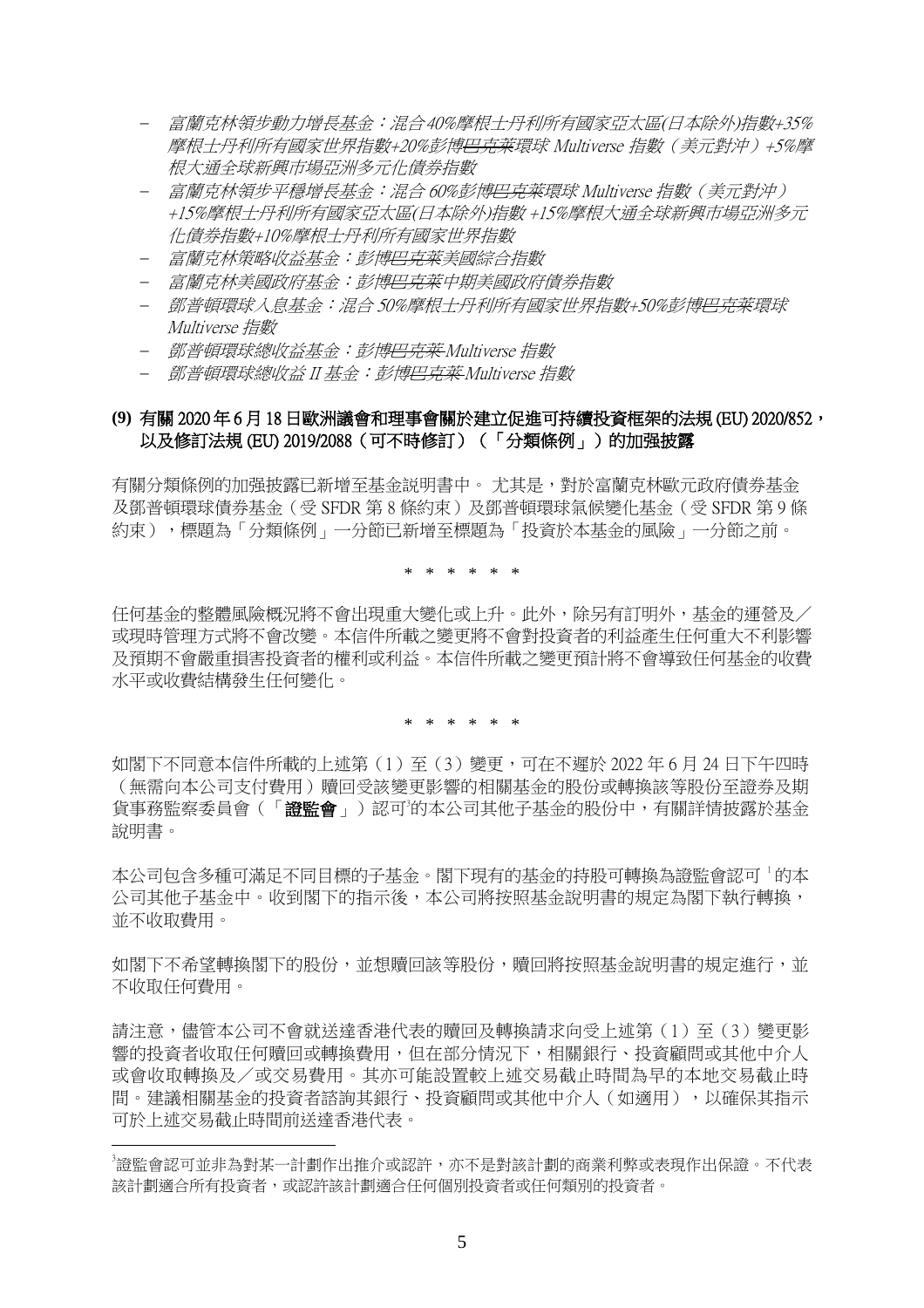在投資於本公司另一隻獲證監會認可<sup>3</sup>的子基金之前,請確保閣下已閱讀並理解適用於基金說 明書所述的相關子基金的投資目標、政策及費用。

\* \* \* \* \* \*

管理公司及董事局就本信件的內容截至本信件印刷日的準確性承擔全部責任,並已作出一切合 理查詢後,確認就其所知及所信,並無遺漏其他事實致使本文件所載任何陳述產生誤導。

基金説明書及基金的產品資料概要 (可於香港代表網站 www.franklintempleton.com.hk<sup>4</sup>下載)已 作出更新以反映第(4)至(9)項變更,並可於香港代表辦事處取得。該等資料將適時作出更 新以反映第(1)至(3)項變更。

如閣下需要任何進一步資料,請聯絡閣下的投資顧問或致電我們的投資者熱線 +852 2805 0111 或聯絡香港代表(香港中環干諾道中 8 號遮打大廈 17 樓)。如閣下不是香港市場的正式授權 中介人,您不需要將此信轉發給您的最終客戶。

### 富蘭克林鄧普頓投資 (亞洲) 有限公司

Franklin Templeton Investments (Asia) Limited 作為本公司的香港代表

香港, 2022 年 5 月 23 日

<sup>4</sup>網站未經證監會審核。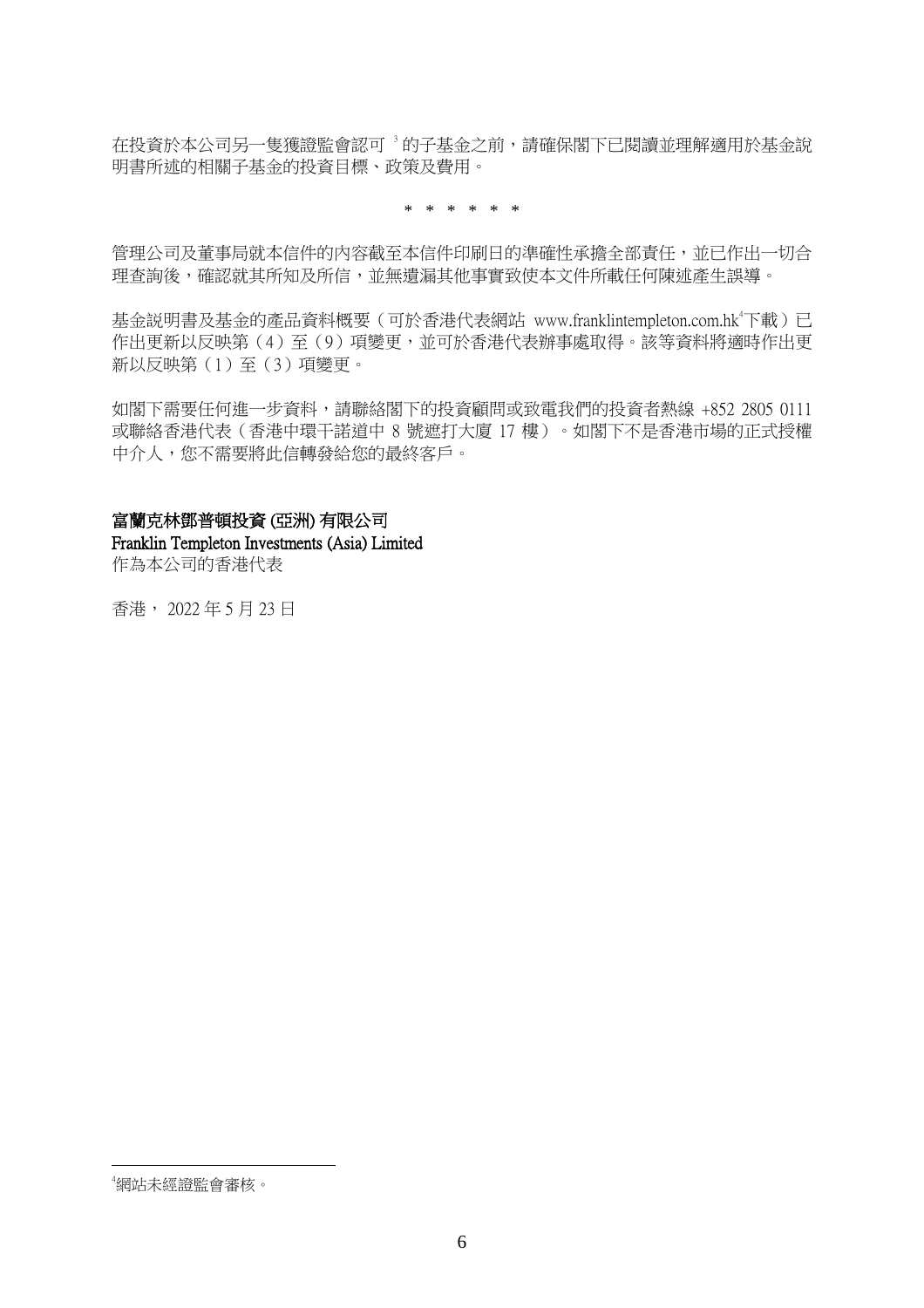#### 附錄

由於就 SFDR 而言,下列基金被認爲是促進環境及/或社會特徵,並受 SFDR 第 8 條約束,加 強披露將納入基金説明書有關此等基金的「投資政策」及「投資者的概況」分節。

| 基金                     | 加强披露                                                                                                                                                                                                                                                                                                                                                                                                                                                              |
|------------------------|-------------------------------------------------------------------------------------------------------------------------------------------------------------------------------------------------------------------------------------------------------------------------------------------------------------------------------------------------------------------------------------------------------------------------------------------------------------------|
| 富蘭克林生物科技新領域 股資政策<br>基金 |                                                                                                                                                                                                                                                                                                                                                                                                                                                                   |
|                        | 下列語言將納入本基金的投資政策:                                                                                                                                                                                                                                                                                                                                                                                                                                                  |
|                        | 由於投資經理認為環境、社會和管治(ESG)因素會對公司現時<br>及未來的企業價值產生重大影響,因此 ESG 考慮因素成為其基<br>本投資研究及決策過程中不可或缺的組成部分。投資經理採用具<br>有約束力的專有 ESG 方法,該方法適用於至少 90% 的本基金投<br>資組合,以確定公司在相關環境、社會和管治問題上的概況。投<br>資經理評估可能成為本基金潛在投資的公司(「本基金的投資範<br>圍」),並根據定量及定性指標(如藥品可負擔性/價格、性別<br>多樣性及包容性、員工滿意度以及環境影響/溫室氣體排放)給<br>予整體 ESG 評級。投資經理根據專有的 ESG 方法給予發行人的<br>評級包括四個等級:AAA(同類最佳/非常好)、AA(良<br>好)、A(一般)及 B(需要改進)。投資經理的 ESG 方法包括<br> 與公司定期對話、監察重大 ESG 問題和投票代理。評級為「B 」<br>的公司或因公司不符合投資經理的基本標準而未評級的公司被排<br>除在本基金投資組合之外。 |
|                        | 本基金亦採用明確的 ESG 排除標準,並根據投資經理的分析將<br>不會投資於下列公司:<br> 嚴重違反聯合國全球契約原則(沒有正面觀點);<br>10%以上的收入來自武器生產及/或分銷;<br>參與違禁武器'專用及/或關鍵部件(即殺傷人員地雷、<br>生化武器和集束彈藥)的生產、分銷或批發貿易;<br>製造煙草或煙草製品或從此類產品中獲得超過 5% 的收<br>入 ;<br>超過 10% 的收入來自動力煤開採或煤基發電。                                                                                                                                                                                                                                            |
|                        | 此外,本基金不會投資於自由之家指數'評分不足的主權發行<br>人。                                                                                                                                                                                                                                                                                                                                                                                                                                 |
|                        | 由於上述 ESG 方法及排除,本基金投資組合的加權平均基礎<br>ESG 得分高於本基金投資範圍的平均基礎 ESG 得分。每個投資<br>組合公司的 ESG 評分將至少每年進行一次檢討及更新。                                                                                                                                                                                                                                                                                                                                                                  |
|                        | 為免存疑,根據證監會 2021年6月29日發出的《致證監會認可                                                                                                                                                                                                                                                                                                                                                                                                                                   |

<sup>5</sup> (a)根據(i)《關於禁止使用、儲存、生產和轉讓殺傷人員地雷及銷毀此類地雷的公約》及(ii)《禁止集束 彈藥公約》的武器,以及(b)根據《聯合國生物武器公約》及《聯合國化學武器公約》分別分類為 B 類 或 C 類的武器。

 $^{\rm 6}$ https://freedomhouse.org/report/freedom-world/freedom-world-2018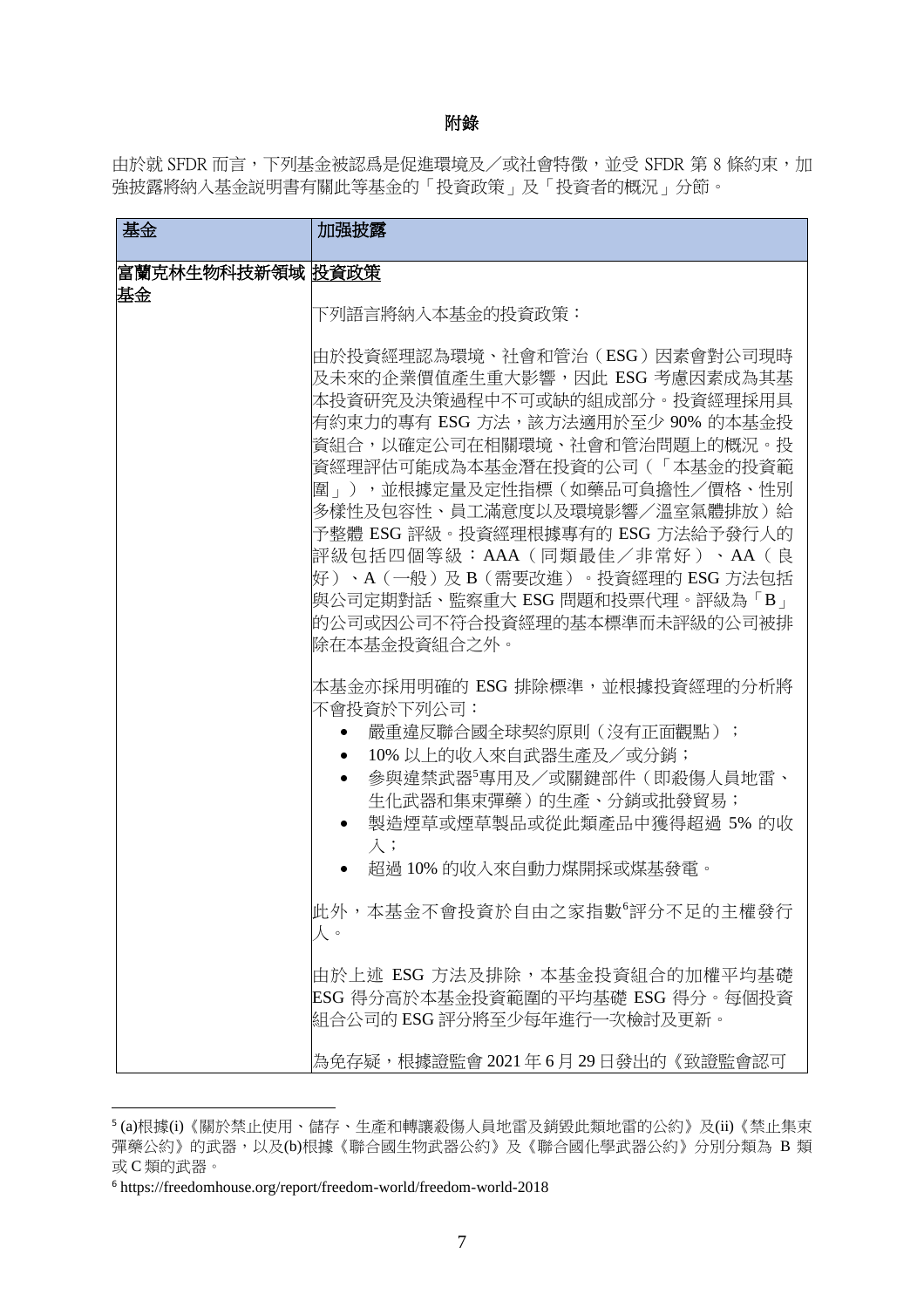| 基金         | 加强披露                                                                                                                                                                                                                                                                           |
|------------|--------------------------------------------------------------------------------------------------------------------------------------------------------------------------------------------------------------------------------------------------------------------------------|
|            | 單位信託及互惠基金的管理公司的通函 - 環境、社會及管治基<br>金》,本基金將不會被歸為 ESG 基金。                                                                                                                                                                                                                          |
|            | 投資者的概況                                                                                                                                                                                                                                                                         |
|            | 本基金的「投資者的概況」將作出以下更新:                                                                                                                                                                                                                                                           |
|            | 考慮到上述投資目標,本基金可能吸引尋求以下目標的投資者:<br>本基金適合以下投資者:<br>投資於符合可持續金融披露條例( SFDR ) 第 8 條的基<br>金;<br>透過投資於股票證券以實現 <del>謀求</del> 資本增值;及<br>投資 <del>謀求在</del> 美國及全世界生物科技界 <del>有增長投資</del> ;及<br><del>以此作為</del> 中線至長線 <del>持有</del> 投資。                                                       |
| 富蘭克林歐元高息基金 | 投資政策                                                                                                                                                                                                                                                                           |
|            | 下列語言將納入本基金的投資政策:                                                                                                                                                                                                                                                               |
|            | 本基金採用專有的環境、社會和管治 (ESG) 評級方法評估可能<br> 成為本基金潛在投資的證券(「本基金的投資範圍」,並應用<br>如下詳述的某些限制。 ESG 評級方法適用於本基金投資組合中<br> 100% 的發行人,並對投資組合構建具有約束力。                                                                                                                                                 |
|            | ESG 因素是本基金企業信用研究過程的重要組成部分,將自下<br>而上的基本信用分析與對任何重要 ESG 因素的審核相結合,以<br>對信用優勢、劣勢及潛在風險進行全面評估。投資經理的分析<br>師可能會與提出具體碳排放問題的發行人合作,以改善其在此<br>等領域應用的風險管理。                                                                                                                                   |
|            | 在整個投資組合中',本基金不可投資於下列發行人:<br>多次嚴重違反聯合國全球契約原則,例如<br>保護國際人權<br>不參與侵犯人權行為<br>尊重結社自由和集體談判權<br>消除強迫勞動<br>廢除童工<br>消除就業和職業歧視<br>處理環境問題的預防原則/應對環境挑戰的方法<br>提高環保意識/責任感<br>發展及傳播/推廣環保技術<br>反對一切形式的腐敗<br>製造核武器或被定義為殺傷人員地雷、生化武器的有爭<br>議武器;或製造用於此類武器的部件的製造商;<br>製造常規武器;從此類產品中獲得超過投資經理設定門<br>٠ |

<sup>7</sup> 對不符合此等標準的公司的投資允許有 5% 的緩衝。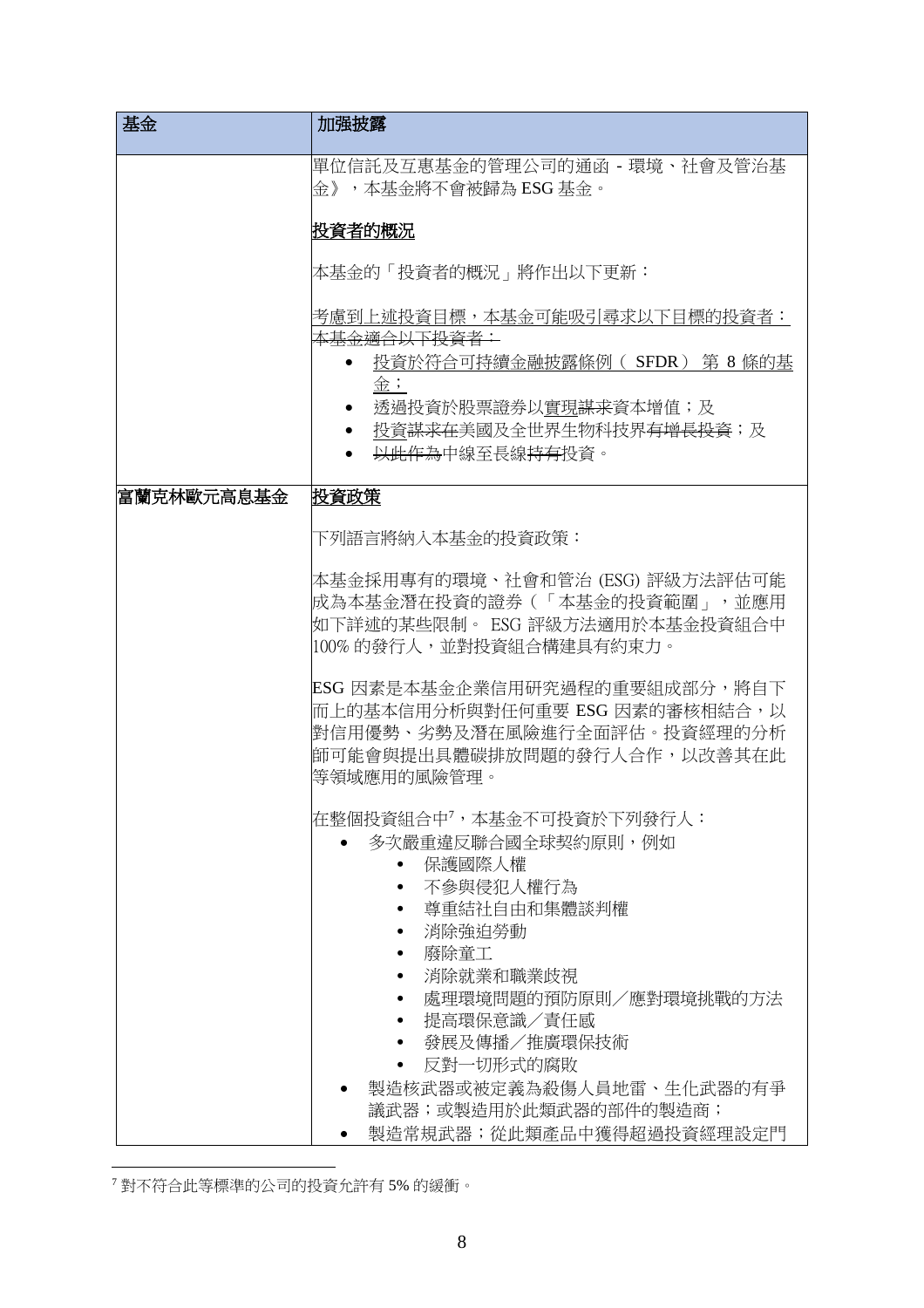| 基金         | 加强披露                                                                                                                                                                                                                                                                                                                                                                                                                                |
|------------|-------------------------------------------------------------------------------------------------------------------------------------------------------------------------------------------------------------------------------------------------------------------------------------------------------------------------------------------------------------------------------------------------------------------------------------|
|            | <b>檻</b> (5%) 的收入;<br>製造煙草或煙草製品;或從此類產品中獲得超過投資經<br>理設定門檻(5%)的收入;<br>遵守根據定製博彩政策制定的定製博彩公司名單;<br>超過5%的收入來自動力煤開採;<br>根據 MSCI 獲得 CCC 的 ESG 評級;<br>$\bullet$<br>因社會爭議而被標記為紅色。該標記源自社會支柱中得<br>$\bullet$<br>分最低的子支柱(客戶、人權與社區以及勞工權利與供<br>應鏈)。                                                                                                                                                                                                  |
|            | 由於上述 ESG 方法及排除,本基金投資組合的加權平均基礎<br>ESG 得分高於本基金投資範圍的平均基礎 ESG 得分。每個投資<br>組合公司的 ESG 評分將至少每年進行一次檢討及更新。                                                                                                                                                                                                                                                                                                                                    |
|            | 為免存疑,根據證監會 2021年6月29日發出的《致證監會認可<br>單位信託及互惠基金的管理公司的通函 - 環境、社會及管治基<br>金》,本基金將不會被歸為 ESG 基金。                                                                                                                                                                                                                                                                                                                                            |
|            | 投資者的概況                                                                                                                                                                                                                                                                                                                                                                                                                              |
|            | 本基金的「投資者的概況」將作出以下更新:                                                                                                                                                                                                                                                                                                                                                                                                                |
|            | 考慮到上述投資目標,本基金可能吸引尋求以下目標的投資者:<br>本基金適合以下投資者:<br>投資於符合可持續金融披露條例( SFDR ) 第 8 條的基<br>金;<br>謀求賺取高水平收益及較小程度上謀求在以歐元作為報<br>$\bullet$<br>價貨幣的基金中獲得資本增值 <del>:</del> 及 <del>謀求主要</del> 投資於以歐<br>元作為報價貨幣的高息固定收益證券;及<br><del>計劃以此作為</del> 中線至長線 <del>持有</del> 投資。                                                                                                                                                                               |
| 富蘭克林創新領域基金 | 投資政策                                                                                                                                                                                                                                                                                                                                                                                                                                |
|            | 下列語言將納入本基金的投資政策:<br>由於投資經理認為環境、社會和管治(ESG)因素會對公司現時<br>及未來的企業價值產生重大影響,因此 ESG 考慮因素成為其基<br>本自下而上的研究中不可或缺的組成部分。投資經理採用具有約<br>東力的專有 ESG 方法,該方法適用於至少 90% 的本基金投資組<br>合,以確定公司在相關環境、社會和管治問題上的概況。投資經<br>理評估可能成為本基金潛在投資的公司(「本基金的投資範<br>圍 」),並根據定量及定性因素(如數據安全、性別多樣性及包<br> 容性以及氣候風險/溫室氣體排放/碳足跡)給予整體 ESG 評<br>級。投資經理根據專有的 ESG 方法給予發行人的評級包括四個<br>等級:AAA(同類最佳/非常好)、AA(良好)、A(一般)<br>及B(需要改進)。投資經理的 ESG 方法包括與公司定期對話、<br>監察重大 ESG 問題和投票代理。評級為「B」的公司或因公司不 |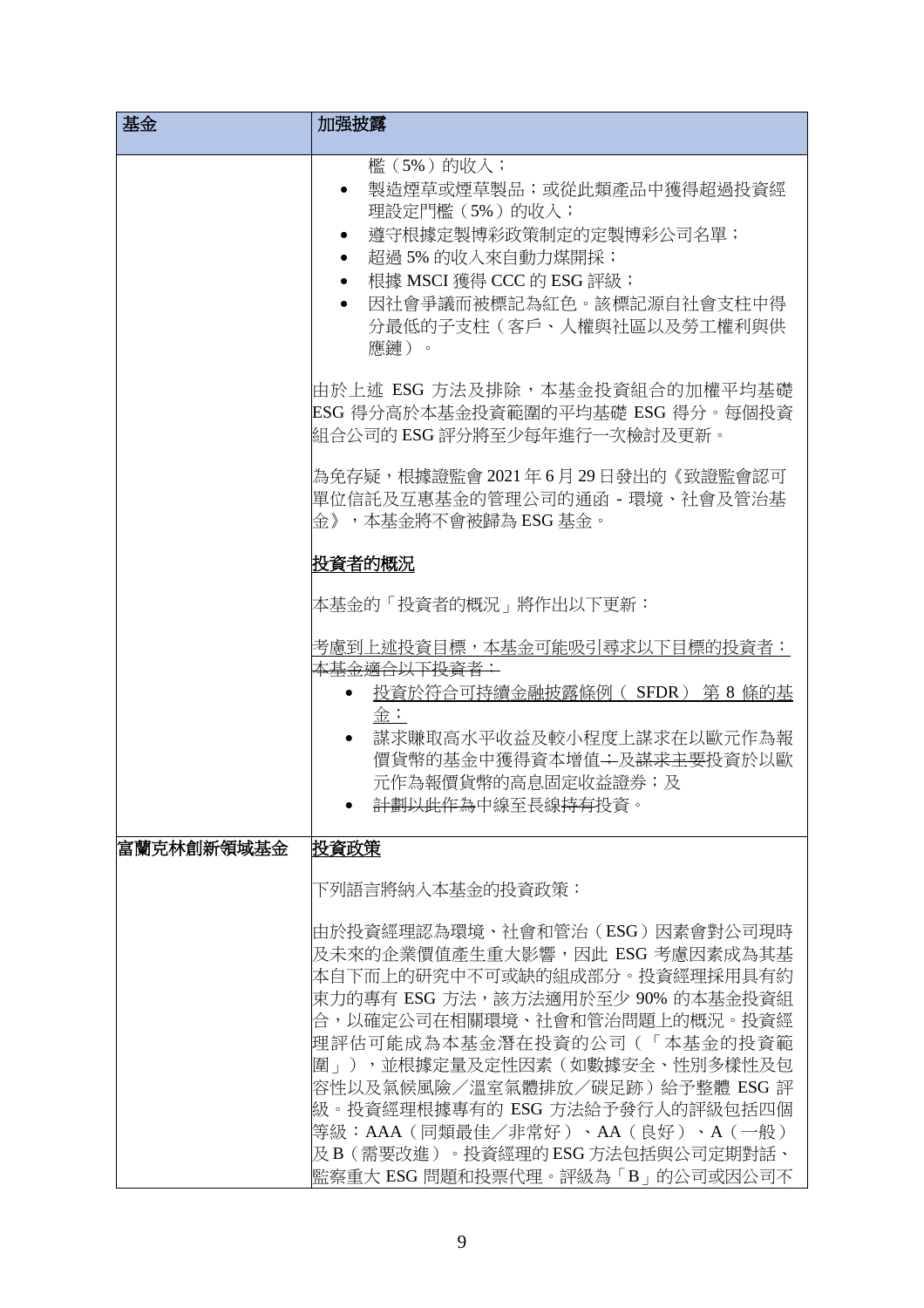| 基金       | 加强披露                                                                                                                                                                                                                               |
|----------|------------------------------------------------------------------------------------------------------------------------------------------------------------------------------------------------------------------------------------|
|          | 符合投資經理的基本標準而未評級的公司被排除在本基金投資組<br>合之外。                                                                                                                                                                                               |
|          | 本基金亦採用明確的 ESG 排除標準,並根據投資經理的分析將<br>不會投資於下列公司:<br>嚴重違反聯合國全球契約原則 (沒有正面觀點);<br>10%以上的收入來自武器生產及/或分銷;<br>參與違禁武器 <sup>8</sup> 專用及/或關鍵部件(即殺傷人員地雷、<br>生化武器和集束彈藥)的生產、分銷或批發貿易;<br>製造煙草或煙草製品或從此類產品中獲得超過 5% 的收<br>入;<br>超過 10% 的收入來自動力煤開採或煤基發電。 |
|          | 此外,本基金不會投資於自由之家指數°評分不足的主權發行<br>人。                                                                                                                                                                                                  |
|          | 由於上述 ESG 方法及排除,本基金投資組合的加權平均基礎<br>ESG 得分高於本基金投資範圍的平均基礎 ESG 得分。每個投資<br>組合公司的 ESG 評分將至少每年進行一次檢討及更新。                                                                                                                                   |
|          | 為免存疑,根據證監會 2021 年 6 月 29 日發出的《致證監會認可<br> 單位信託及互惠基金的管理公司的通函 - 環境、社會及管治基 <br>金》,本基金將不會被歸為 ESG 基金。                                                                                                                                    |
|          | 投資者的概況                                                                                                                                                                                                                             |
|          | 本基金的「投資者的概況」將作出以下更新:                                                                                                                                                                                                               |
|          | 考慮到上述投資目標,本基金可能吸引尋求以下目標的投資者:<br>本基金可能吸引尋求以下日標的投資者:<br>投資於符合可持續金融披露條例 ( SFDR ) 第 8 條的基<br>金;<br>透過投資於增長前景受惠於充滿活力的科技創新的公司之<br>股票證券以實現 <del>謀求</del> 資本增值;及<br>中線至長線投資。                                                               |
| 富蘭克林科技基金 | 投資政策                                                                                                                                                                                                                               |
|          | 下列語言將納入本基金的投資政策:                                                                                                                                                                                                                   |
|          | 本基金採用增長方法,對公司進行深入的、自下而上的基本研<br>究。投資經理在考慮選擇投資時亦會考慮廣泛趨勢。一般而言,<br>投資經理會尋找其認為具有或將具有以下部分特徵的公司(除其                                                                                                                                        |

<sup>8</sup> (a)根據(i)《關於禁止使用、儲存、生產和轉讓殺傷人員地雷及銷毀此類地雷的公約》及(ii)《禁止集束 彈藥公約》的武器,以及(b)根據《聯合國生物武器公約》及《聯合國化學武器公約》分別分類為 B 類 或 C 類的武器。

<sup>9</sup> https://freedomhouse.org/report/freedom-world/freedom-world-2018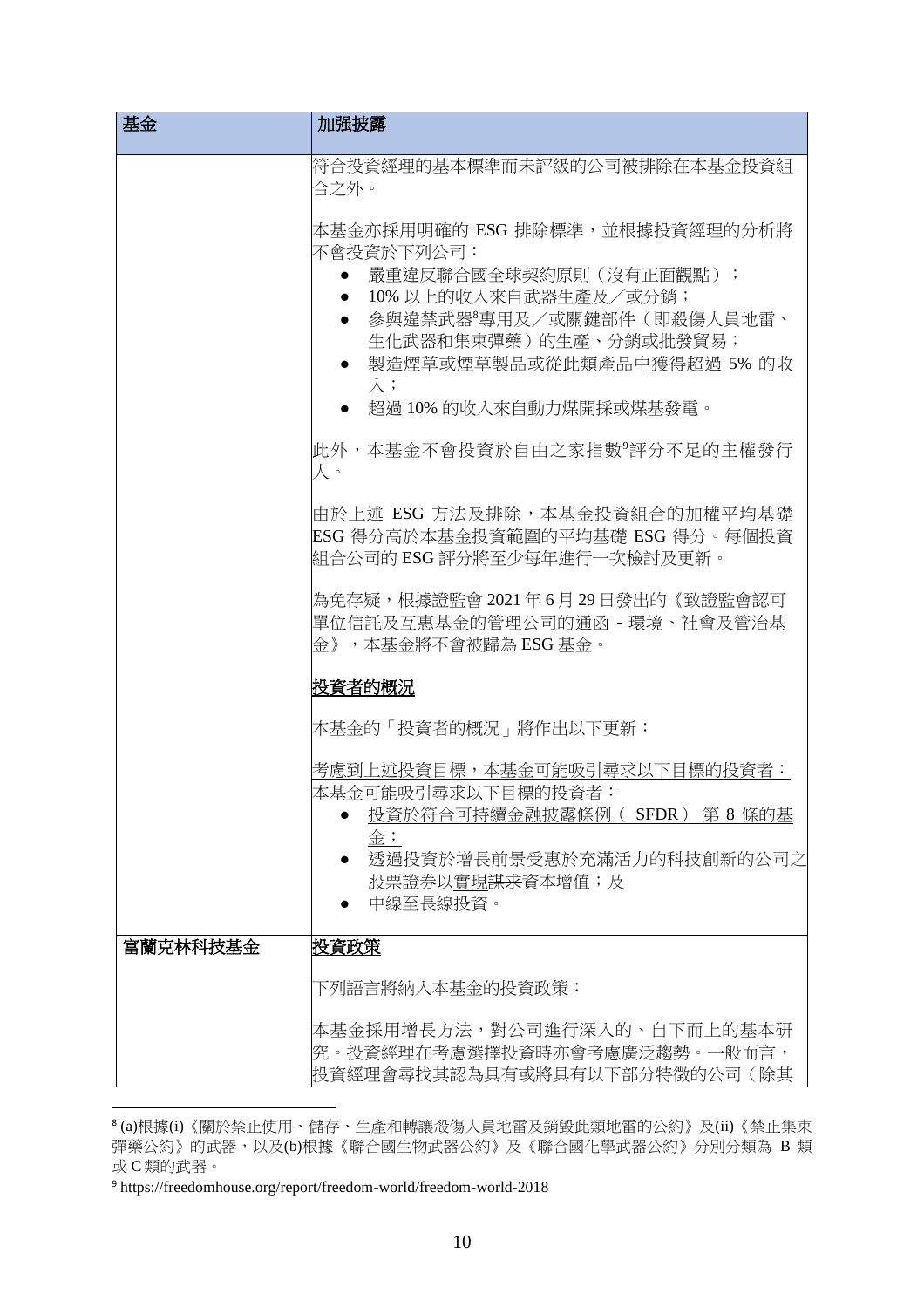| 基金 | 加强披露                                                                                                                                                                                                                                                                                                                                                                                                                                                                                                                                     |
|----|------------------------------------------------------------------------------------------------------------------------------------------------------------------------------------------------------------------------------------------------------------------------------------------------------------------------------------------------------------------------------------------------------------------------------------------------------------------------------------------------------------------------------------------|
|    | 他外):優質管理;強勁的增長前景;強大的市場定位;利潤率<br>高或上升;以及良好的資本投資回報。由於投資經理認為環境、<br>社會和管治(ESG)因與投資技術領域特別相關,並有助於創造<br>股東價值,因此 ESG 考慮因素成為其基本投資研究中不可或缺<br>的組成部分。在此方面,投資經理採用具有約束力的專有 ESG<br>方法,該方法適用於至少 90% 的本基金投資組合,以確定公司<br>在相關環境、社會和管治問題上的概況。投資經理評估可能成為<br>本基金潛在投資的公司(「本基金的投資範圍」),並根據定量<br>及定性因素(如網絡安全與數據隱私、爭議材料的使用、人力資<br>本支持、多樣性及包容性以及環境影響(碳排放量、電子廢物、<br> 用水量))給予整體 ESG 評級。投資經理根據專有的 ESG 方法<br>給予發行人的評級包括四個等級:AAA(同類最佳/非常<br>好 )、AA(良好 )、A(一般 )及 B(需要改進 )。投資經理的<br>ESG 方法包括與公司定期對話、監察重大 ESG 問題和投票代<br>理。評級為「B」的公司或因公司不符合投資經理的基本標準而<br> 未評級的公司被排除在本基金投資組合之外。 |
|    | 本基金亦採用明確的 ESG 排除標準,並根據投資經理的分析將<br>不會投資於下列公司:<br>嚴重違反聯合國全球契約原則(沒有正面觀點);<br>10% 以上的收入來自武器生產及/或分銷;<br>參與違禁武器"粵用及/或關鍵部件(即殺傷人員地雷、<br>$\bullet$<br>牛化武器和集束彈藥)的生產、分銷或批發貿易;<br>製造煙草或煙草製品或從此類產品中獲得超過 5% 的收<br>$\lambda$ ;<br>超過 10% 的收入來自動力煤開採或煤基發電。<br>此外,本基金不會投資於自由之家指數"評分不足的主權發行                                                                                                                                                                                                                                                               |
|    | 人。<br>由於上述 ESG 方法及排除,本基金投資組合的加權平均基礎<br>ESG 得分高於本基金投資範圍的平均基礎 ESG 得分。每個投資<br>組合公司的 ESG 評分將至少每年進行一次檢討及更新。<br>為免存疑,根據證監會 2021 年 6 月 29 日發出的《致證監會認可<br> 單位信託及互惠基金的管理公司的通函 - 環境、社會及管治基 <br>金》,本基金將不會被歸為 ESG 基金。                                                                                                                                                                                                                                                                                                                                |
|    | 投資者的概況<br>本基金的「投資者的概況」將作出以下更新:                                                                                                                                                                                                                                                                                                                                                                                                                                                                                                           |

<sup>10</sup> (a)根據(i)《關於禁止使用、儲存、生產和轉讓殺傷人員地雷及銷毀此類地雷的公約》及(ii)《禁止集 束彈藥公約》的武器,以及(b)根據《聯合國生物武器公約》及《聯合國化學武器公約》分別分類為B類 或 C 類的武器。

 $^{\rm 11}$ https://freedomhouse.org/report/freedom-world/freedom-world-2018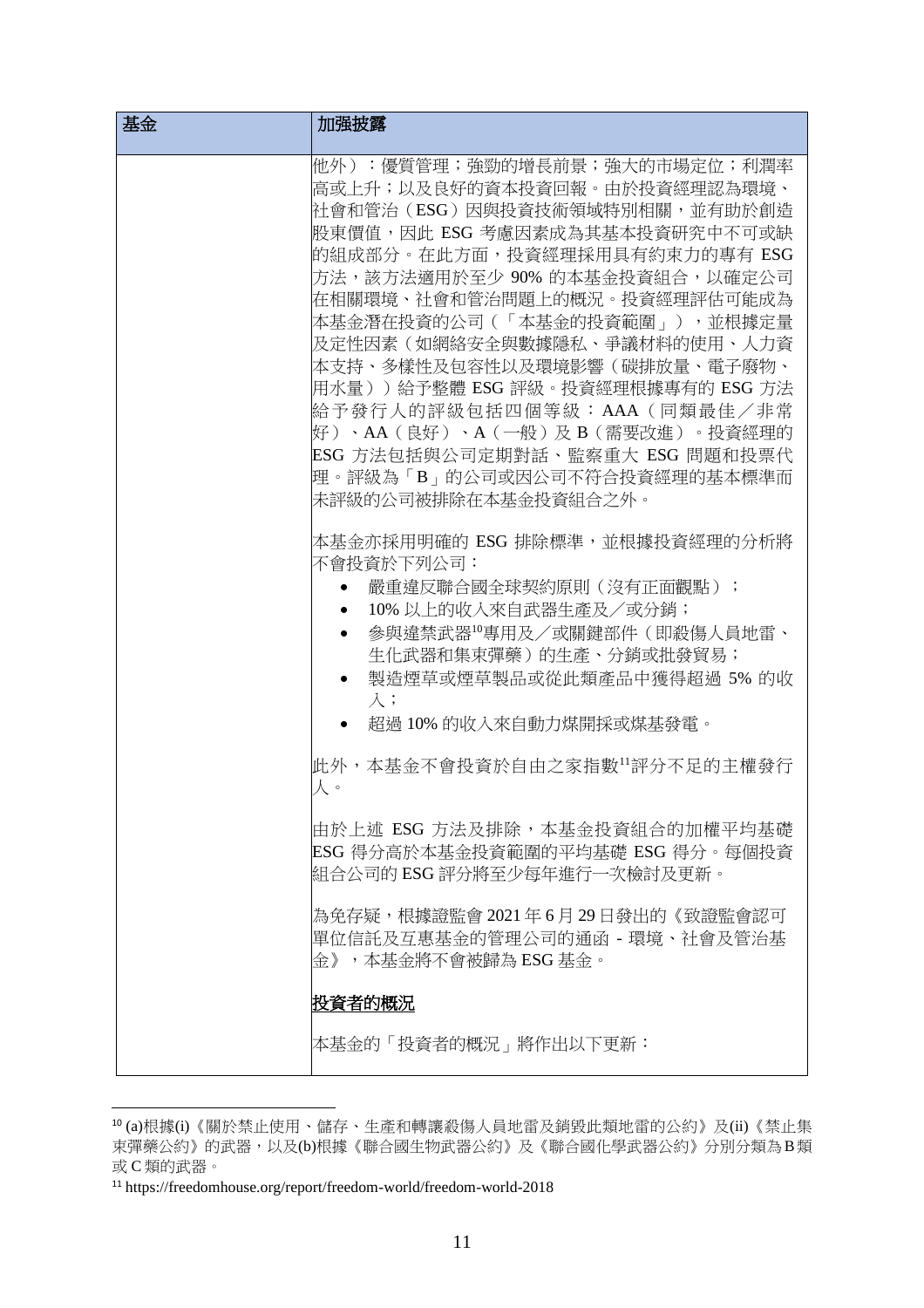| 基金         | 加强披露                                                                                                                                                                                                                                                                                                                                                                                                                                                                                                                                                                                                                                                                                                               |
|------------|--------------------------------------------------------------------------------------------------------------------------------------------------------------------------------------------------------------------------------------------------------------------------------------------------------------------------------------------------------------------------------------------------------------------------------------------------------------------------------------------------------------------------------------------------------------------------------------------------------------------------------------------------------------------------------------------------------------------|
|            | 考慮到上述投資目標,本基金可能吸引尋求以下目標的投資者:<br><del>本基金適合以下投資者:</del><br>投資於符合可持續金融披露條例( SFDR ) 第 8 條的基<br>金;<br>透過投資於股票證券以謀求資本增值;及<br>謀求在美國及全世界的科技界別的增長投資;及<br><del>計劃以此作為</del> 中線至長線 <del>持有</del> 投資 <del>的投資者</del> 。                                                                                                                                                                                                                                                                                                                                                                                                                                                                                                        |
| 富蘭克林美國機會基金 | 投資政策<br>下列語言將納入本基金的投資政策:<br>除了穩健的管理和健全的財務記錄,投資經理亦認為環境、社會<br>和管治(ESG)因素是其基本投資研究及決策過程中不可或缺的<br>組成部分。在此方面,投資經理採用具有約束力的專有 ESG 方<br>法,該方法適用於至少 90% 的本基金投資組合,以確定公司在<br>相關環境、社會和管治問題上的概況。投資經理評估可能成為本<br>基金潛在投資的公司(「本基金的投資範圍」),並根據定量及<br>定性指標(如健康與安全、數據安全、多樣性及包容性以及環境<br>影響(以溫室氣體排放量和碳足跡衡量))給予整體 ESG 評<br>級。投資經理根據專有的 ESG 方法給予發行人的評級包括四個<br>等級:AAA(同類最佳/非常好)、AA(良好)、A(一般)<br>及B(需要改進)。投資經理的 ESG 方法包括與公司定期對話、<br>監察重大 ESG 問題和投票代理。評級為「B」的公司或因公司不<br>符合投資經理的基本標準而未評級的公司被排除在本基金投資組<br>合之外。<br>本基金亦採用明確的 ESG 排除標準,並根據投資經理的分析將<br>不會投資於下列公司:<br>嚴重違反聯合國全球契約原則 (沒有正面觀點);<br>10%以上的收入來自武器生產及/或分銷;<br>參與違禁武器12專用及/或關鍵部件(即殺傷人員地雷、<br>生化武器和集束彈藥)的生產、分銷或批發貿易;<br>製造煙草或煙草製品或從此類產品中獲得超過 5% 的收<br>$\lambda$ ;<br>超過 10% 的收入來自動力煤開採或煤基發電。 |
|            | 此外,本基金不會投資於自由之家指數13評分不足的主權發行<br>人。<br>由於上述 ESG 方法及排除,本基金投資組合的加權平均基礎<br>ESG 得分高於本基金投資範圍的平均基礎 ESG 得分。每個投資                                                                                                                                                                                                                                                                                                                                                                                                                                                                                                                                                                                                            |

<sup>12</sup> (a)根據(i)《關於禁止使用、儲存、生產和轉讓殺傷人員地雷及銷毀此類地雷的公約》及(ii)《禁止集 束彈藥公約》的武器,以及(b)根據《聯合國生物武器公約》及《聯合國化學武器公約》分別分類為B類 或 C 類的武器。

<sup>13</sup> https://freedomhouse.org/report/freedom-world/freedom-world-2018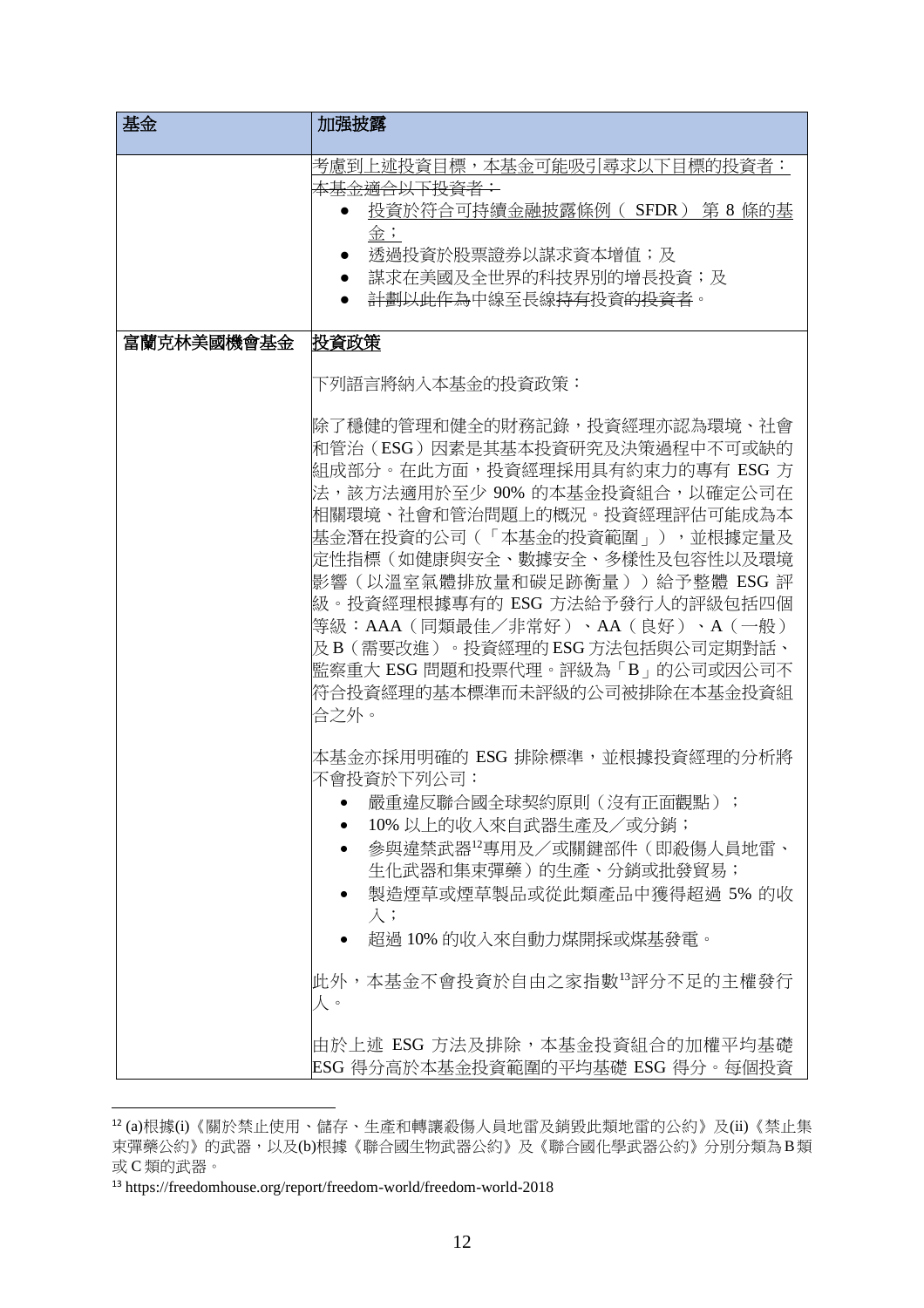| 基金        | 加强披露                                                                                                                                                                                                                  |
|-----------|-----------------------------------------------------------------------------------------------------------------------------------------------------------------------------------------------------------------------|
|           | 組合公司的 ESG 評分將至少每年進行一次檢討及更新。                                                                                                                                                                                           |
|           | 為免存疑,根據證監會 2021年6月 29日發出的《致證監會認可<br> 單位信託及互惠基金的管理公司的通函 - 環境、社會及管治基<br>金》,本基金將不會被歸為 ESG 基金。                                                                                                                            |
|           | 投資者的概況                                                                                                                                                                                                                |
|           | 本基金的「投資者的概況」將作出以下更新:                                                                                                                                                                                                  |
|           | 考慮到上述投資目標,本基金可能吸引尋求以下目標的投資者:<br><del>本基金適合以下投資者:</del>                                                                                                                                                                |
|           | 投資於符合可持續金融披露條例( SFDR ) 第 8 條的基<br>金;                                                                                                                                                                                  |
|           | 透過投資於在股票證券以謀求資本增值(集中於美國發<br>行機構的股票);及                                                                                                                                                                                 |
|           | 謀求相對於整體經濟有高於平均增長或有增長潛力的界                                                                                                                                                                                              |
|           | 別的增長投資之股票證券;及<br><del>謀求集中投資於美國發行機構的股票; 及</del>                                                                                                                                                                       |
|           | 計劃以此作為中線至長線持有投資。                                                                                                                                                                                                      |
| 鄧普頓亞洲債券基金 | 投資政策                                                                                                                                                                                                                  |
|           | 下列語言將納入本基金的投資政策:                                                                                                                                                                                                      |
|           | 對於主權發行人,本基金採用專有的環境、社會和管治<br>(ESG)評級方法評估每個發行主權債券的國家,此等主權債<br>券是本基金的現有或潛在投資。投資經理的方法不僅可以根據<br>個國家當前的 ESG 評分,更重要的是,該國<br>各種子類別記錄<br>ESG 實踐的任何預期改善或惡化。投資經理認為,這種雙管齊<br>下的測試最能代表一個國家的投資價值,並通過投資於從 ESG<br> 角度預期會改善的國家來促進 ESG。 |
|           | ESG 方法適用於本基金投資組合中 100% 的主權債務持有量,<br>並對投資組合構建具有約束力。作為其方法的第一步,投資經<br>理在其確定對宏觀經濟狀況產生重大影響的各種 ESG 子類別中<br> 以 0-100(100 為最高)的等級對每個發行可能成為基金潛在投<br>資的主權債務的國家進行評分。                                                             |
|           | 在 ESG 子類別中,該方法利用了一組公認的全球指數提供商的 <br>基線排名。然後,投資經理的團隊將使用內部專有研究作為該<br>等基線當前分數的前瞻性疊加,以評估投資經理是否預期各國<br>在每個子類別中有所改善或惡化。                                                                                                      |
|           | 作爲研究過程的一部分,預計中期情況將如何變化的預測分數<br>是重點。ESG 等級較高或預期對 ESG 等級提高持中立熊度的國<br>家會優先考慮。                                                                                                                                            |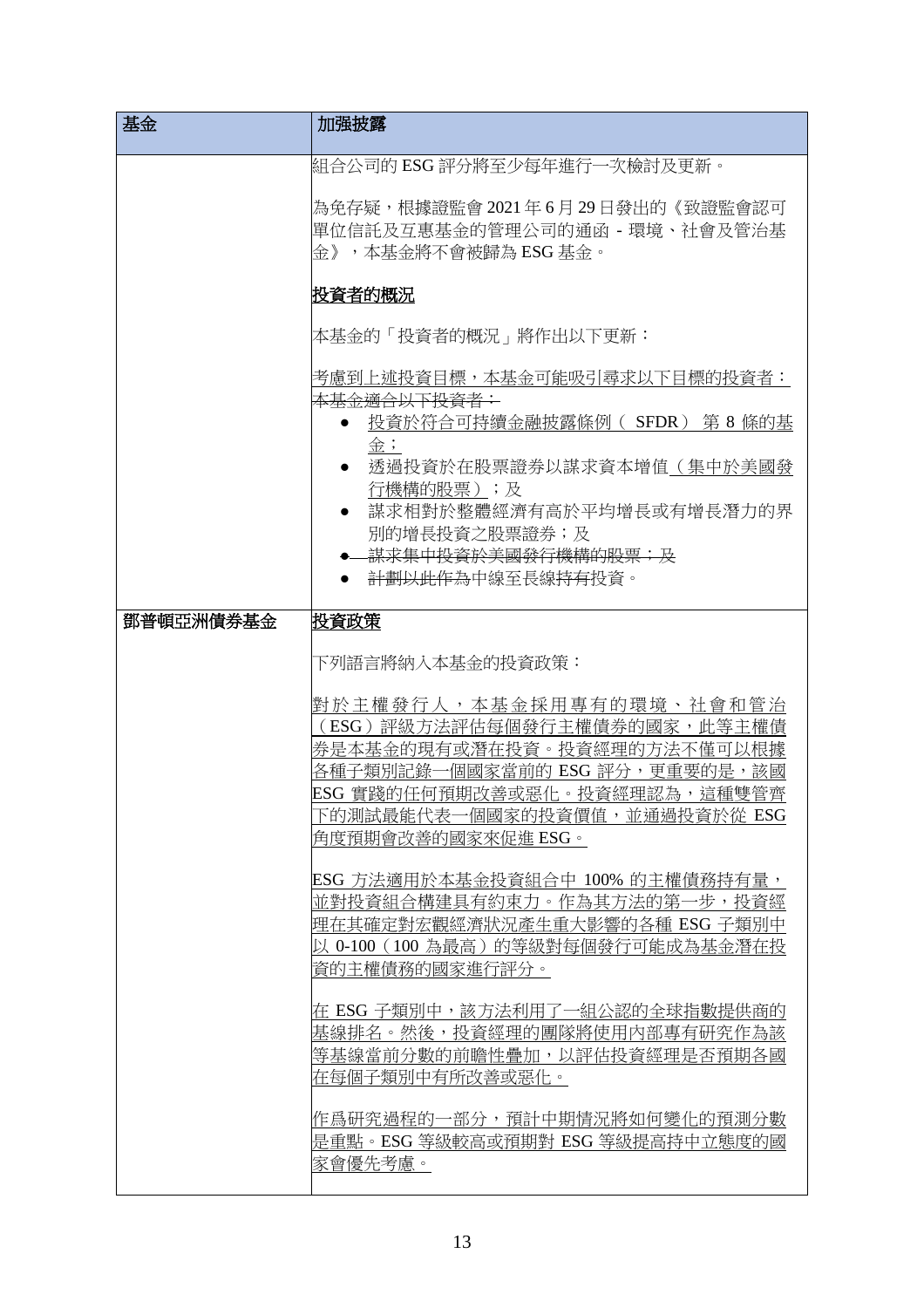| 基金 | 加强披露                                                                                                                                                                                                                                                                                                                                                                                                                                                                                                                                    |
|----|-----------------------------------------------------------------------------------------------------------------------------------------------------------------------------------------------------------------------------------------------------------------------------------------------------------------------------------------------------------------------------------------------------------------------------------------------------------------------------------------------------------------------------------------|
|    | 對於企業發行人,本基金使用外部供應商 (MSCI) 的 ESG 評<br>級,並將該等評級重述為對應 0-100 的等級(100 為最高)<br>ESG 方法適用於本基金投資組合中 100% 的企業債務持有量,<br>並對投資組合構建具有約束力。                                                                                                                                                                                                                                                                                                                                                                                                             |
|    | 本基金投資組合中主權及企業發行人的加權平均基礎 ESG 得分<br>高於本基金各自投資範圍的平均基礎 ESG 得分。                                                                                                                                                                                                                                                                                                                                                                                                                                                                              |
|    | 投資經理監察 ⑴ 低於最低 ESG 門檻的國家及企業發行人 ( 分別<br>為 ESG 評級最低的 20% 國家及 ESG 評級最低的 20%企業發行<br>及 (ii) 對於主權發行人,提出有意義的預計惡化分數,以評<br>估隨荖時間的推移沒有改善的國家所發<br>市的主權 債券的 潛在撤<br>資。當由於法律或監管限制或特殊的市場情況而無法處置現有<br>持倉時,投資團隊應致力於在合理可行或法律允許的<br>- 盡快減少持倉。受到國際經濟制裁(包括聯合<br>「視情況而定 )<br>國、歐盟或美國外國資產控制辦公室實施的製裁)的國家或企<br>業發行人被排除在本基金的投資範圍之外。                                                                                                                                                                                                                                |
|    | 本基金投資範圍內的國家和公司發行人、ESG 子類別、環境、<br>社會和管治權重以及用於評分的全球參考指數至少每半年檢討<br>·次,並可能隨時間而變化。                                                                                                                                                                                                                                                                                                                                                                                                                                                           |
|    | <del>基金採用專有的環境、社會和管治(ESG)評級方法來評</del><br><del>這是由對宏觀經濟表現至關重要的子類別組</del><br>合得出的。研究團隊通過將其觀點覆蓋在由全球指數針對現行<br><del>上來分配所有投資國家的得分</del><br>←預期中期情況<br>將如何變化的預測數字是強調為研究過程的-<br>一部分<br>$-ESG$<br><del>較高或預期對 ESG 等級提高持中立態度的國家會優先選擇</del><br><u>、權重和使用的全球指數可能會隨時間變化。</u><br><del>的子類別</del><br><del>資經理對所有潛在和現行持有的債券採用 ESG 評級方法,但該</del><br><del>方法的結果可能會與投資組合的構建有所偏差。</del> 為免存疑,根<br>據證監會 2 <u>021</u> 2019 年 <u>6</u> 4 月 2 <u>9</u> 11 日發出的《致證監會認可單位<br>信託及互惠基金的管理公司的通函 - <del>綠色基金或</del> 環境、社會及管<br>治基金》,本基金將不會被歸為 <del>綠色或</del> ESG 基金。 |
|    | 投資者的概況                                                                                                                                                                                                                                                                                                                                                                                                                                                                                                                                  |
|    | 本基金的「投資者的概況」將作出以下更新:                                                                                                                                                                                                                                                                                                                                                                                                                                                                                                                    |
|    | 考慮到上述投資目標,本基金可能吸引尋求以下目標的投資者:<br><del>本基金適合以下投資者:</del><br>投資於符合可持續金融披露條例( SFDR) 第 8 條的基<br>金;<br>透過主要投資位於亞洲的發行機構的債務證券以謀求包<br>括利息收入、資本增值及貨幣收益的總投資回報;及<br><del>計劃以此作為</del> 中線至長線 <del>持有</del> 投資。                                                                                                                                                                                                                                                                                                                                       |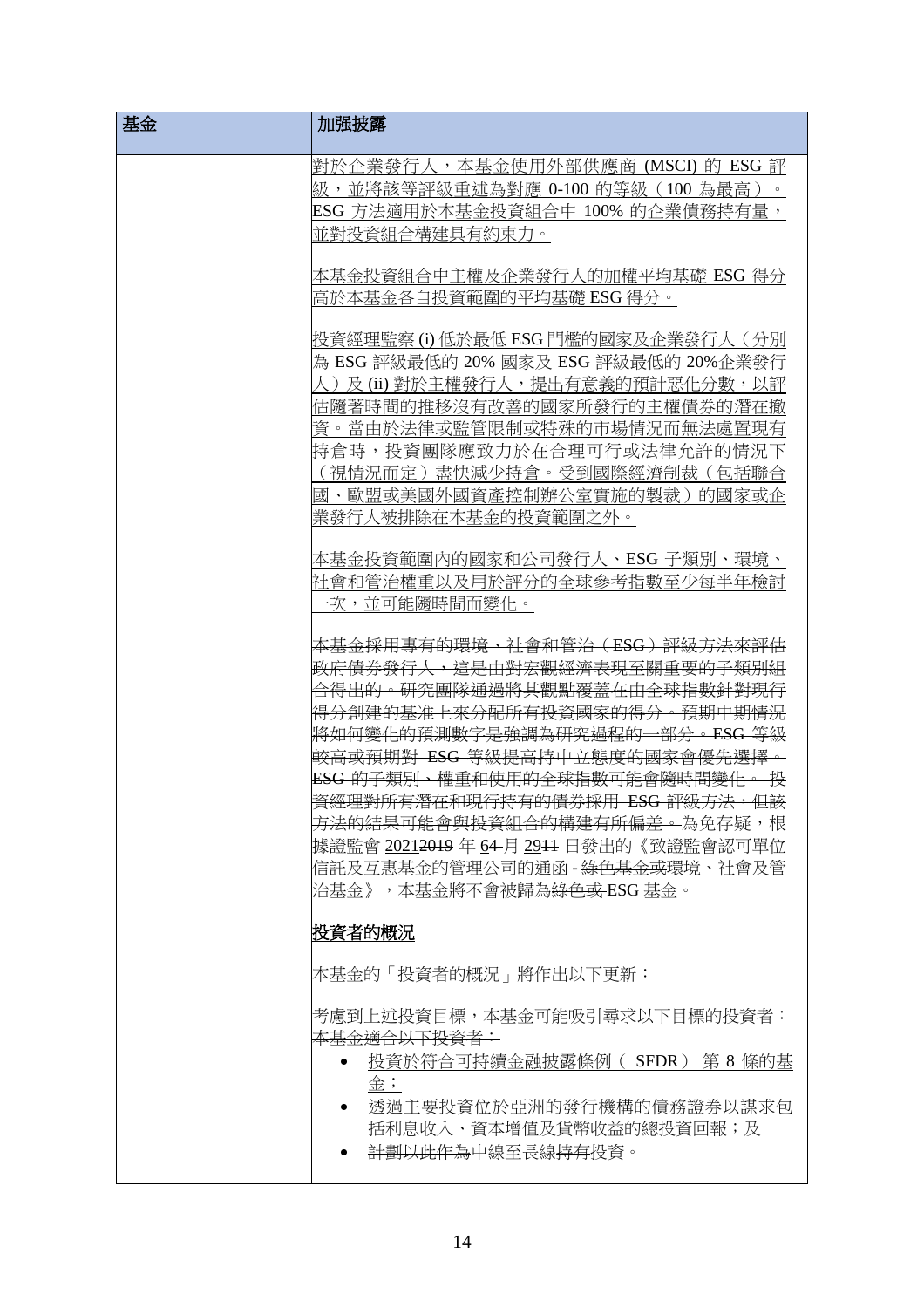| 基金                | 加强披露                                                                                                                                                                                                                                                                                                 |
|-------------------|------------------------------------------------------------------------------------------------------------------------------------------------------------------------------------------------------------------------------------------------------------------------------------------------------|
| 鄧普頓新興市場債券基金  投資政策 |                                                                                                                                                                                                                                                                                                      |
|                   | 下列語言將納入本基金的投資政策:                                                                                                                                                                                                                                                                                     |
|                   | 對於主權發行人,本基金採用專有的環境、社會和管治<br>(ESG)評級方法評估每個發行主權債券的國家,此等主權債                                                                                                                                                                                                                                             |
|                   | 券是本基金的現有或潛在投資。投資經理的方法不僅可以根據<br>各種子類別記錄一個國家當前的 ESG 評分,更重要的是,該國<br>ESG 實踐的任何預期改善或惡化。投資經理認為,這種雙管齊<br>下的測試最能代表一個國家的投資價值,並通過投資於從 ESG<br> 角度預期會改善的國家來促進 ESG。                                                                                                                                               |
|                   | ESG 方法適用於本基金投資組合中 100% 的主權債務持有量,<br>並對投資組合構建具有約束力。作為其方法的第一步,投資經<br>理在其確定對宏觀經濟狀況產生重大影響的各種 ESG 子類別中<br>以 0-100 (100 為最高) 的等級對每個發行可能成為基金潛在投<br>資的主權債務的國家進行評分。                                                                                                                                           |
|                   | 在 ESG 子類別中,該方法利用了一組公認的全球指數提供商的<br>基線排名。然後,投資經理的團隊將使用內部專有研究作為該<br>等基線當前分數的前瞻性疊加,以評估投資經理是否預期各國<br>在每個子類別中有所改善或惡化。                                                                                                                                                                                      |
|                   | 作爲研究過程的一部分,預計中期情況將如何變化的預測分數<br>是重點。ESG 等級較高或預期對 ESG 等級提高持中立熊度的國<br>家會優先考慮。                                                                                                                                                                                                                           |
|                   | 對於企業發行人,本基金使用外部供應商 (MSCI) 的 ESG 評<br>級,並將該等評級重述為對應 0-100 的等級(100 為最高)<br>ESG 方法適用於本基金投資組合中 100% 的企業債務持有量,<br>並對投資組合構建具有約束力。                                                                                                                                                                          |
|                   | 本基金投資組合中主權及企業發行人的加權平均基礎 ESG 得分<br>高於本基金各自投資範圍的平均基礎 ESG 得分。                                                                                                                                                                                                                                           |
|                   | 投資經理監察 ⑴ 低於最低 ESG 門檻的國家及企業發行人 ( 分別<br>為 ESG 評級最低的 20% 國家及 ESG 評級最低的 20%企業發行<br>人 )及 (ii) 對於主權發行人,提出有意義的預計惡化分數,以評<br>估隨著時間的推移沒有改善的國家所發行的主權債券的潛在撤<br>資。當由於法律或監管限制或特殊的市場情況而無法處置現有<br>持倉時,投資團隊應致力於在合理可行或法律允許的情況<br>「視情況而定 ) 盡快減少持倉。 受到國際經濟制裁( 包括聯合<br>國、歐盟或美國外國資產控制辦公室實施的製裁)的國家或企<br>業發行人被排除在本基金的投資範圍之外。 |
|                   | 本基金投資範圍內的國家和公司發行人、ESG 子類別、環境、<br>社會和管治權重以及用於評分的全球參考指數至少每半年檢討                                                                                                                                                                                                                                         |